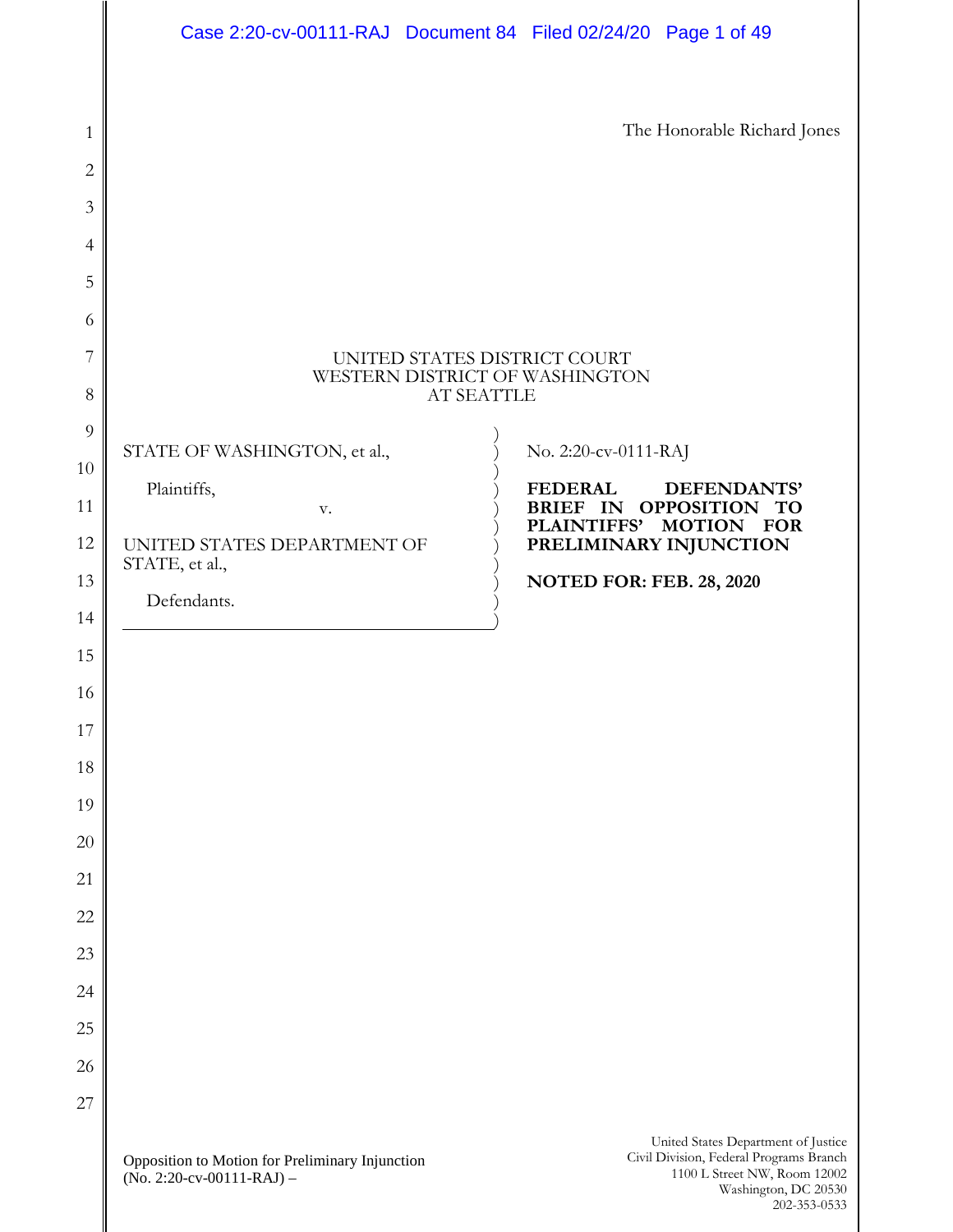## **TABLE OF CONTENTS**

| $\overline{2}$ |      |                                                                                     |  |
|----------------|------|-------------------------------------------------------------------------------------|--|
| 3              |      |                                                                                     |  |
| $\overline{4}$ |      |                                                                                     |  |
| 5              |      |                                                                                     |  |
| 6              | Ι.   | The Arms Export Control Act and International Traffic in Arms Regulations 2         |  |
| 7              | II.  |                                                                                     |  |
| 8              | III. |                                                                                     |  |
| 9              | IV.  |                                                                                     |  |
| 10             |      |                                                                                     |  |
| 11             |      |                                                                                     |  |
| 12             | Ι.   | There Is No Likelihood of Success On The Merits Because Plaintiffs' Challenge To    |  |
| 13             |      |                                                                                     |  |
| 14             |      |                                                                                     |  |
| 15             |      | 1. The Commerce Rule is Exempt From the APA's Notice-and-Comment and                |  |
| 16             |      |                                                                                     |  |
| 17             |      | 2. The State Rule is Exempt From the APA's Notice-and-Comment and Other             |  |
| 18             |      |                                                                                     |  |
| 19             |      | 3. The State Rule is Exempt From Judicial Review Under the APA 11                   |  |
| 20             |      | B. Plaintiffs' Claims Present A Non-Justiciable Political Question 13               |  |
| 21             |      | C.                                                                                  |  |
| 22             |      |                                                                                     |  |
| 23             | II.  | Even if Plaintiffs' Claims Can Be Reviewed, There Is No Likelihood of Success under |  |
| 24             |      |                                                                                     |  |
| 25             |      | A. Plaintiffs' Arguments Are Based On Misunderstandings Of ITAR and the EAR 20      |  |
| 26             |      | The Rules Do Not Violate the APA's Notice-and-Comment Standards.  23<br>В.          |  |
| 27             |      | C.                                                                                  |  |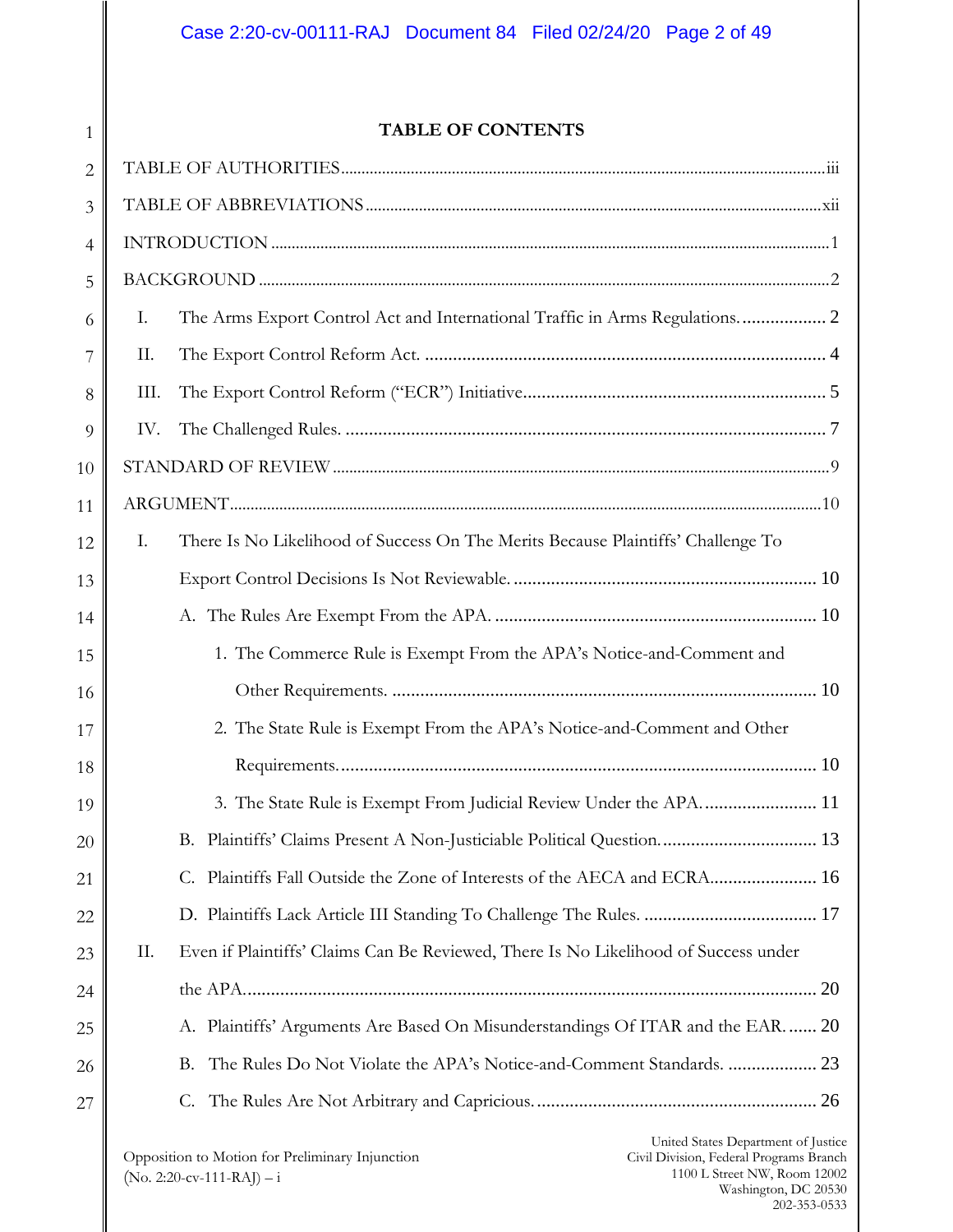# Case 2:20-cv-00111-RAJ Document 84 Filed 02/24/20 Page 3 of 49

| Ш.  | Defendants And The Public Interest Would Be Harmed By An Injunction.  30         |  |
|-----|----------------------------------------------------------------------------------|--|
| IV. | Plaintiffs Have Not Established a Likelihood of Irreparable Harm.  32            |  |
| V.  | Plaintiffs Have Requested Relief That Goes Far Beyond a Remedy for Their Claimed |  |
|     |                                                                                  |  |
|     |                                                                                  |  |
|     |                                                                                  |  |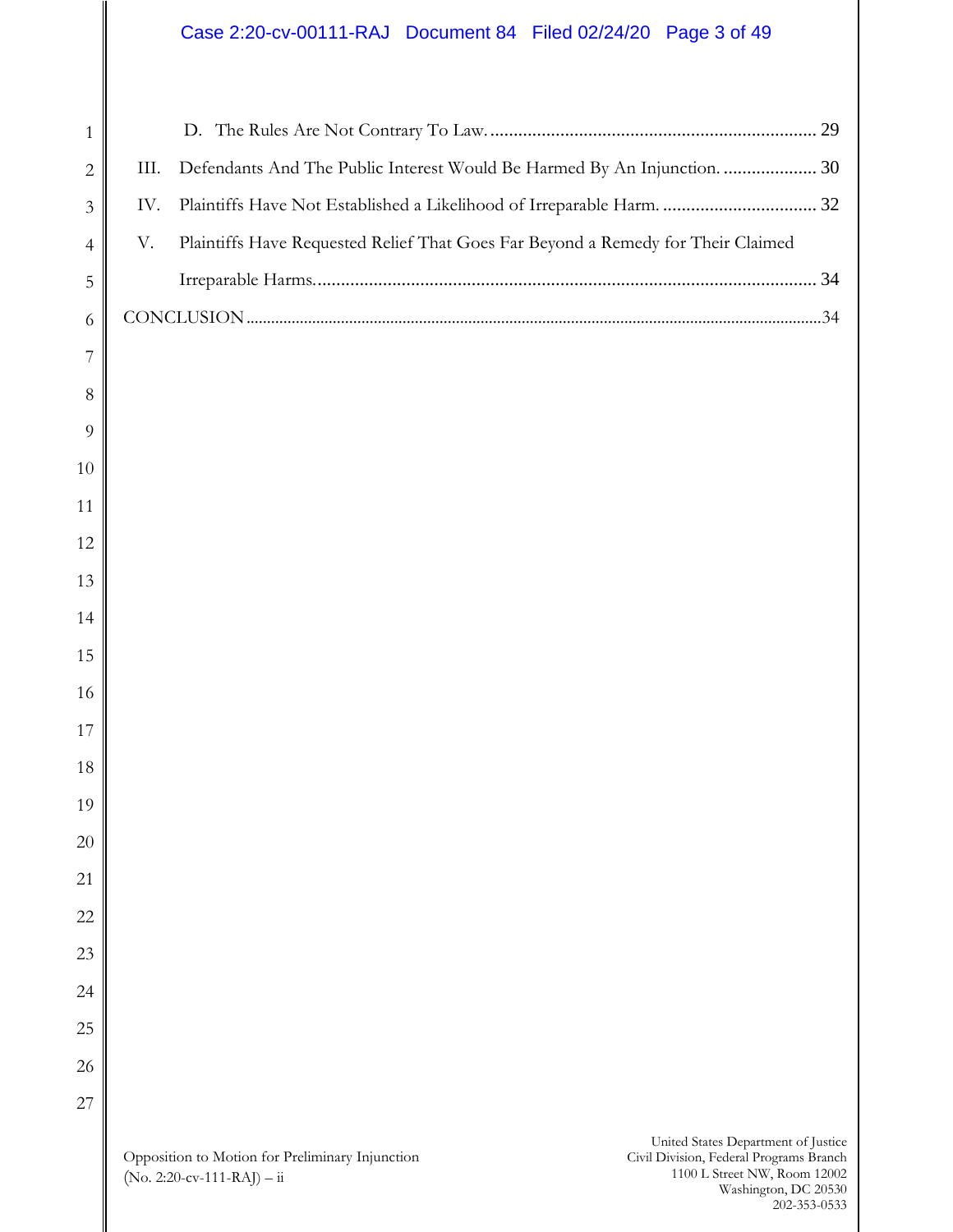## Case 2:20-cv-00111-RAJ Document 84 Filed 02/24/20 Page 4 of 49

## **TABLE OF AUTHORITIES**

| 2              | <b>CASES</b>                                           |  |
|----------------|--------------------------------------------------------|--|
| 3              | All. for the Wild Rockies v. Cottrell,                 |  |
| $\overline{4}$ |                                                        |  |
| 5              | Am. Trucking Ass'ns, Inc. v. Los Angeles,              |  |
| 6              |                                                        |  |
| 7              | Ashley Creek Phosphate Co. v. Norton,                  |  |
| 8              |                                                        |  |
| 9              | ASSE Int'l v. Kerry,                                   |  |
| 10             |                                                        |  |
| 11             | Aziz v. Trump,                                         |  |
| 12             |                                                        |  |
| 13             | Baker v. Carr,                                         |  |
| 14             |                                                        |  |
| 15             | Barnhart v. Walton,                                    |  |
| 16             |                                                        |  |
| 17             | Bennett v. Spear,                                      |  |
| 18             |                                                        |  |
| 19             | Bernstein v. DOJ,                                      |  |
| 20             |                                                        |  |
| 21             | Bragdon v. Abbott,                                     |  |
| 22             |                                                        |  |
| 23             | California v. Azar,                                    |  |
| 24             |                                                        |  |
| 25             | California Citizens Band Association v. United States, |  |
| 26             |                                                        |  |
| 27             |                                                        |  |
|                |                                                        |  |

1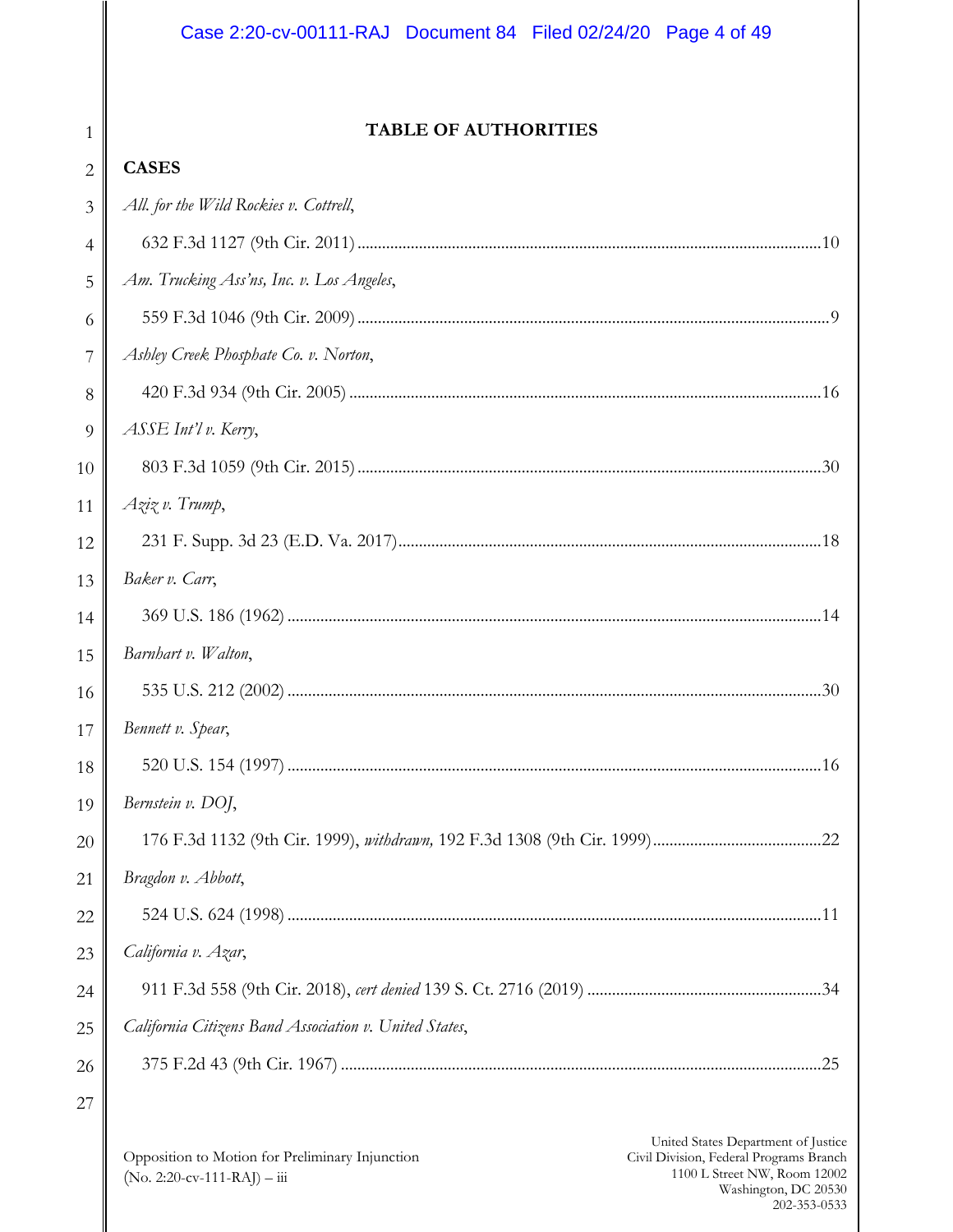# Case 2:20-cv-00111-RAJ Document 84 Filed 02/24/20 Page 5 of 49

| $\mathbf{1}$   | Clapper v. Amnesty, Int'l,                                  |
|----------------|-------------------------------------------------------------|
| $\overline{2}$ |                                                             |
| 3              | Corrie v. Caterpillar, Inc.,                                |
| $\overline{4}$ |                                                             |
| 5              | Ctr. for Biological Divers. v. Mattis,                      |
| 6              |                                                             |
| 7              | Def. Distributed v. Dep't of State ("DD I"),                |
| 8              |                                                             |
| 9              | Def. Dist. v. Dep't of State ("DD II"),                     |
| 10             |                                                             |
| 11             | DISH Network Corp. v. FCC,                                  |
| 12             |                                                             |
| 13             | Dollar Rent A Car of Wash., Inc. v. Travelers Indem. Co.,   |
| 14             |                                                             |
| 15             | E. Bay Sanctuary Cov. v. Barr,                              |
| 16             |                                                             |
| 17             | Earth Island Inst. v. Christopher,                          |
| 18             |                                                             |
| 19             | El-Shifa Pharm. Indus. v. United States,                    |
| 20             |                                                             |
| 21             | Exxon Mobil v. EPA,                                         |
| 22             |                                                             |
| 23             | Fla. Keys Citizens Coalition, Inc. v. Army Corps of Eng'rs, |
| 24             |                                                             |
| 25             | Fox Television Stations, Inc. v. Aereokiller, LLC,          |
| 26             |                                                             |
| 27             |                                                             |

Opposition to Motion for Preliminary Injunction  $(No. 2:20$ -cv-111-RAJ $) - iv$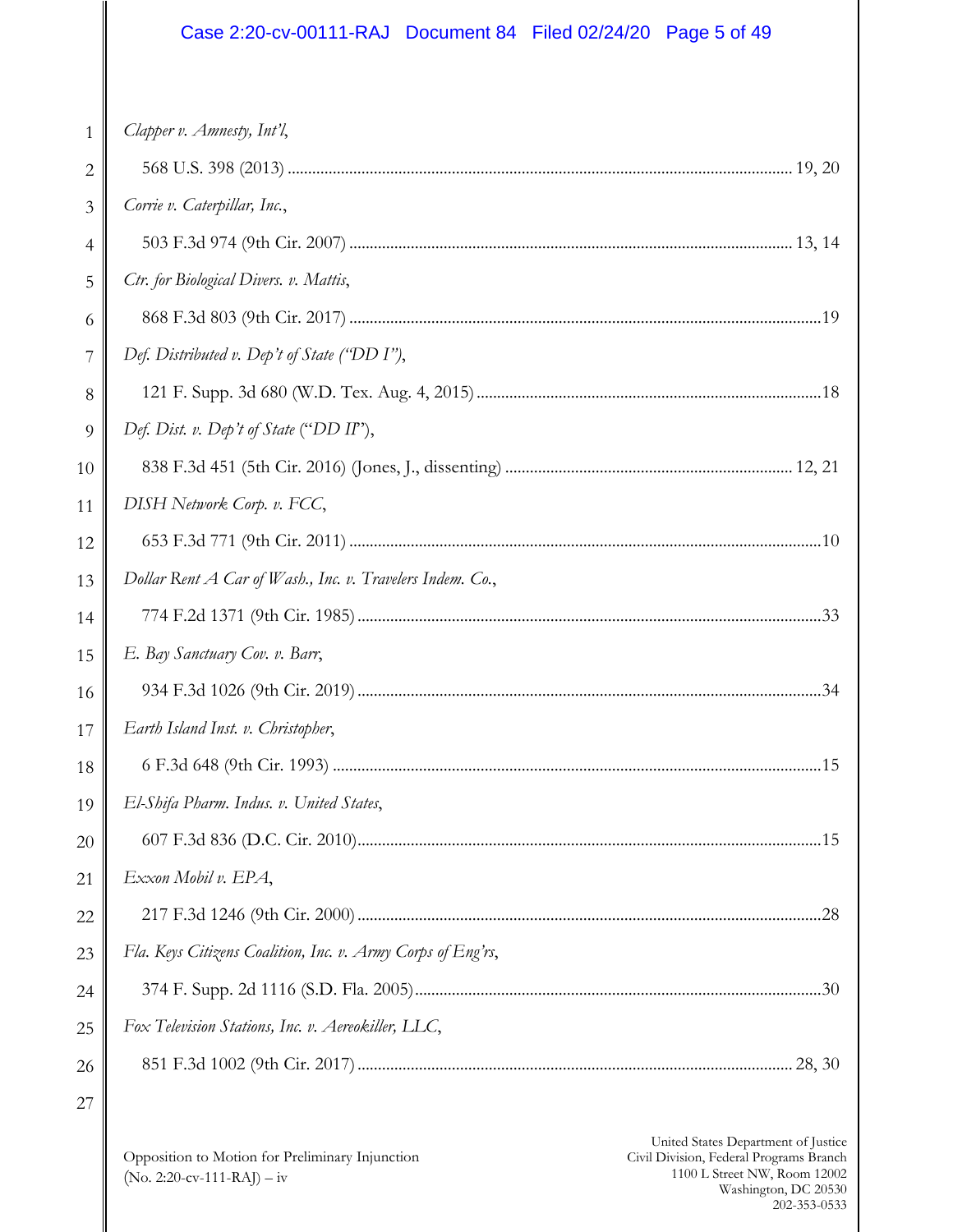# Case 2:20-cv-00111-RAJ Document 84 Filed 02/24/20 Page 6 of 49

| 1              | Gill v. Whitford,                                        |
|----------------|----------------------------------------------------------|
| $\overline{2}$ |                                                          |
| 3              | Gonzales v. Oregon,                                      |
| $\overline{4}$ |                                                          |
| 5              | Ground Zero Ctr. for Nonviolent Action v. Dep't of Navy, |
| 6              |                                                          |
| 7              | Haig v. Agee,                                            |
| 8              |                                                          |
| 9              | Health Ins. Ass'n of Am. v. Shalala,                     |
| 10             |                                                          |
| 11             | Hodge v. Dalton,                                         |
| 12             |                                                          |
| 13             | In re DD Settlement,                                     |
| 14             |                                                          |
| 15             | Jaber v. United States,                                  |
| 16             |                                                          |
| 17             | Karn v. Dep't of State,                                  |
| 18             |                                                          |
| 19             | Kisor v. Wilkie,                                         |
| 20             |                                                          |
| 21             | Leyse v. Clear Channel Broad., Inc.,                     |
| 22             |                                                          |
| 23             | Lujan v. Defs. of Wildlife,                              |
| 24             |                                                          |
| 25             | Madsen v. Women's Health Ctr., Inc.,                     |
| 26             |                                                          |
| 27             |                                                          |
|                |                                                          |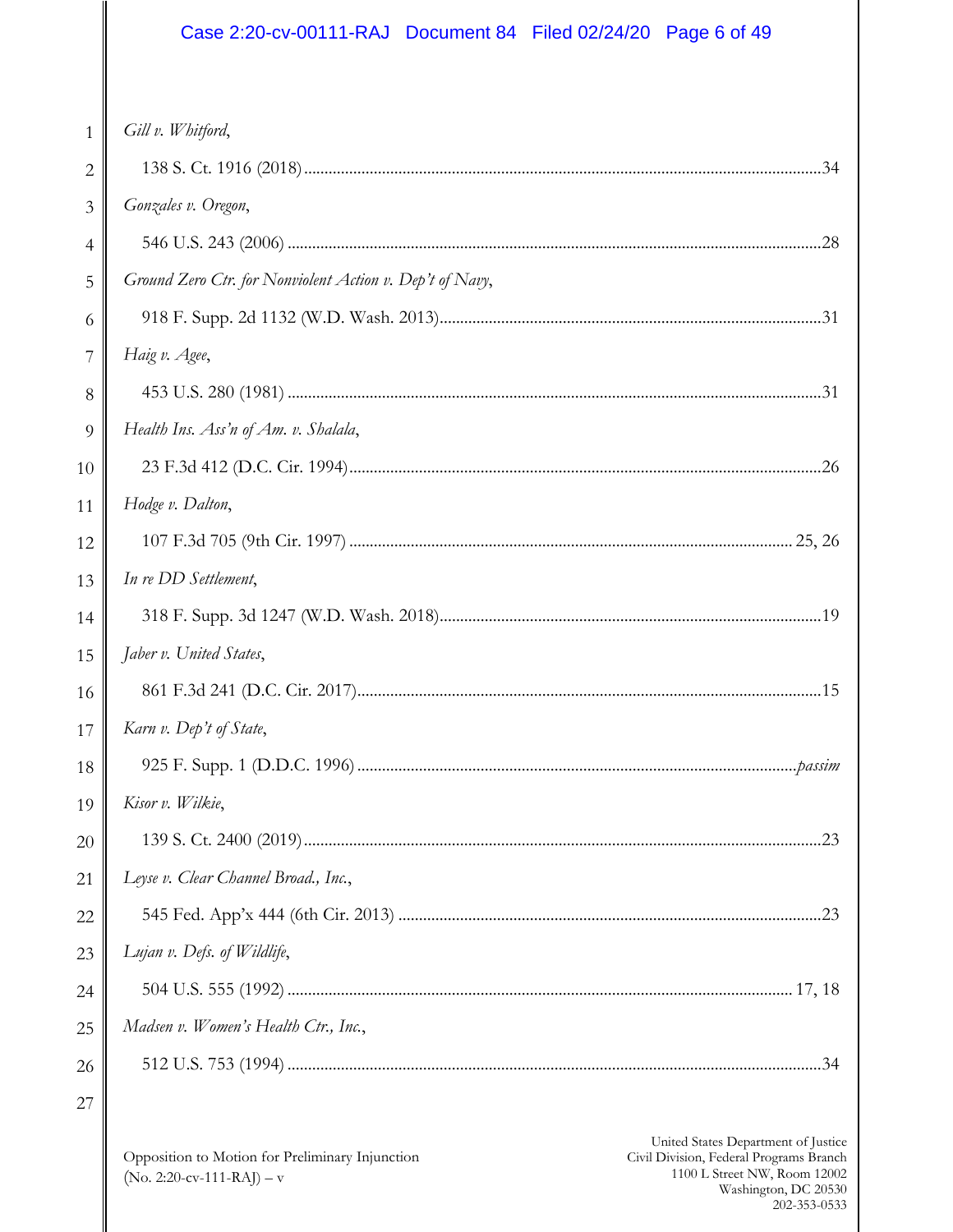# Case 2:20-cv-00111-RAJ Document 84 Filed 02/24/20 Page 7 of 49

| 1              | Massachusetts v. EPA,                                            |
|----------------|------------------------------------------------------------------|
| $\overline{2}$ |                                                                  |
| 3              | Massachusetts v. Mellon,                                         |
| $\overline{4}$ |                                                                  |
| 5              | Match-E-Be-Nash-She-Wish Band of Pottawatomi Indians v. Patchak, |
| 6              |                                                                  |
| 7              | Mazurek v. Armstrong,                                            |
| 8              |                                                                  |
| 9              | Mingtai Fire & Marine Ins. Co. v. UPS,                           |
| 10             |                                                                  |
| 11             | Native Vill. of Chickaloon v. NMFS,                              |
| 12             |                                                                  |
| 13             | Neighborhood Assistance Corp. of Am. v. CFPB,                    |
| 14             |                                                                  |
| 15             | Nixon v. United States,                                          |
| 16             |                                                                  |
| 17             | Nken v. Holder,                                                  |
| 18             |                                                                  |
| 19             | NRDC v. FAA,                                                     |
| 20             |                                                                  |
| 21             | Pacific Rivers Council v. USFS,                                  |
| 22             |                                                                  |
| 23             | Paradissiotis v. Rubin,                                          |
| 24             |                                                                  |
| 25             | People ex rel. Hartigan v. Cheney,                               |
| 26             |                                                                  |
| 27             |                                                                  |
|                |                                                                  |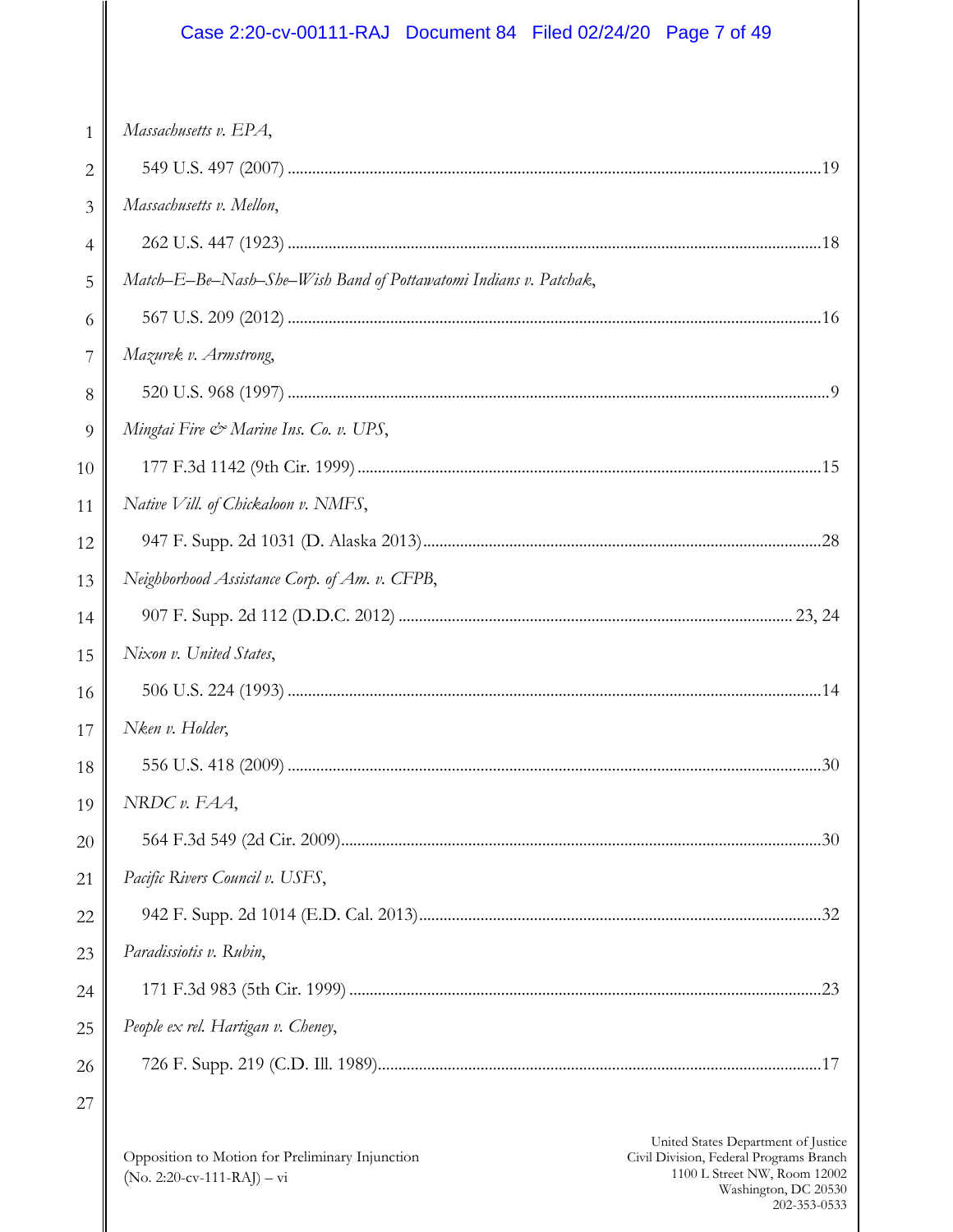# Case 2:20-cv-00111-RAJ Document 84 Filed 02/24/20 Page 8 of 49

| 1              | Portland Gen. Elec. Co. v. Bonneville Power Admin.,                                                                               |
|----------------|-----------------------------------------------------------------------------------------------------------------------------------|
| $\overline{2}$ |                                                                                                                                   |
| 3              | Rybachek v. EPA,                                                                                                                  |
| $\overline{4}$ |                                                                                                                                   |
| 5              | Sampson v. Murray,                                                                                                                |
| 6              |                                                                                                                                   |
| 7              | Sierra Forest Legacy v. Sherman,                                                                                                  |
| 8              |                                                                                                                                   |
| 9              | Stagg, P.C. v. Dep't of State,                                                                                                    |
| 10             |                                                                                                                                   |
| 11             | State of Washington et al. v. United States Dept. of State et al., ("In re DD Settlement")                                        |
| 12             |                                                                                                                                   |
| 13             | Town of Chester v. Laroe Estates, Inc.,                                                                                           |
| 14             |                                                                                                                                   |
| 15             | United States v. Alavi,                                                                                                           |
| 16             |                                                                                                                                   |
| 17             | United States v. Chi Mak,                                                                                                         |
| 18             |                                                                                                                                   |
| 19             | United States v. Helmy,                                                                                                           |
| 20             |                                                                                                                                   |
| 21             | United States v. Mandel,                                                                                                          |
| 22             |                                                                                                                                   |
| 23             | United States v. Martinez,                                                                                                        |
| 24             |                                                                                                                                   |
| 25             | United States v. Mead Corp.,                                                                                                      |
| 26             |                                                                                                                                   |
| 27             |                                                                                                                                   |
|                | United States Department of Justice<br>Opposition to Motion for Preliminary Injunction<br>Civil Division, Federal Programs Branch |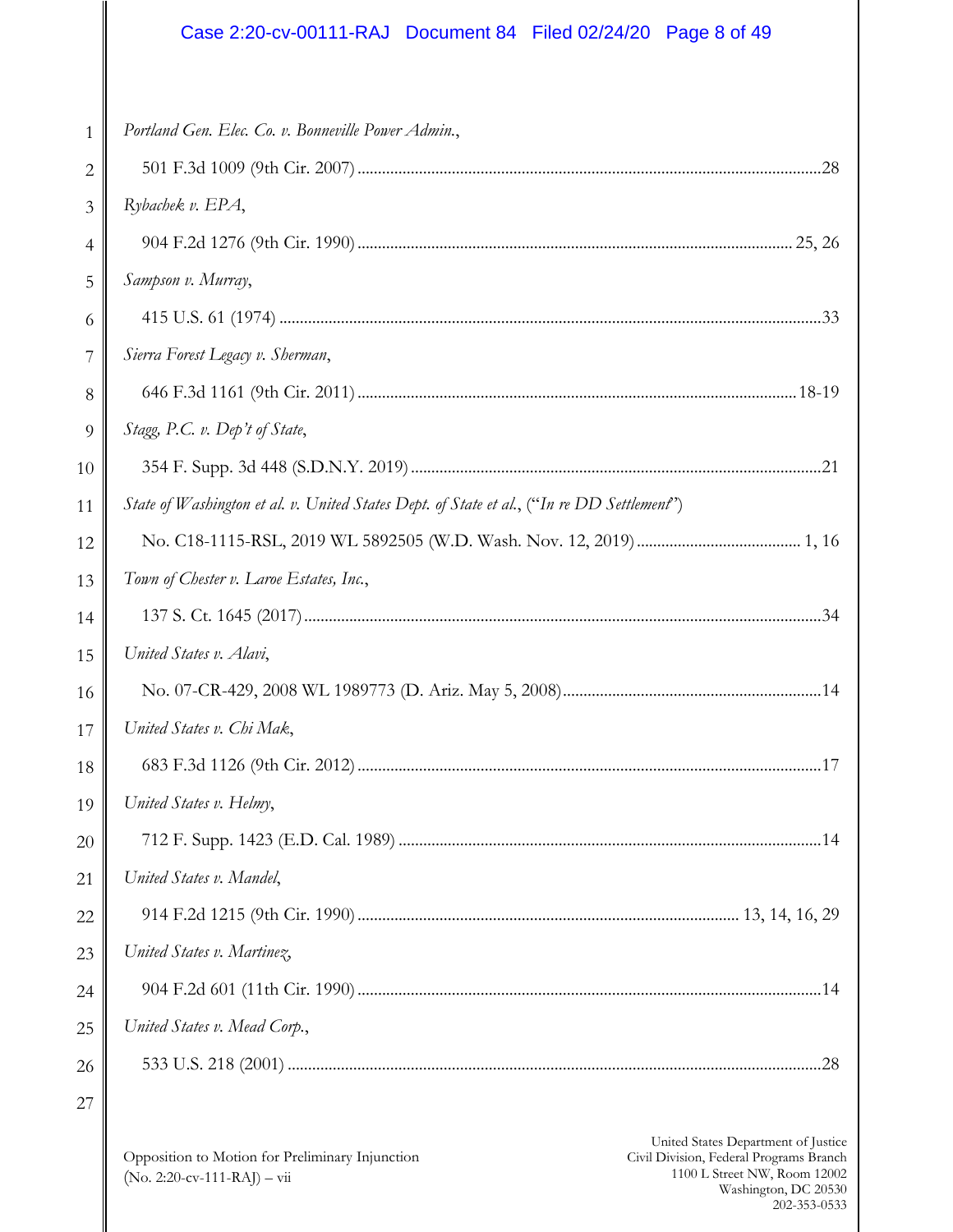# Case 2:20-cv-00111-RAJ Document 84 Filed 02/24/20 Page 9 of 49

| 1  | United States v. Moller-Butcher,                                                                                                  |
|----|-----------------------------------------------------------------------------------------------------------------------------------|
| 2  |                                                                                                                                   |
| 3  | United States v. Posey,                                                                                                           |
| 4  |                                                                                                                                   |
| 5  | United States v. Pulungan,                                                                                                        |
| 6  |                                                                                                                                   |
| 7  | United States v. Spawr Optical Research, Inc.,                                                                                    |
| 8  |                                                                                                                                   |
| 9  | Universal City Studios, Inc. v. Corley,                                                                                           |
| 10 |                                                                                                                                   |
| 11 | Washington v. Chimei Innolux Corp.,                                                                                               |
| 12 |                                                                                                                                   |
| 13 | WildEarth Guardians v. Provencio,                                                                                                 |
| 14 |                                                                                                                                   |
| 15 | Winter v. Nat. Res. Def. Council, Inc.,                                                                                           |
| 16 |                                                                                                                                   |
| 17 | <b>CONSTITUTION</b>                                                                                                               |
| 18 |                                                                                                                                   |
| 19 | <b>STATUTES</b>                                                                                                                   |
| 20 |                                                                                                                                   |
| 21 |                                                                                                                                   |
| 22 |                                                                                                                                   |
| 23 |                                                                                                                                   |
| 24 |                                                                                                                                   |
| 25 |                                                                                                                                   |
| 26 |                                                                                                                                   |
| 27 |                                                                                                                                   |
|    | United States Department of Justice<br>Opposition to Motion for Preliminary Injunction<br>Civil Division, Federal Programs Branch |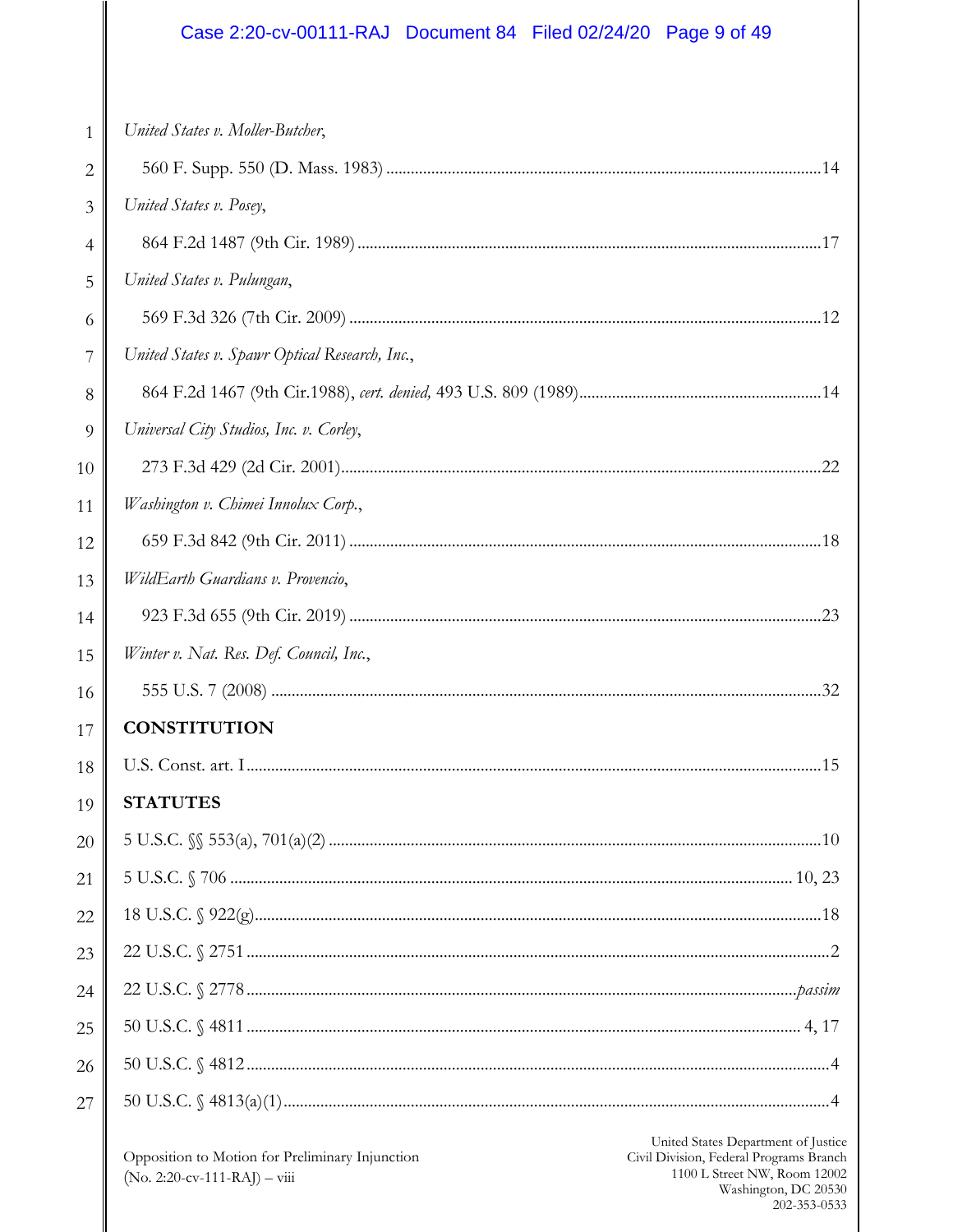| $\mathbf{1}$   |                                                                                                                                                                                                                 |
|----------------|-----------------------------------------------------------------------------------------------------------------------------------------------------------------------------------------------------------------|
| $\overline{2}$ |                                                                                                                                                                                                                 |
| 3              |                                                                                                                                                                                                                 |
| $\overline{4}$ | ADMINISTRATIVE AND EXECUTIVE MATERIALS                                                                                                                                                                          |
| 5              |                                                                                                                                                                                                                 |
| 6              |                                                                                                                                                                                                                 |
| 7              | Department of State, Revisions to the United States Munitions List,                                                                                                                                             |
| 8              |                                                                                                                                                                                                                 |
| 9              |                                                                                                                                                                                                                 |
| 10             |                                                                                                                                                                                                                 |
| 11             |                                                                                                                                                                                                                 |
| 12             |                                                                                                                                                                                                                 |
| 13             |                                                                                                                                                                                                                 |
| 14             |                                                                                                                                                                                                                 |
| 15             |                                                                                                                                                                                                                 |
| 16             |                                                                                                                                                                                                                 |
| 17             | Department of State,                                                                                                                                                                                            |
| 18             |                                                                                                                                                                                                                 |
| 19             | Republic of Part,                                                                                                                                                                                               |
| 20             |                                                                                                                                                                                                                 |
| 21             |                                                                                                                                                                                                                 |
| 22             | Revision of the International Traffic in Arms Regulations,                                                                                                                                                      |
| 23             |                                                                                                                                                                                                                 |
| 24             | Amendments to the International Traffic in Arms Regulations,                                                                                                                                                    |
| 25             |                                                                                                                                                                                                                 |
| 26             | Bureau of Political-Military Affairs; Amendments to the International Traffic in Arms Regulations,                                                                                                              |
| 27             |                                                                                                                                                                                                                 |
|                | United States Department of Justice<br>Opposition to Motion for Preliminary Injunction<br>Civil Division, Federal Programs Branch<br>1100 L Street NW, Room 12002<br>$(N0, 2.20 \text{ cy } 111 \text{ RAD}$ iv |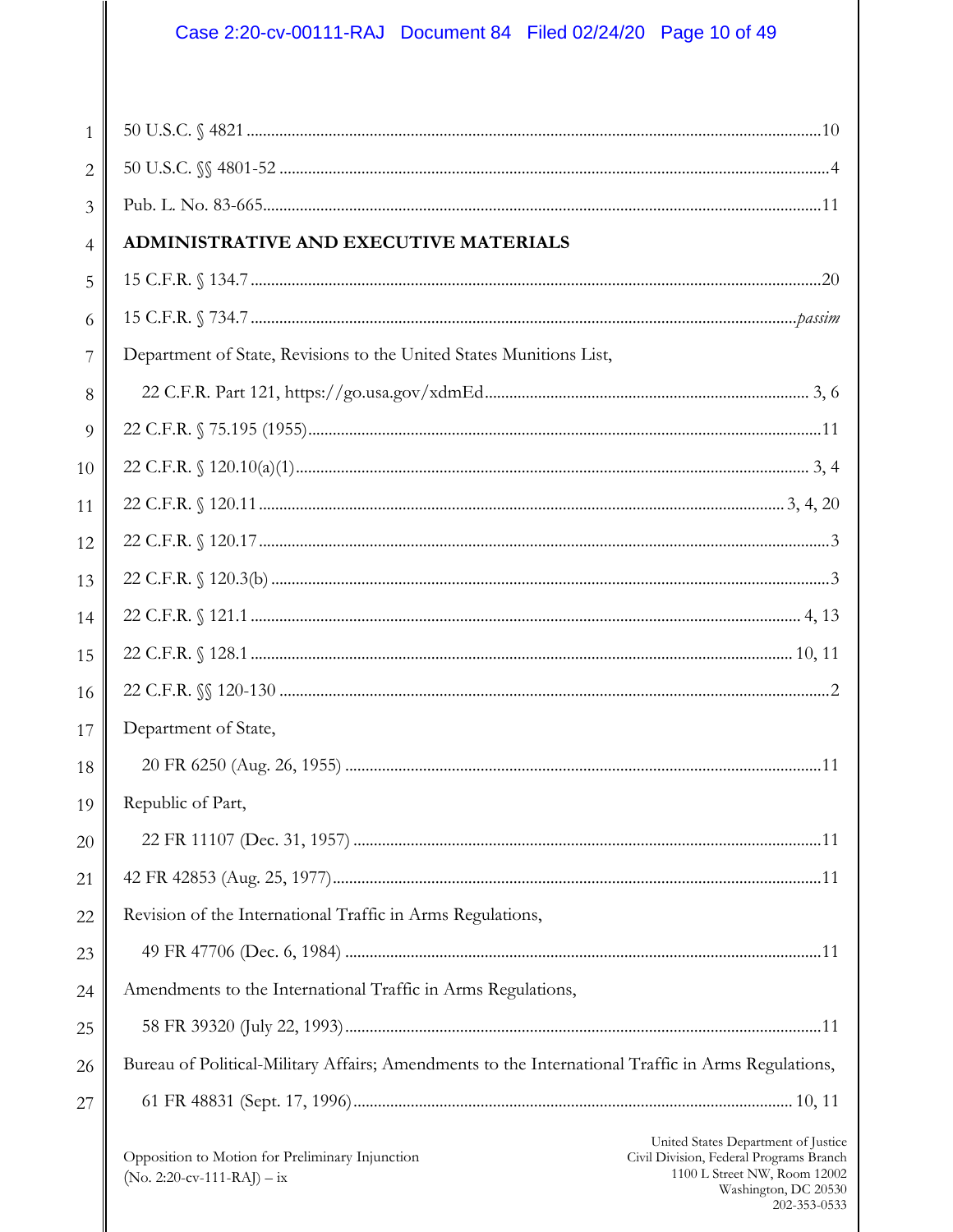# Case 2:20-cv-00111-RAJ Document 84 Filed 02/24/20 Page 11 of 49

| 1              | Revisions to the United States Munitions List,                                                                                   |
|----------------|----------------------------------------------------------------------------------------------------------------------------------|
| $\overline{2}$ |                                                                                                                                  |
| 3              | Amendment to the International Traffic in Arms Regulations: Revision of U.S. Munitions List                                      |
| 4              | Category XV,                                                                                                                     |
| 5              |                                                                                                                                  |
| 6              | Amendment to the International Traffic in Arms Regulations: Revision of U.S. Munitions List                                      |
| 7              | Category XII,                                                                                                                    |
| 8              |                                                                                                                                  |
| 9              | Control of Firearms, Guns, Ammunition and Related Articles the President Determines No                                           |
| 10             | Longer Warrant Control Under the United States Munitions List (USML),                                                            |
| 11             |                                                                                                                                  |
| 12             | International Traffic in Arms Regulations: U.S. Munitions List Categories I, II, and III,                                        |
| 13             |                                                                                                                                  |
| 14             | International Traffic in Arms Regulations: U.S. Munitions List Categories I, II, and III,                                        |
| 15             |                                                                                                                                  |
| 16             | Control of Firearms, Guns, Ammunition and Related Articles the President Determines No                                           |
| 17             | Longer Warrant Control Under the United States Munitions List (USML),                                                            |
| 18             |                                                                                                                                  |
| 19             | Administration of Reformed Export Controls,                                                                                      |
| 20             |                                                                                                                                  |
| 21             | <b>OTHER AUTHORITIES</b>                                                                                                         |
| 22             | Press Release, The White House: President Obama Lays the Foundation for a New Export                                             |
| 23             | Control System to Strengthen National Security and the Competitiveness of Key U.S.                                               |
| 24             | Manufacturing and Technology Sectors (Aug. 30, 2010),                                                                            |
| 25             |                                                                                                                                  |
| 26             |                                                                                                                                  |
| 27             |                                                                                                                                  |
|                | United States Department of Justice<br>Opposition to Motion for Preliminary Injunction<br>Civil Division Federal Programs Branch |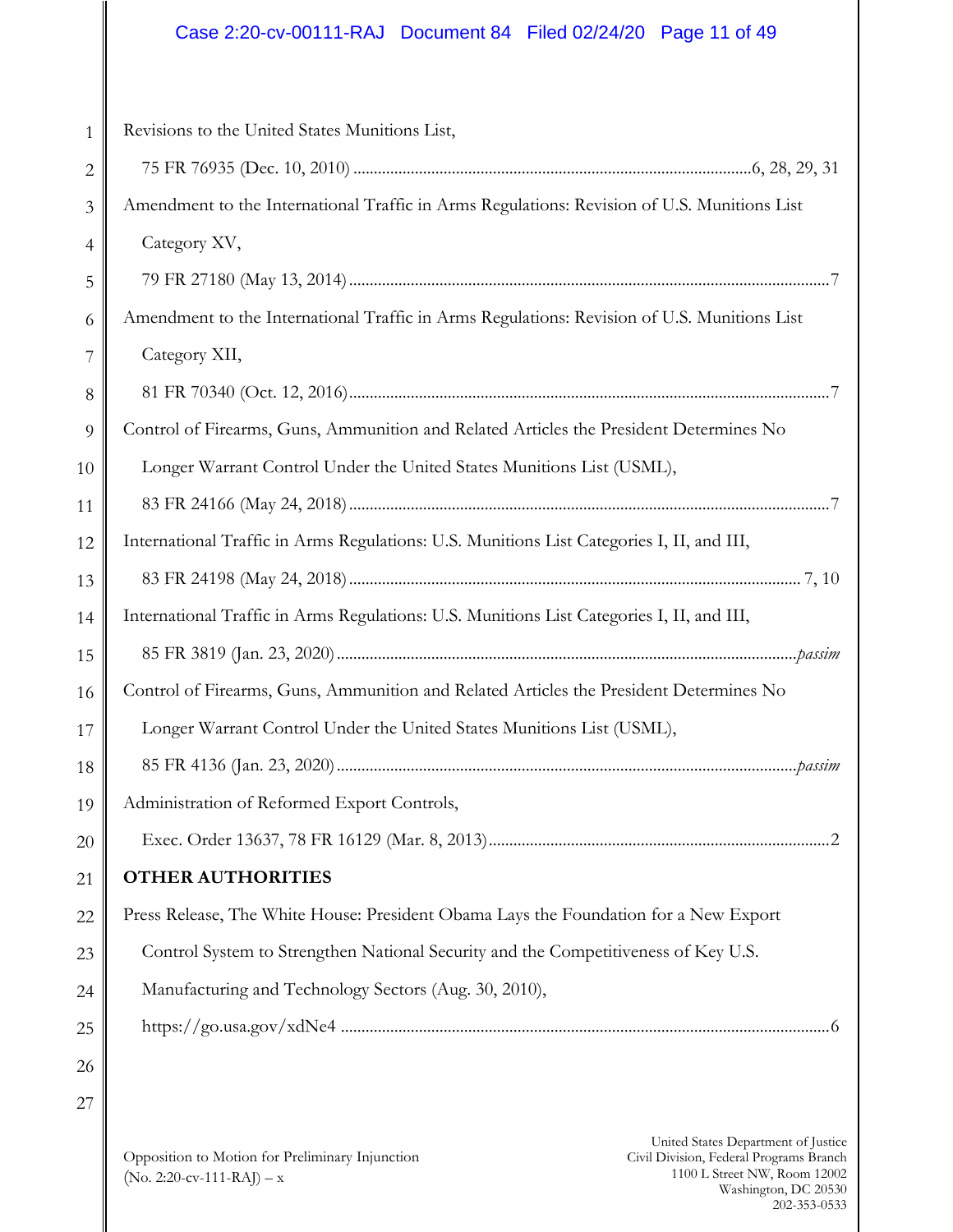# Case 2:20-cv-00111-RAJ Document 84 Filed 02/24/20 Page 12 of 49

| $\mathbf{1}$   | Thomas B. McVey, Camden R. Webb & Charles E. "Chuck" James, Jr., ITAR Guide For the                                               |
|----------------|-----------------------------------------------------------------------------------------------------------------------------------|
| $\overline{2}$ | Firearms Industry (Jan. 13, 2017),                                                                                                |
| 3              |                                                                                                                                   |
| $\overline{4}$ | \$7 12-Gauge Zip Gun Homemade Shotgun (Sept. 23, 2010),                                                                           |
| 5              |                                                                                                                                   |
| 6              | How To Machine a 80% Lower Receiver (AR15) Quick and Easy (Oct. 20, 2017),                                                        |
| 7              |                                                                                                                                   |
| 8              | Does an Individual Need a License To Make a Firearm (last reviewed Nov. 6, 2017),                                                 |
| 9              |                                                                                                                                   |
| 10             |                                                                                                                                   |
| 11             |                                                                                                                                   |
| 12             |                                                                                                                                   |
| 13             |                                                                                                                                   |
| 14             |                                                                                                                                   |
| 15             |                                                                                                                                   |
| 16             |                                                                                                                                   |
| 17             |                                                                                                                                   |
| 18             |                                                                                                                                   |
| 19             |                                                                                                                                   |
| 20             |                                                                                                                                   |
| 21             |                                                                                                                                   |
| 22             |                                                                                                                                   |
| 23             |                                                                                                                                   |
| 24             |                                                                                                                                   |
| 25             |                                                                                                                                   |
| 26             |                                                                                                                                   |
| 27             |                                                                                                                                   |
|                | United States Department of Justice<br>Civil Division, Federal Programs Branch<br>Opposition to Motion for Preliminary Injunction |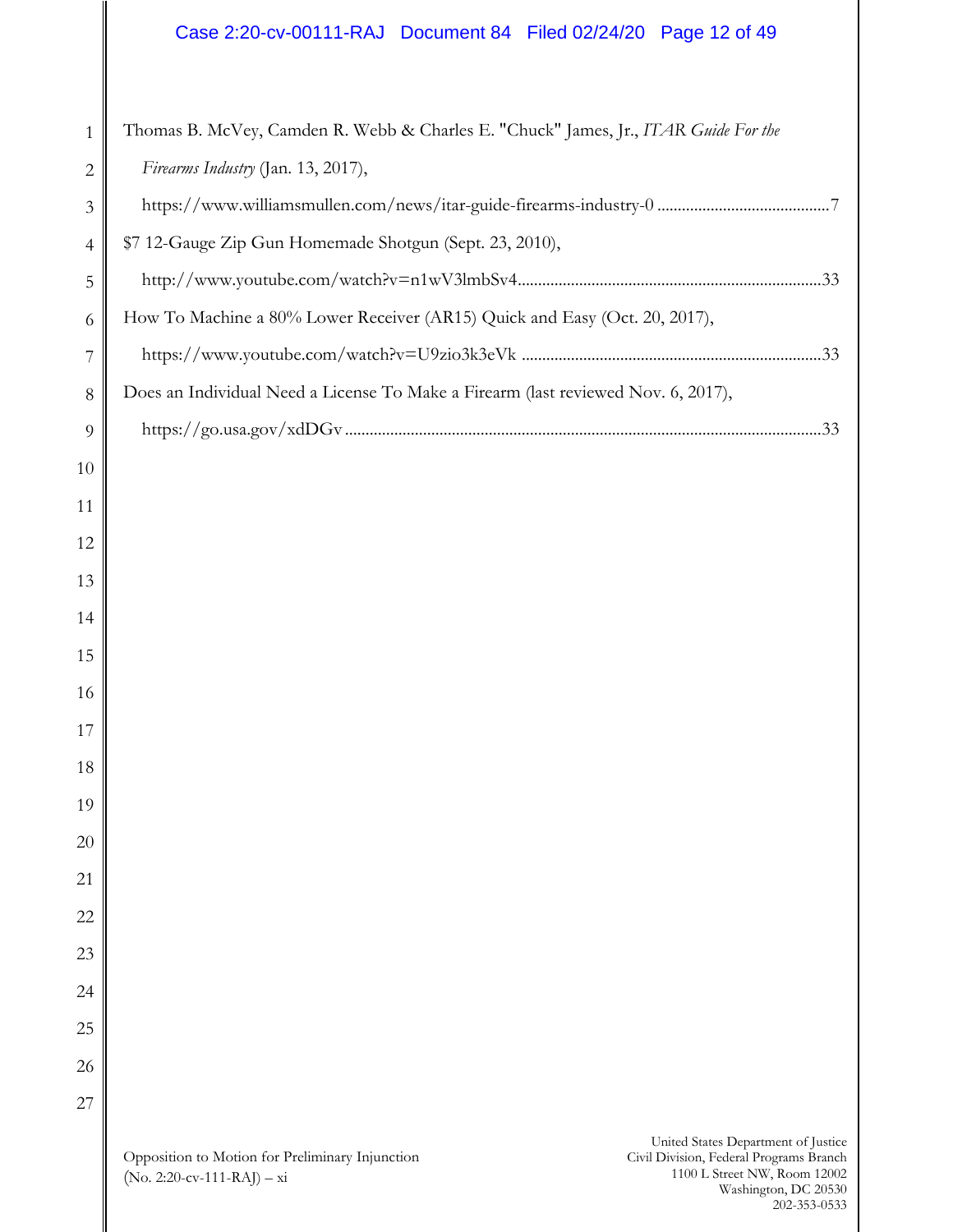#### **TABLE OF ABBREVIATIONS**

Each of the following abbreviations is also identified in a parenthetical at the point of introduction in the text. Defendants provide this additional reference for the convenience of the reader.

| 6                | <b>AECA</b>  | <b>Arms Export Control Act</b>                         |  |
|------------------|--------------|--------------------------------------------------------|--|
| 7                | <b>ANPRM</b> | <b>Advance Notice of Proposed Rulemaking</b>           |  |
| 8                | <b>BIS</b>   | Bureau of Industry and Security (Dep't of Commerce)    |  |
| 9                | <b>CCL</b>   | <b>Commerce Control List</b>                           |  |
| $\boldsymbol{0}$ | <b>DAS</b>   | <b>Deputy Assistant Secretary</b>                      |  |
| $\mathbf{1}$     | DD           | <b>Defense Distributed</b>                             |  |
| $\overline{c}$   | <b>DDTC</b>  | Directorate of Defense Trade Controls (Dep't of State) |  |
| 3                | <b>EAR</b>   | <b>Export Administration Regulations</b>               |  |
| $\overline{4}$   | <b>ECCN</b>  | <b>Export Control Classification Number</b>            |  |
| 5                | <b>ECR</b>   | <b>Export Control Reform</b>                           |  |
| 6                | <b>ECRA</b>  | <b>Export Control Reform Act of 2018</b>               |  |
| 7                | <b>ITAR</b>  | <b>International Traffic in Arms Regulation</b>        |  |
| 8                | <b>MSA</b>   | <b>Mutual Security Act of 1954</b>                     |  |
| 9                | <b>NPRM</b>  | <b>Notice of Proposed Rulemaking</b>                   |  |
| $\overline{0}$   | <b>USML</b>  | <b>United States Munitions List</b>                    |  |
| $\overline{a}$   |              |                                                        |  |
| $\overline{2}$   |              |                                                        |  |
| $^{23}$          |              |                                                        |  |
| '4               |              |                                                        |  |
| :5               |              |                                                        |  |
| <sup>26</sup>    |              |                                                        |  |
|                  |              |                                                        |  |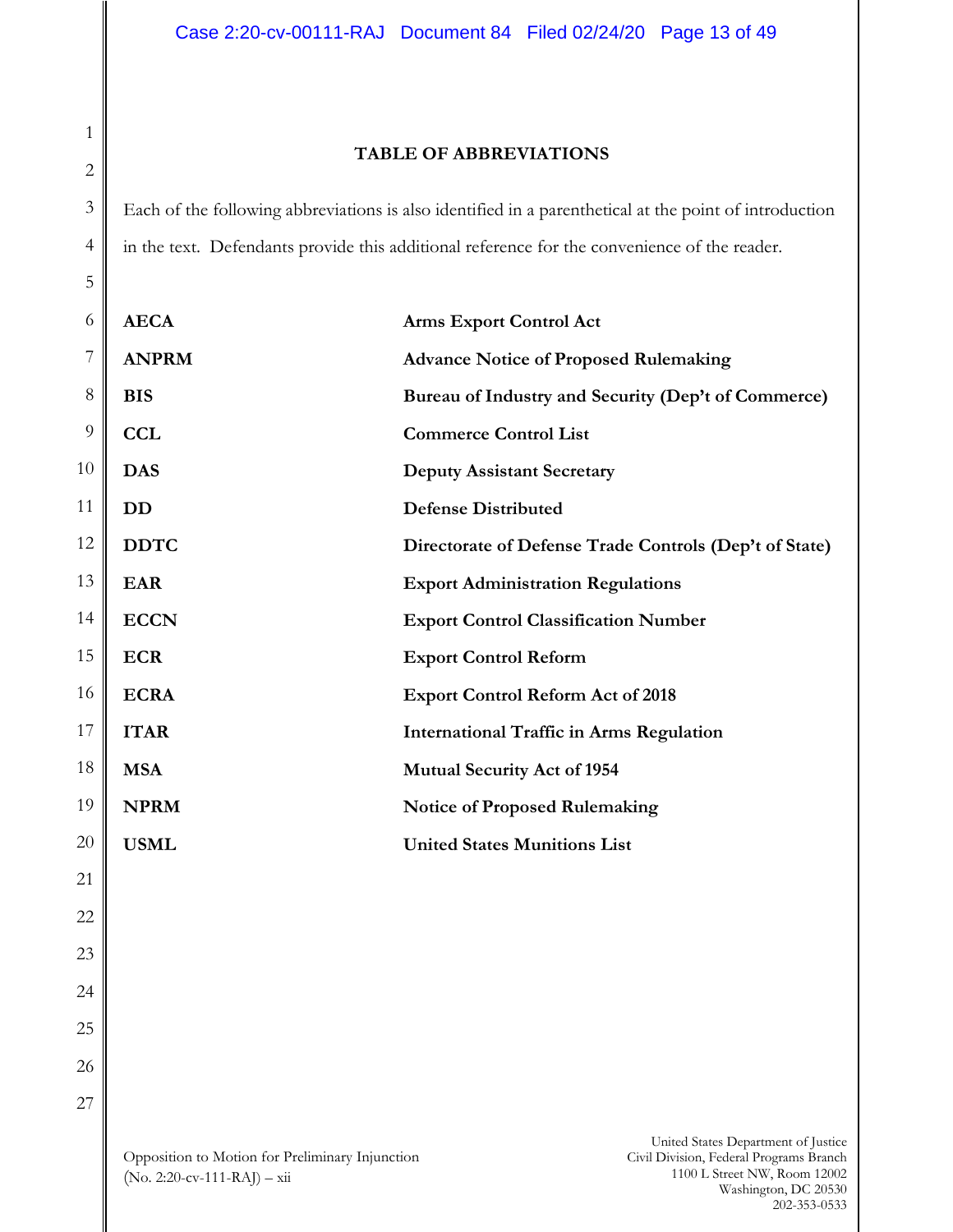1

#### **INTRODUCTION**

2 3 4 5 6 7 8 9 10 11 12 13 14 15 16 17 18 19 20 21 22 23 24 25 26 27 Plaintiffs in this action are various States that challenge the manner in which the United States Government regulates the export of the functional files used to 3-D print firearms ("3-D firearms files"). This action follows prior litigation in *State of Washington et al. v. United States Dept. of State et al.*, No. C18-1115-RSL, 2019 WL 5892505 (W.D. Wash. Nov. 12, 2019) (*"In re DD Settlement*") involving a single, temporary modification of the United States Munitions List ("USML") to deregulate certain files (pursuant to a settlement agreement in other litigation). Plaintiffs now challenge two newly-issued final rules published by the Department of State ("State"), 85 Fed. Reg. ("FR") 3819 (2020) ("State Rule") and the Department of Commerce ("Commerce") 85 FR 4136 (2020) ("Commerce Rule") which, consistent with the court's prior rulings in *In re DD Settlement*, actually *maintain* export controls on such files. The crux of Plaintiffs' motion for a preliminary injunction is that the Commerce Department's regulatory regime will permit widespread dissemination of these 3-D firearms files in a manner not previously permitted when regulation was maintained by the State Department under the International Traffic in Arms Regulations ("ITAR"). Yet Plaintiffs are simply wrong; the export controls that will be in place at Commerce for 3-D firearm files are equivalent to the export controls that existed under the prior State regime. Plaintiffs' entire case turns on their attempt to interpret how the Commerce Rule operates as contrasting sharply with how they contend the prior ITAR regulations function. But as explained below, several basic misunderstandings about how the respective regimes operate negate the Plaintiffs' claims and any basis for preliminary injunctive relief. Most notably, both regulatory systems historically carved out exceptions for controls on the export of technical data that is in the public domain ("technology" that is "published," in Commerce's parlance), in deference to First Amendment concerns governing public expression. The Commerce Rule will now create a new and distinct restriction on the export of functional 3-D firearm files that closes any gap with the prior ITAR controls. Thus, in response to Plaintiffs' motion, the Government submits declarations from export control authorities at the Departments of State and Commerce who explain how the rules work, and why Plaintiffs' interpretation of the Rules, which actually address Plaintiffs' stated policy concerns, is wrong. *See* Decl. of Deputy Assistant Sec'y of State Michael Miller ("Miller Decl."); Decl.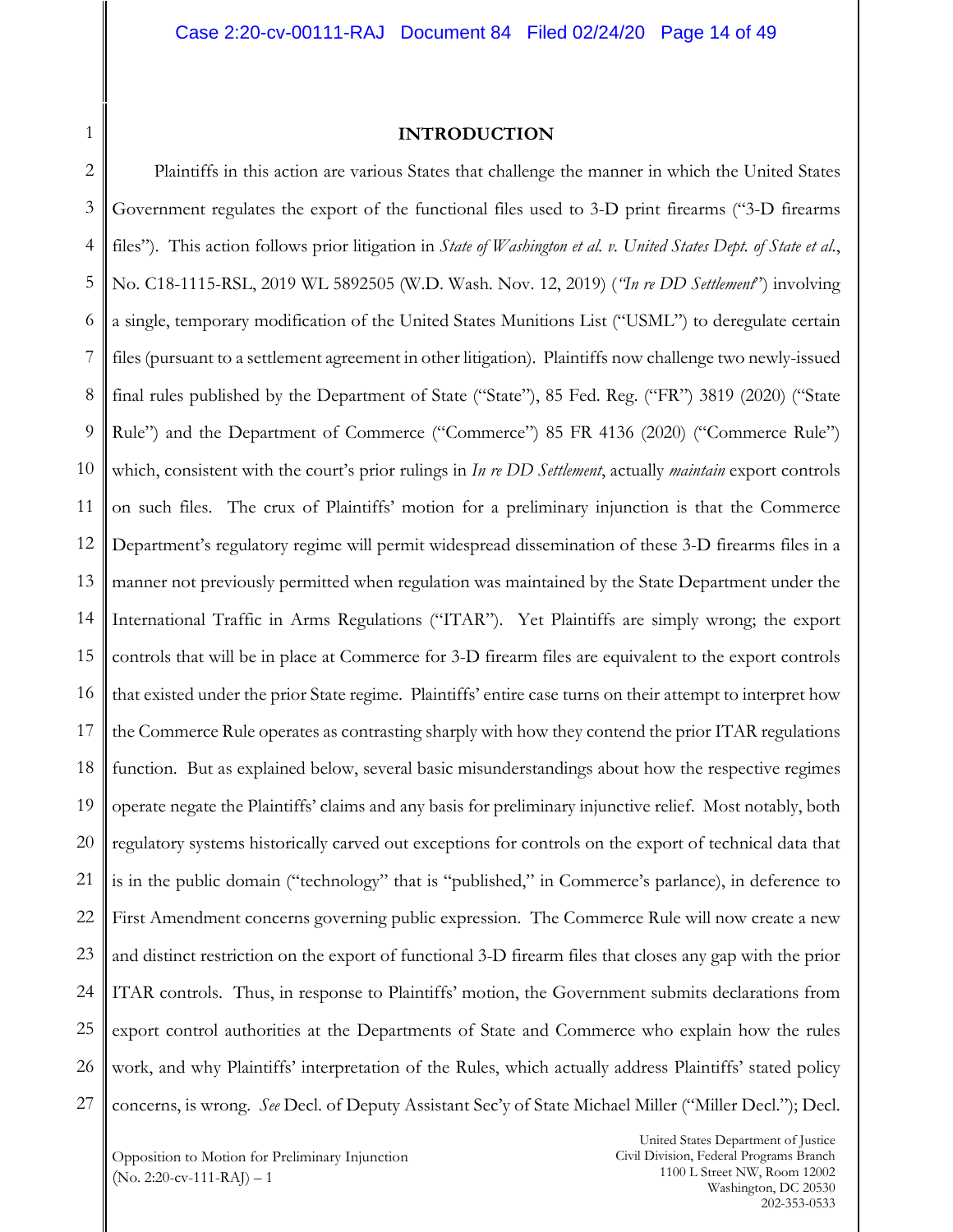of Deputy Assistant Sec'y of Commerce Matthew Borman ("Borman Decl."). Plaintiffs therefore cannot show the likelihood of success on the merits needed to obtain a preliminary injunction.

3 4 5 6 7 8 9 10 11 12 Before those issues are addressed, Plaintiffs' motion should fail on threshold grounds, however. Notably, Plaintiff's principal claims that the Rules fail on procedural grounds under the Administrative Procedure Act ("APA") for lack of an opportunity for notice and comment ignores the fact that Congress has expressly exempted such rules from the APA notice-and-comment requirement. And even if the APA were applicable, the Rules satisfy those standards and the Commerce Rule is in fact a logical outgrowth of the proposed rule that addresses the concerns raised by Plaintiffs and other commentators. Plaintiffs also fail to establish their standing to challenge the Rules or that they fall within the zone of interests of the statutes governing their issuance. Lastly, Plaintiffs' merits-based challenges to the Rules—that they do not further the national security and foreign policy interests of the United States—are foreclosed from judicial review as a threshold matter, and in any event fail.

13 14 15 16 In sum, there is no basis for the Court to enter preliminary injunctive relief here with respect to the 3-D firearm files provision of the Commerce Rule at issue, and certainly no basis to enjoin both Rules in their entirety. Indeed, those rules govern the export of a vast array of firearms, technologies, and data that have nothing to do with this case and such an injunction would cause significant harm to the national security and foreign policy interests of the United States.

18

17

19

20

21

22

23

24

25

26

<span id="page-14-0"></span>27

1

2

#### **BACKGROUND**

## **I. The Arms Export Control Act and International Traffic in Arms Regulations**

The Arms Export Control Act ("AECA"), 22 U.S.C. § 2751 *et seq*., authorizes the President, "[i]n furtherance of world peace and the security and foreign policy of the United States" to "control the import and the export of defense articles and defense services" and to promulgate regulations accordingly. 22 U.S.C.  $\sqrt{2778(a)(1)}$ . The President has delegated this authority to State, in part, which has set forth the ITAR.[1](#page-14-0) *See* EO 13637, 78 FR 16129 (Mar. 8, 2013); 22 C.F.R. §§ 120-130. One essential part of the ITAR is the USML, an extensive listing of defense articles and defense services that "provide a critical military or intelligence advantage," 22 C.F.R. § 120.3(b), the export controls

<sup>1</sup> The Department of State's Directorate of Defense Trade Controls ("DDTC") administers the ITAR.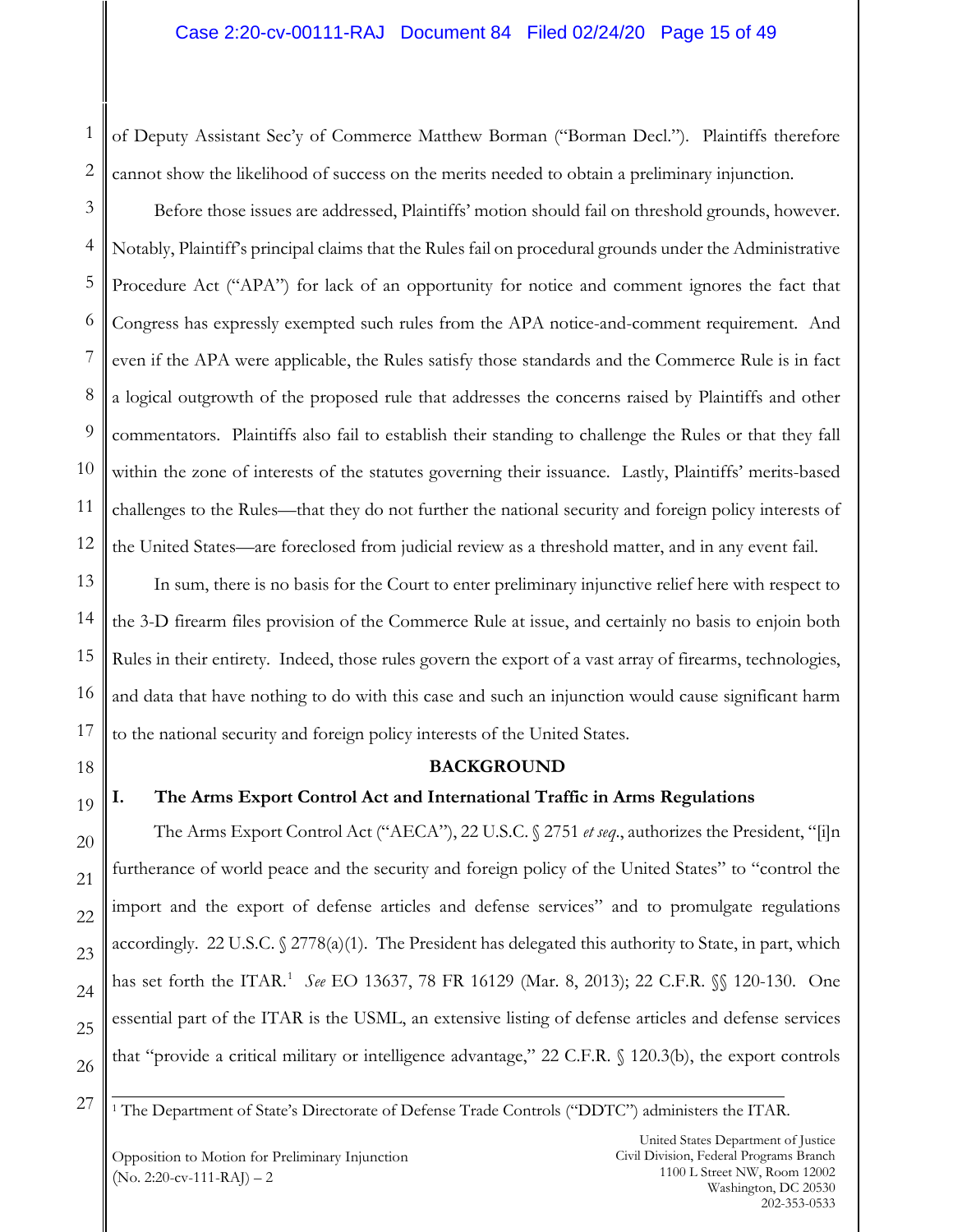1 2 3 4 5 6 7 for which State administers. *See* 22 C.F.R. Part 121. The USML also covers "technical data" that is "required for the design, development, production, manufacture, assembly, operation, repair, testing, maintenance or modification" of USML-controlled items, such as "blueprints, drawings, photographs, plans, instructions or documentation" for those items. *Id.* § 120.10(a)(1). The export controls on technical data exist to "prevent[] foreign adversaries, terrorist groups, and other bad actors from accessing the means to develop, produce, or counter items that provide a critical military or intelligence advantage to the United States." Miller Decl. ¶ 13.

8 9 10 11 12 13 14 15 16 17 18 19 20 21 22 23 The AECA's overall statement of purpose, see 22 U.S.C. § 2778(a), and several specific provisions of the AECA and ITAR are at the heart of the challenge to the State Rule. Under 22 U.S.C. § 2778(f), the President is directed to "periodically review the items on the [USML] to determine what items, if any, no longer warrant export controls." Separately, 22 U.S.C. § 2778(h) bars judicial review of the Executive Branch's decisions regarding what items should appear on the USML. Within the ITAR, 22 C.F.R. § 120.17 makes clear that the ITAR does not regulate any transfers of defense articles except those that constitute "exports," *i.e.*, the transfer of defense articles abroad or to foreign persons. 22 C.F.R. §§ 120.10 and 120.11 enumerate the "significant exclusions" from the definition of "technical data." Miller Decl. ¶ 14. For instance, technical data does not include "public domain" information or matters of "general scientific, mathematical, or engineering principles." *Id.* "Public domain" is defined, in part, as "information which is published and generally accessible or available to the public," including through: "(1) sales at newsstands and bookstores"; (2) "subscriptions . . . available" to the public; (3) "second class mail[]"; (4) "libraries"; (5) "patents"; (6) "unlimited distribution at a conference, meeting, seminar, trade show, or exhibition, generally accessible to the public"; (7) "public release (i.e., unlimited distribution" through any other manner after "approval by [a] U.S. government department or agency"); and (8) "[u]niversity research."

24 25 26 27 Under the AECA and the ITAR, State has regulated exports of 3-D firearms files as a slice of its regulation of other items in Category I. *See* Miller Decl. ¶¶ 16-17. USML Category I enumerates a broad array of defense articles at a high level of generality, such as "[n]onautomatic and semi-automatic firearms to caliber .50 inclusive," or "[r]iflescopes manufactured to military specifications." 22 C.F.R.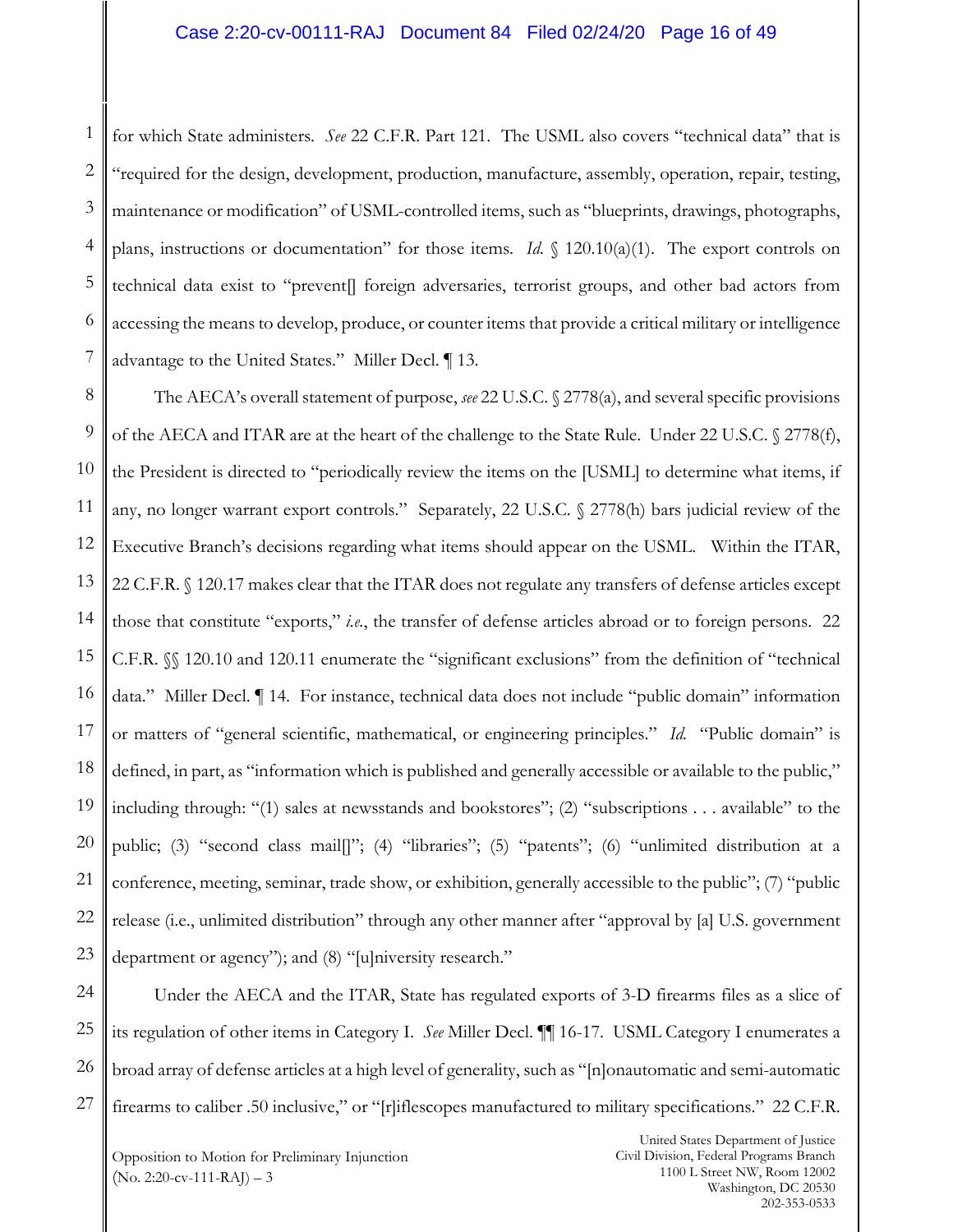1 2 3 4 § 121.1. And State regulates exports of many different kinds of "technical data" for these items, as defined above and subject to exceptions, including that for "public domain" material. *See* 22 C.F.R. §§ 120.10, 120.11. Files used in manufacturing by means of a 3-D printer are one of the innumerable types of "technical data" that State has regulated when associated with firearms in USML Category I.<sup>[2](#page-16-0)</sup>

#### 5 **II. The Export Control Reform Act**

6 7 8 9 10 11 12 13 14 The Department of Commerce regulates exports pursuant to the Export Control Reform Act of 2018, 50 U.S.C. §§ 4801-52 ("ECRA"), which directs that export controls be used to "further significantly the foreign policy of the United States," to "fulfill [the] declared international obligations" of the United States, or to limit exports that would make a "significant contribution to the military potential of any other country or . . . would prove detrimental to . . . national security." 50 U.S.C. § 4811(1)(A)-(B). In adopting ECRA, Congress explicitly recognized that the overregulation of exports can "negatively affect[] [American] leadership" in "science, technology, engineering, and manufacturing," and that "[s]uch leadership" may require limits on export controls to ensure technological innovation and "competitive[ness] in global markets." 50 U.S.C. § 4811(3).

15 16 17 18 19 20 21 22 23 24 25 To carry out these purposes, ECRA directs that Commerce shall "establish and maintain a list of items that are controlled"—the Commerce Control List ("CCL")—and "prohibit unauthorized exports, reexports, and in-country transfers of controlled items." 50 U.S.C. § 4813(a)(1), (3). ECRA explicitly provides that Commerce's export-control functions "shall not be subject to sections 551, 553 through 559, and 701 through 706 of Title 5," *i.e.*, the APA. The Export Administration Regulations ("EAR"), 15 C.F.R. parts 730-774, implement ECRA, identifying the items and activities subject to the jurisdiction of the EAR as well as items not subject to the EAR. The EAR's definition of "export" is comprehensive, and extends to, *inter alia*, "(1) An actual shipment or transmission out of the United States, including the sending or taking of an item out of the United States, in any manner;" or "(2) Releasing or otherwise transferring 'technology' or source code (but not object code)

<span id="page-16-0"></span><sup>26</sup> 27  $\overline{a}$ <sup>2</sup> "The USML does not specifically describe individual pieces of technical data. Thus, neither the files used to 3D-print firearms, nor any other specific type of computer file, blueprint, drawing, or photograph is specifically described as being covered." Miller Decl. 17.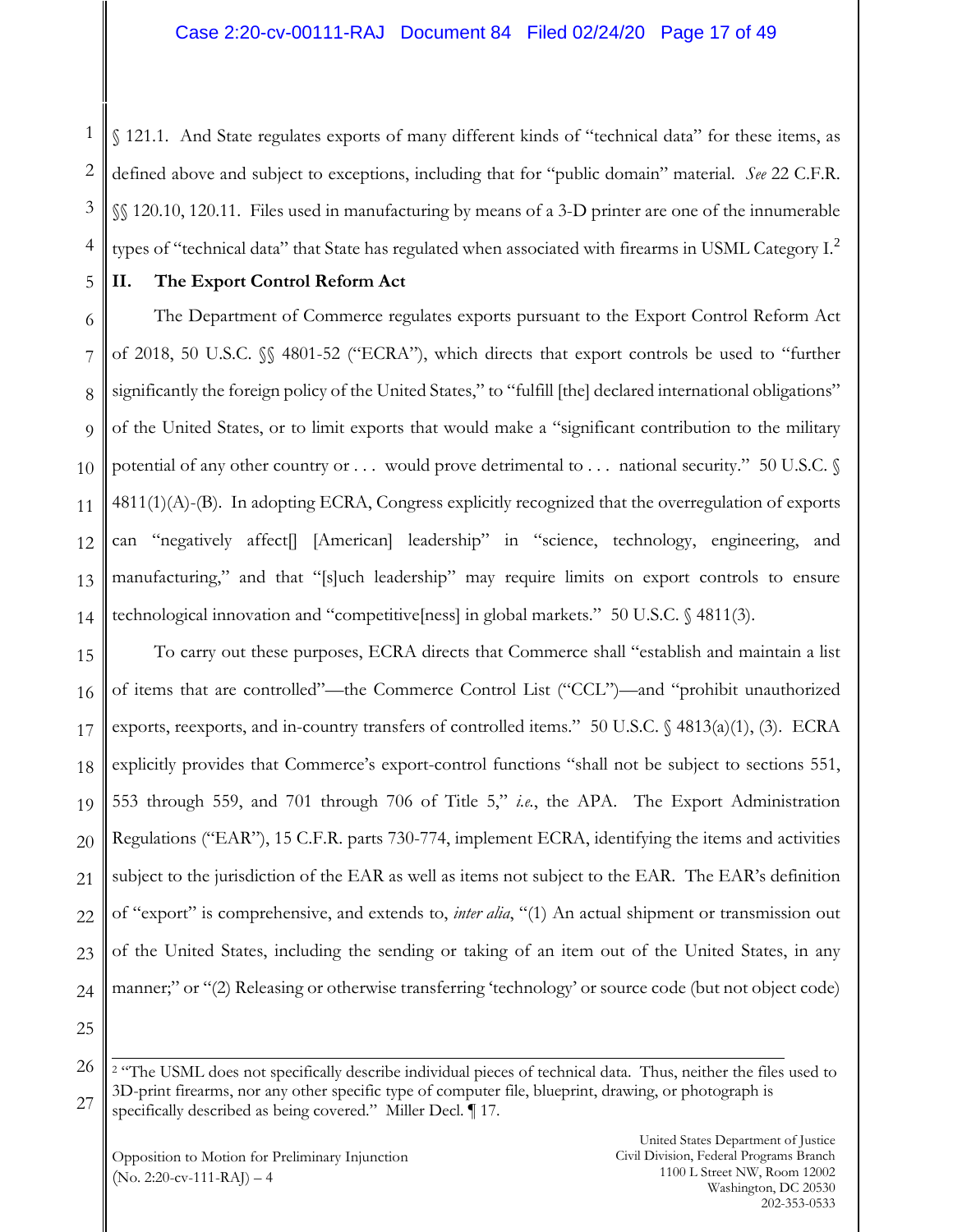to a foreign person in the United States (a 'deemed export)." 15 C.F.R.  $\S 734.13(a).$  $\S 734.13(a).$  $\S 734.13(a).$ <sup>3</sup>

2 3 4 5 6 7 The CCL is set forth in Supplement No. 1 to Part 774 of the EAR as a specific list of controlled items. Each regulated commodity is assigned an Export Control Classification Number ("ECCN") indicating the controlled commodity's characteristics, its functions, the reasons for its controls, and its export-licensing requirements. A license may be required for the export of items on the CCL depending on the nature of the items, the specific end use and the end user or destination. The CCL is periodically reviewed and updated to reflect technological advancements.

8 9 10 11 12 13 14 As relevant here, 15 C.F.R. § 734.7 defines "published" information that falls outside the scope of the EAR when otherwise covered by the CCL, identifying categories of information similar to those defined in the ITAR as "public domain." *See* Borman Decl. ¶ 49(b). That includes information available through: (1) subscriptions; (2) libraries; (3) distribution at conferences, meetings, seminars, trade shows, or exhibitions generally accessible to the public; (4) "[p]ublic dissemination (*i.e.*, unlimited distribution) . . . including posting on the Internet<sup>3[4](#page-17-1)</sup>; and (5) submission for publication in journals, magazines, newspapers, trade publications, or to researchers, or conferences.

15 16 17 18 19 20 Under the new Commerce Rule, Commerce will regulate small-caliber, non-automatic firearms previously included in USML Category I as part of the CCL's ECCN 0A501. *See* 85 FR 4180-81. Commerce will also regulate technology required for the production of such firearms, including 3-D firearms files, under ECCN 0E501. *See* 85 FR 4185. And the Commerce Rule will modify the definition of "published" to ensure that "posting on the Internet" does not render 3-D firearms files "published." 85 FR 4172.

#### 21 **III. The Export Control Reform ("ECR") Initiative**

22 23 24 On August 31, 2010, then-President Obama announced a "major step . . . to fundamentally reform the export control system" by changing "what we control, how we control it, [and] how we enforce those controls." *Press Release*, The White House (Aug. 30, 2010), https://go.usa.gov/xdNe4

25

<span id="page-17-0"></span>26

 $\overline{a}$ <sup>3</sup> Commerce's Bureau of Industry and Security ("BIS") controls the export, reexport and in-country transfer of all items subject to the EAR, and maintains, reviews, and clarifies the CCL.

<span id="page-17-1"></span><sup>27</sup> <sup>4</sup> As noted below, under the Commerce Rule, 3-D firearms files will not qualify as "published" based on a "posting on the internet." *See* 85 FR 4172.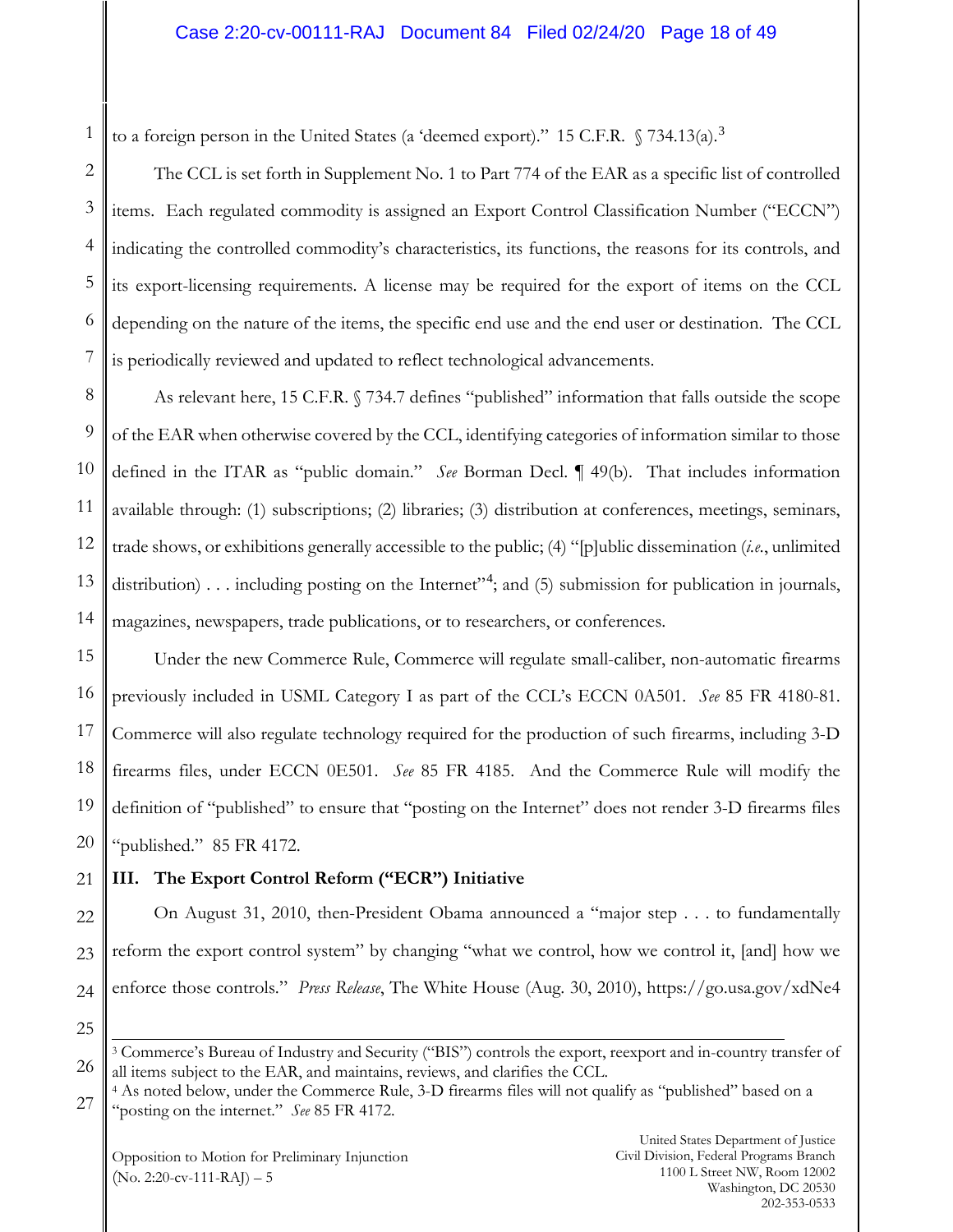#### Case 2:20-cv-00111-RAJ Document 84 Filed 02/24/20 Page 19 of 49

1 2 3 4 5 6 7 8 9 (last visited Feb. 21, 2020); *see* Miller Decl. ¶ 31. This effort reflected a Presidential determination that the United States must "strengthen our national security by focusing our efforts on controlling the most critical products and technologies and by enhancing the competitiveness of key U.S. manufacturing and technology sectors." *Id.* Henceforth, the most important national security considerations for export control decisions are the "military or intelligence advantage to the United States" provided by an item, particularly whether that advantage is "critical." *Id.* Focusing on "military or intelligence advantage . . . improve[s] the nation's national security." *Id.* The initiative reflected the execution of the AECA's direction that the President regularly determine what items, if any, no longer warrant control under the ITAR. *See* 22 U.S.C. § 2778(f).

10 11 12 13 14 15 16 17 18 19 20 21 22 23 24 25 26 27 Within months of that policy announcement, State sought public comment on the ECR initiative, announcing that ECR would "review and revise both the ITAR and the CCL to enhance national security," and confirming that the initiative was "necessary to better focus [U.S. Government] resources on protecting those items that need to be protected." *Revisions to the USML*, 75 FR 76935 (Dec. 10, 2010) ("2010 ANPRM"). The subjects of the solicitation of comments included the approach for determining which items would be regulated on the ITAR, *i.e.,* the "critical military or intelligence advantage" criteria. *Id.* at 76939. The 2010 ANPRM also laid out the goal of "creat[ing] a 'bright line' between the" USML and CCL (so that items appear on only one list or the other), *id.* at 76935, and defined the term "critical" in the context of "military or intelligence advantage." *Id.* at 76939. During the comment period, State received comments supportive of approaching exportcontrol decisions based on "military or intelligence advantage," and did not receive any comments that criticized this approach. *See generally* https://go.usa.gov/xdmEd (last visited Feb. 21, 2020). Over the ensuing decade, State and Commerce have regularly published requests for comment and final rules concerning each category of defense articles on the USML. Throughout this process, the analysis of whether items "provided the United States with a critical military or intelligence advantage" served as the touchstone for the updating of the lists of controlled items. *See* Miller Decl. ¶¶ 33-34. Accordingly, between 2013 and January 2017, State published 26 final, or interim final, rules revising 18 of the 21 USML categories, removing less sensitive items from the USML, which were concurrently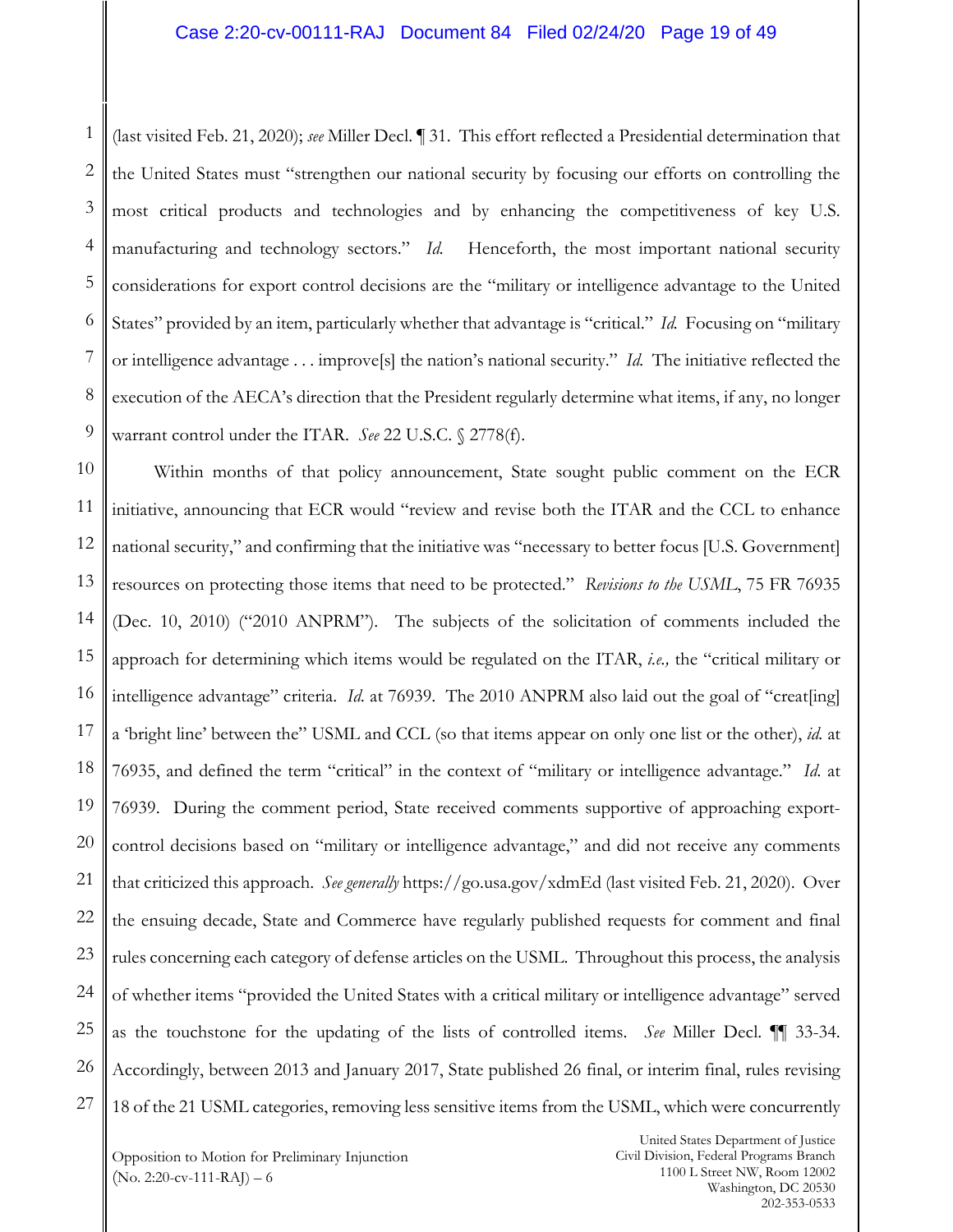1 added by Commerce to the CCL. *See id.* at ¶ 34.[5](#page-19-0)

#### 2 **IV. The Challenged Rules.**

3 4 5 6 7 8 9 10 11 As of 2017, the only USML categories for which the ECR review had not yet been completed were Categories I, II, and III.<sup>[6](#page-19-1)</sup> As a U.S. House of Representatives committee recognized nearly a year before the *Defense Distributed* settlement, "draft regulations to revise this category were developed" in 2015 and awaited only "final interagency approval" as of 2017. H. Rep. No. 115-200 (2017); *see also*  Williams Mullen, *ITAR Guide For the Firearms Industry* (Jan. 13, 2017) https:// www.williamsmullen.com/news/itar-guide-firearms-industry-0 (last visited Feb. 21, 2020) ("the State, Commerce and Defense Departments have considered transferring a large portion of firearms products that are currently listed on the USML to be regulated under the EAR. . . [R]eaders . . . should confirm if such amendments have occurred").<sup>[7](#page-19-2)</sup>

12 13 14 15 16 17 18 19 20 The process of reviewing USML Categories I, II, and III for Commerce and State's separate NPRMs began with the Department of State engaging with the Departments of Defense and Commerce regarding the military and intelligence uses of the listed items. *See* Miller Decl. ¶ 38. Together, State, Defense, and Commerce determined that many of the items controlled by those categories do not provide the United States with a critical military or intelligence advantage, and therefore do not warrant control on the USML. *Id.* This decision was informed by the Defense Department's assessment that the items proposed for transfer are already commonly available and not inherently for military end-use, such as non-automatic firearms (.50 caliber or under) that were described in USML Category I(a). *Id.* Indeed, such arms are in common use in the United States for

21

 $\overline{a}$ 

<span id="page-19-2"></span><span id="page-19-1"></span><span id="page-19-0"></span>22 23 24 25 26 27 <sup>5</sup> *See e.g*., 79 FR 27180 (May 13, 2014) ("Amendment to the ITAR: Revision of USML Category XV"); 79 FR 37535 (Jul. 1, 2014) ("Amendment to the ITAR: USML Category XI (Military Electronics), and Other Changes"); 81 FR 49531 (Jul. 28, 2016) ("Amendment to the ITAR: Revision of USML Categories XIV and XVIII"); 81 FR 70340 (Oct. 12, 2016) ("Amendment to the ITAR: Revision of USML Category XII"); 81 FR, 83126 (Nov. 21, 2016) ("Amendment to the ITAR: Revision of USML Categories VIII and XIX"). <sup>6</sup> In the specific case of the proposed revisions to USML Categories I-III, State interpreted this standard to focus on whether defense articles in these categories are inherently for military use. *See* 83 FR 24198. <sup>7</sup> State briefed the outcome of this review to the staff of the Senate Foreign Relations Committee, Senate Committee on Banking, Housing, and Urban Affairs, and House Foreign Affairs Committee on May 14, 2018, just weeks after the parties in *DD I* opened settlement talks pursuant to that court's order. *Compare Def. Dist. v. State*, No. 1:15-cv-372 (W.D. Tex.) ("*DD I*"), ECF No. 81 (scheduling order) *with* 83 FR 24198 (May 24, 2018); 83 FR 24166 (May 24, 2018).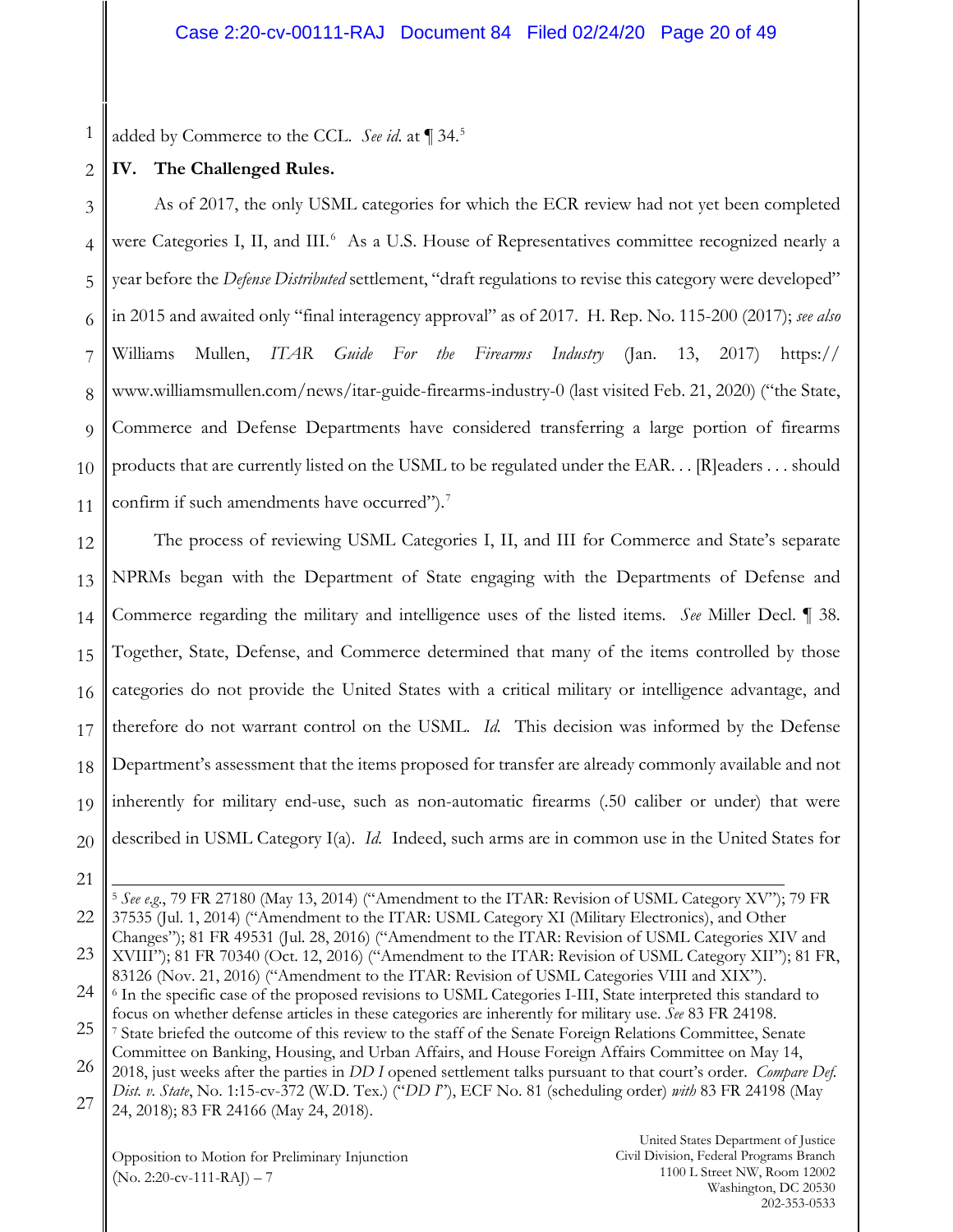#### Case 2:20-cv-00111-RAJ Document 84 Filed 02/24/20 Page 21 of 49

1 2 3 4 lawful purposes, are readily available both through regulated firearms dealers and through lessregulated private transactions. *See id.* Further, such arms are widely available throughout the world to private individuals from both lawful and unlawful sources, as well as to government personnel in virtually every country on the globe, American allies and adversaries alike.

5 6 7 8 9 10 11 12 13 As with the preceding USML reviews, the review of Categories I, II, and III took place pursuant to the ECR initiative. *See* Miller Decl. ¶ 38. Review continued in light of State's ongoing awareness that inclusion of these categories in the USML was diverting State's resources from those activities most focused on advancing the national security and foreign policy of the United States by requiring the use of resources to regulate defense articles of low importance to national security. *See id.* ¶ 100. State obtained concurrence from the Department of Defense in this decision, and the adoption of State's final rule completes the cycle of creating a simpler, more robust export control system that simplifies industry compliance, supports interoperability with allies and partners, and focuses State's resources on those items most critical to national security. *See id.* at ¶¶ 38, 40.

14 15 16 17 18 19 20 21 22 23 State received more than 3,000 comments in response to its NPRM, including numerous comments related to 3-D firearms files. *See* Miller Decl. ¶ 51. Commerce also received numerous comments related to 3-D firearms files. Given that the domestic distribution of such files is unregulated by the federal government, the comments generally focused on the same concerns raised by Plaintiffs in *In re DD Settlement, i.e.*, the possible impacts if a change in export controls led to greater domestic dissemination. [8](#page-20-0) *See* 85 FR 3822; Miller Decl. ¶ 51; Borman Decl. ¶¶ 32, 38. In light of, *inter alia*, such comments from the public and Congress, public direction received from the President, and the concerns expressed by Plaintiffs previously, State and Commerce engaged in discussions regarding how to treat 3-D firearms files in the final rules. Miller Decl. ¶¶ 63-66, 72-73. This led to the amended definition of "published" in Section 734.7 of the EAR to maintain jurisdiction over software and

24

<span id="page-20-0"></span>25 26 27  $\overline{a}$ <sup>8</sup> In *In re DD Settlement*, many of these same Plaintiffs challenged the substantive provisions of the settlement agreement arrived at in *DD I*, background on which is provided in DAS Miller's declaration. *See* Miller Decl. at ¶¶ 41-58. For the reasons explained in its briefs in *In re DD Settlement*, the United States does not agree with this Court's conclusions in that case. However, as explained in this brief, this Court can and should reach the results urged here by Defendants even if it accords the decision in *In re DD Settlement* substantial weight in how it approaches the issues currently presented.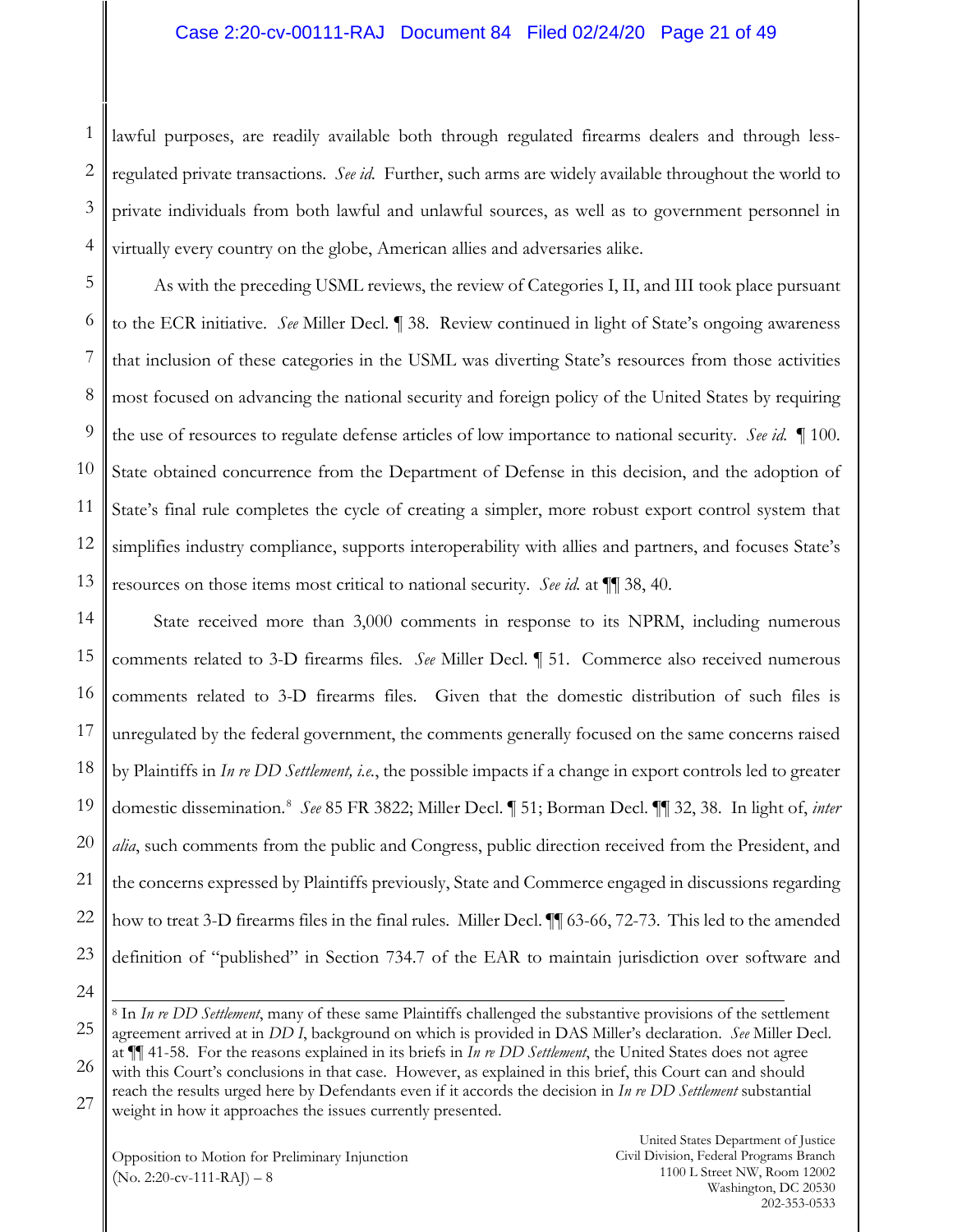#### Case 2:20-cv-00111-RAJ Document 84 Filed 02/24/20 Page 22 of 49

1 technology related to 3-D printing of certain firearms. That provision will read:

> The following remains subject to the EAR: "software" or "technology" for the production of a firearm, or firearm frame or receiver, controlled under ECCN 0A501, that is made available by posting on the internet in an electronic format, such as AMF or G-code, and is ready for insertion into a computer numerically controlled machine tool, additive manufacturing equipment, or any other equipment that makes use of the "software" or "technology" to produce the firearm frame or receiver or complete firearm.

85 FR 4172.

2

3

4

5

6

7

8

9

10

11

12

13

14

As a result, under the Commerce Rule, a license is required to post on the Internet 3-D printing files for items described in ECCN 0A501, *i.e.*, the firearms being transferred to the CCL, and no EAR license exceptions would authorize such files to be posted without a license. *See* Borman Decl. ¶ 45.

The Rules—which Plaintiffs seek to enjoin in their entirety—transfer not only regulatory authority for 3-D firearms files, but authority to regulate all types of non-automatic, small caliber firearms themselves, as well as all other types of technical data associated with those arms. The Rules leave in Categories I, II, and III of the USML only those items that State and other agencies have determined provide a critical military or intelligence advantage. The Rules were published in the Federal Register on January 23, 2020, with a scheduled effective date of March 9, 2020.

#### **STANDARD OF REVIEW**

"[A] preliminary injunction is an extraordinary and drastic remedy, one that should not be granted unless the movant, *by a clear showing*, carries the burden of persuasion." *Mazurek v. Armstrong*, 520 U.S. 968, 972 (1997) (per curiam) (citation omitted). A plaintiff "must establish that he is likely to succeed on the merits, that he is likely to suffer irreparable harm in the absence of preliminary relief, that the balance of equities tips in his favor, and that an injunction is in the public interest." *Am. Trucking Ass'ns, Inc. v. Los Angeles*, 559 F.3d 1046, 1052 (9th Cir. 2009). Alternatively, "'serious questions going to the merits' and a balance of hardships that tips sharply towards the plaintiff can support issuance of a preliminary injunction, so long as . . . there is a likelihood of irreparable injury and . . . the injunction is in the public interest." *All. for the Wild Rockies v. Cottrell*, 632 F.3d 1127, 1135 (9th Cir. 2011) (citations omitted). Plaintiffs bear the burden of demonstrating that each of the four factors is met. *DISH Network Corp. v. FCC*, 653 F.3d 771, 776-77 (9th Cir. 2011).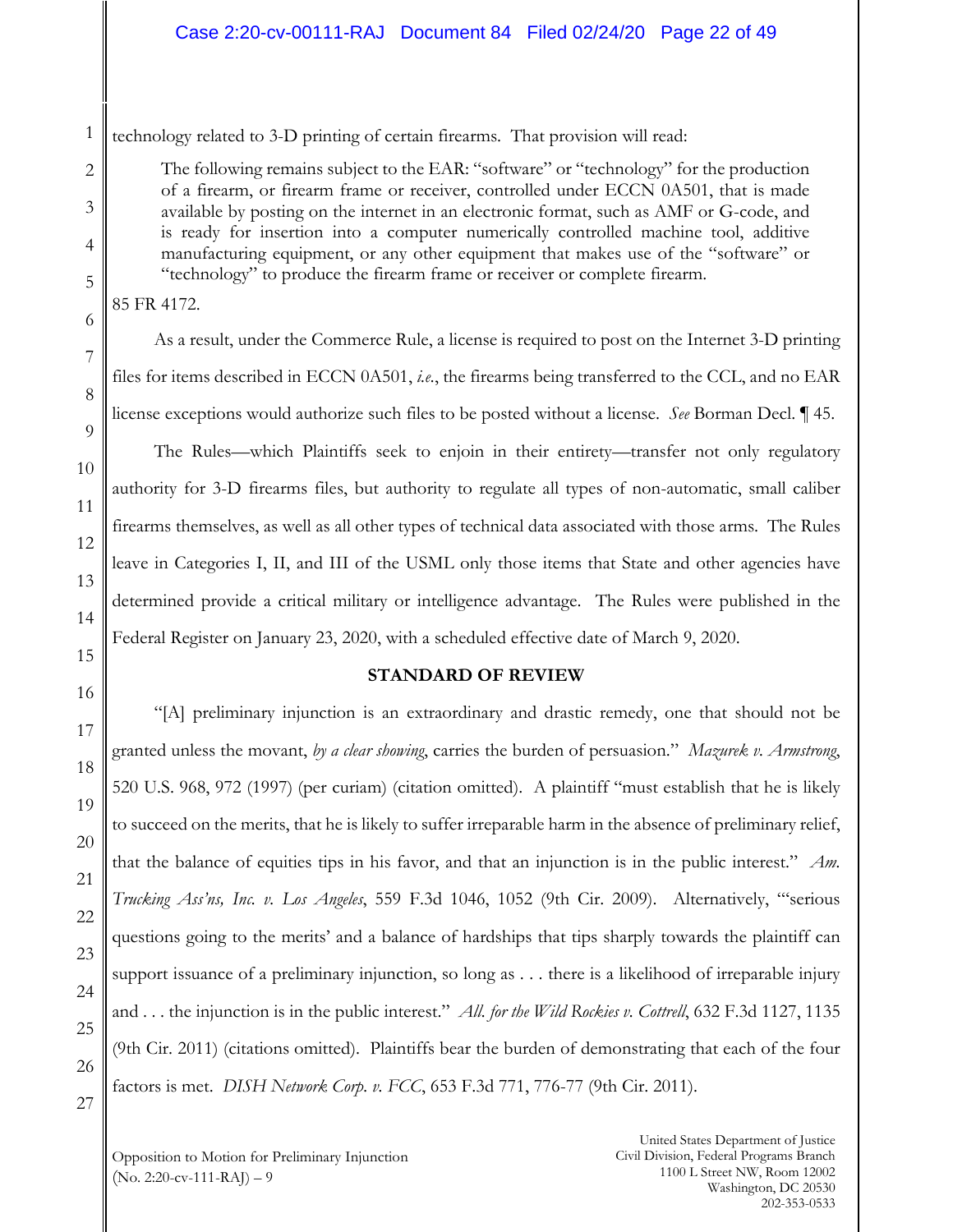#### **ARGUMENT**

2 **I. There Is No Likelihood of Success on the Merits Because Plaintiffs' Challenge to Export Control Decisions Is Not Reviewable.**

**A. The Rules Are Exempt From the APA.**

1

#### **1. The Commerce Rule is Exempt from the APA's Notice-and-Comment and Other Requirements.**

Plaintiffs bring claims solely under the APA. *See* Mot. for Prelim. Inj. 10-21, ECF No. 55 ("Mot."); First Am. Compl. at pp. 85-90, ECF No. 54. However, Commerce's ECRA "functions . . . shall not be subject to §§ 551, 553 through 559, and 701 through 706 of Title 5," *i.e.*, the APA and its judicial review provisions. 50 U.S.C. § 4821. In other words, actions taken pursuant to ECRA are exempt from the APA.<sup>[9](#page-22-0)</sup> Plaintiffs therefore cannot challenge the Commerce Rule as a violation of the APA's notice-and-comment procedures, as arbitrary and capricious under the APA, or as contrary to law under the APA, because such claims arise under provisions from which Congress has specifically excepted Commerce's actions in ECRA's text. Nor can Plaintiffs obtain judicial review of the Commerce Rule under the APA at all, because Congress has specifically excepted Commerce's ECRA actions from the APA's judicial review procedures, including 5 U.S.C. § 706. *See id*. [10](#page-22-1)

#### **2. The State Rule is Exempt from the APA's Notice-and-Comment and Other Requirements.**

"The administration of the AECA is a foreign affairs function encompassed within the meaning of the military and foreign affairs exclusion of the APA and is thereby expressly exempt" from the provisions of the APA that Plaintiffs seek to enforce in this action. 22 C.F.R. § 128.1; *see* Miller Decl. ¶ 9; 5 U.S.C. §§ 553(a), 701(a)(2); *see also* 61 FR 48831 (Sept. 17, 1996). The applicability of this exemption is explicitly set forth in State's NPRM, *see* 83 FR 24198, as it has been in the numerous similar NPRMs issued over the last decade to carry out the ECR initiative. *See* Miller Decl. ¶ 37 (explaining that such NPRMs reflect State's "discretionary authority to inform regulated parties and the public about Department actions"). Plaintiffs cannot enforce that which does not apply.

<span id="page-22-0"></span>24

 $\overline{a}$ 

<span id="page-22-1"></span>27 <sup>10</sup> ECRA became law on August 13, 2018, nearly 3 months after the Commerce NPRM issued. Congress is thus presumed specifically aware of the Commerce Rule, and this timing serves as strong evidence that Congress intended to bar judicial review of claims like those raised by Plaintiffs in this action.

<sup>9</sup> Reviewing a similar provision in ECRA's predecessor statute, the Ninth Circuit explained that it "explicitly excluded from judicial review and from the protections of the APA," "all functions exercised under the" statute. *U.S. v. Bozarov*, 974 F.2d 1037, 1039 (9th Cir. 1992).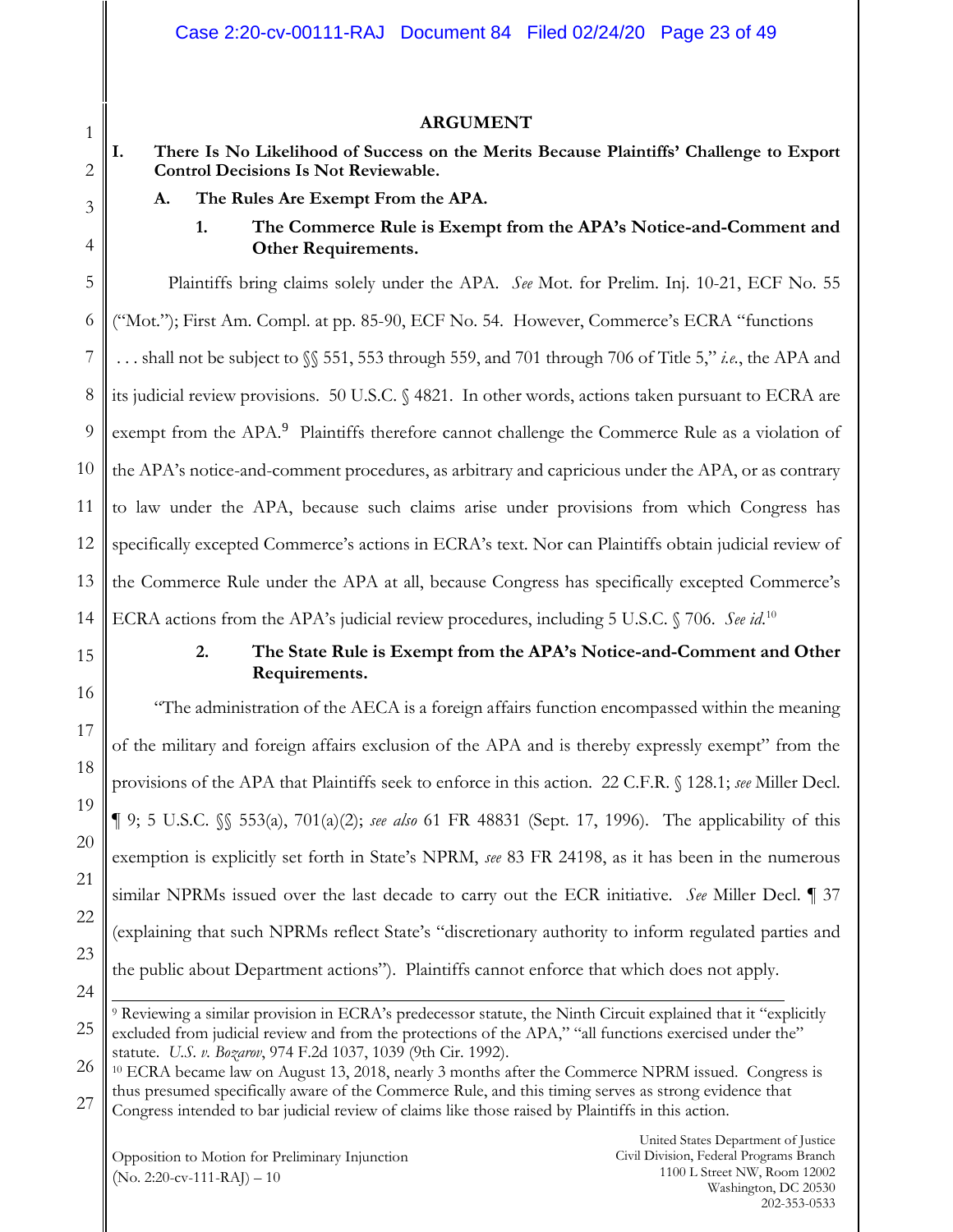#### Case 2:20-cv-00111-RAJ Document 84 Filed 02/24/20 Page 24 of 49

1 2 3 4 5 6 7 8 9 10 In nearly-identical form, this regulation has been part of State's regulations since shortly after the enactment of the AECA's predecessor, the Mutual Security Act of 1954 ("MSA"), *see* Pub. L. No. 83-665, 68 Stat. 832, 848, which resulted in the first USML in 1955. For example, State explained in 1955 that its actions related to the administration of the USML are "excluded from the operation of the APA." *See* 20 FR 6250, 6256 (Aug. 26, 1955) (22 C.F.R. § 75.195 (1955)); 22 FR 11107, 11024 (Dec. 31, 1957). Thus, that the USML is a military or foreign affairs function exempt from the APA has been established for 65 years, since the USML was created, and nearly as long as the APA has existed.<sup>[11](#page-23-0)</sup> Congress has repeatedly ratified that interpretation by re-enacting the MSA, enacting the AECA, and then re-enacting the AECA without substantial change. *Bragdon v. Abbott*, 524 U.S. 624, 645 (1998). On its face, § 128.1 exempts State from the APA in its actions to issue the State Rule.

11

## **3. The State Rule is Exempt from Judicial Review under the APA.**

12 13 14 15 16 17 18 19 20 21 22 23 In Section 2778(h) of the AECA, Congress specified that "[t]he designation . . . in regulations issued under this section, of items as defense articles or defense services for purposes of this section *shall not be subject to judicial review*." 22 U.S.C. § 2778(h) (emphasis added). The language of Section 2778(h) clearly and unambiguously precludes the APA review of the regulations that Plaintiffs seek to have the Court undertake here. Section 2778(h) reflects Congress's recognition that "regulations issued under" the AECA are an appropriate method by which the Executive Branch can update the listings on the USML, and that, once such regulations are issued, they should not be reviewed by courts at all. Courts have read this provision broadly, to preclude not only review of determinations found "in regulations," but other USML decision-making "as well." *Karn v. Dep't of State*, 925 F. Supp. 1, 6-7 (D.D.C. 1996) (rejecting argument that "the Court should construe this provision . . . narrowly"); *accord Def. Dist. v. Dep't of State* ("*DD II*"), 838 F.3d 451, 465 (5th Cir. 2016) (Jones, J., dissenting) ("Congress has excluded from judicial review the agency's discretionary decisions in "designat[ing]  $\overline{a}$ 

<span id="page-23-0"></span><sup>24</sup> 25 26 27 <sup>11</sup> The current version of 22 C.F.R. § 128.1 was promulgated by 61 FR 48831 (Sept. 17, 1996). Prior to that, the antecedent section read almost identically. *See* 58 FR 39320 (July 22, 1993)). And the version before that, dating to 1984, read that "functions conferred by section 38 of the AECA are excluded from 5 U.S.C. [§§] 553 and 554," 49 FR 47706 (Dec. 6, 1984)), as did the very first regulations after enactment of the AECA. *See*  42 FR 42853 (Aug. 25, 1977)). During that time, Congress amended § 2778 twenty-one times, never once disagreeing with the agency's interpretation that administration of the AECA falls within the APA's military and foreign affairs exemption, and even adding the exemption from judicial review under § 2778(h) in 1989.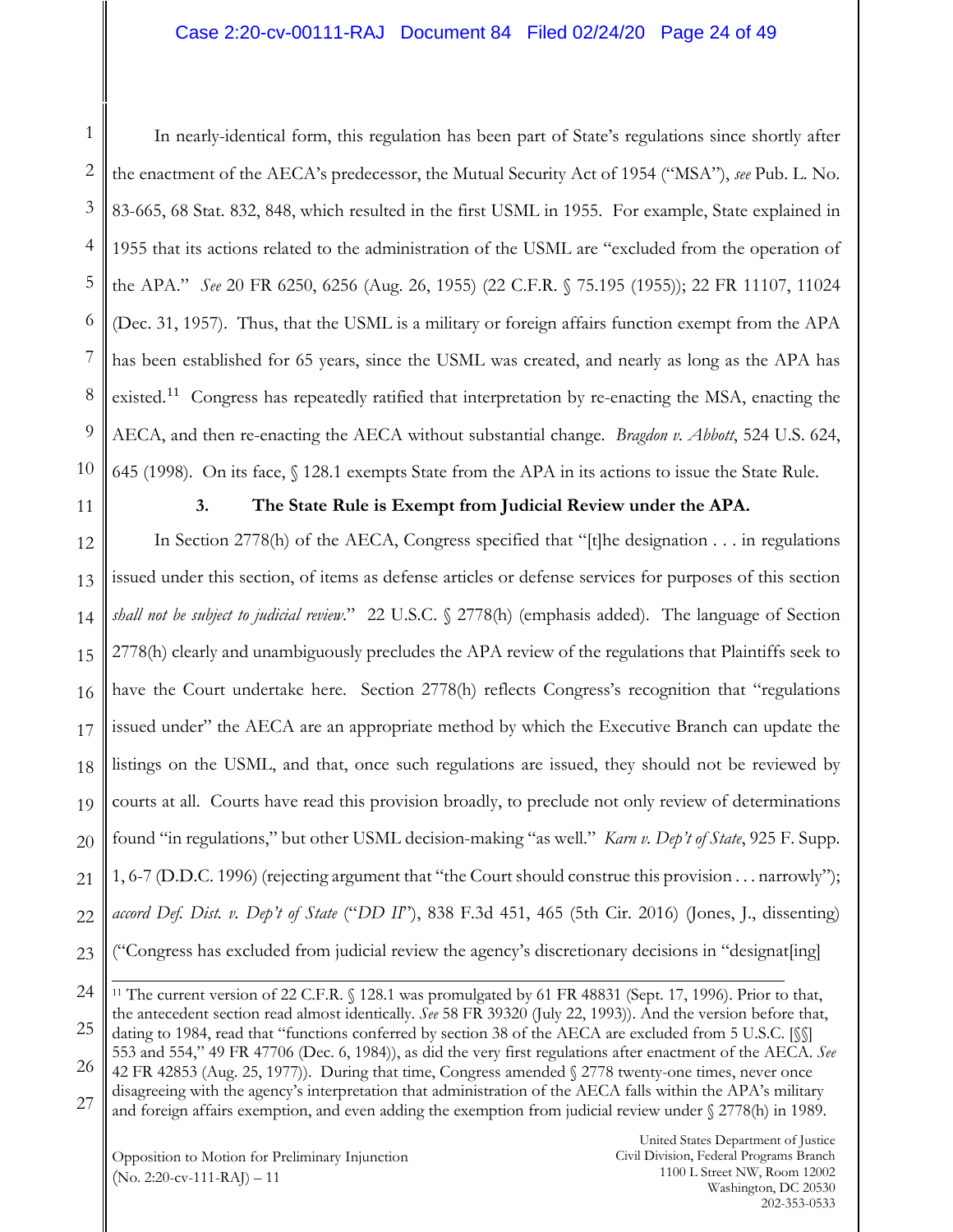. . . items as defense articles or defense services") (citations omitted).

1

2 3 4 5 6 7 8 9 10 11 12 13 14 That Congress intended to bar judicial review of claims like those brought by Plaintiffs asserting that State, not Commerce, should regulate exports of certain items—is further confirmed by the provision's legislative history. Senators explained that the legislation of which § 2778(h) was a part was "designed to combat international terrorism and further the national security and foreign policy interests of the United States." 135 Cong. Rec. 31346 (1989) (remarks of Sen. Riegle). In a discussion of an amendment to § 2778(h), Senator Riegle elaborated that Congress sought to ensure that "whether an item should be on the munitions list or the commodity control list [is] settled among the administering agencies and ultimately the President." *Id.* And Senator Kerry further explained that the statute "broadens the President's discretion" while "holding him to a reasonable standard of accountability *to Congress*." 135 Cong. Rec. 31347 (emphasis added); *see* 22 U.S.C. §\_2778(f) (providing for 30 days of review by Congress prior to publication of changes in the USML). The text and history of § 2778(h) make clear that Plaintiffs' proper recourse for disagreements about whether State or Commerce should regulate exports is through the political branches, not this Court.

15 16 17 18 19 20 21 22 23 24 25 26 27 Plaintiffs do not address § 2778(h) in their filings, but to the extent they may contend that the decision in *In re DD Settlement* should be read to hold that § 2778(h) does not apply here, that would read the Court's prior decision far too broadly. As noted, *In re DD Settlement* presented only questions about the "temporary removal" of specific files from the USML pursuant to a settlement agreement, not the wholesale promulgation of future USML categories, like those set forth in the State Rule. *See supra* n.8. Further, Plaintiffs in *In re DD Settlement* did not challenge "regulations issued under" the AECA, and thus, their challenge fell outside the plain-text scope of § 2778(h); *see U.S. v. Pulungan*, 569 F.3d 326, 328 (7th Cir. 2009) (placing weight on the phrase "in regulations" to limit §\_2778(h)). To the extent the court in *In re DD Settlement* reached any broader conclusion about the application of § 2778(h), that conclusion could only be dicta. Significantly, the United States did *not* take the position in *In re DD Settlement* that § 2778(h) barred review, and so the Court in that case did not have the benefit of Government briefing on that question. *See In re DD Settlement* at \*5 (noting that its discussion of § 2778(h) responded to "private defendants['] argu[ment]"). The current case arises in a markedly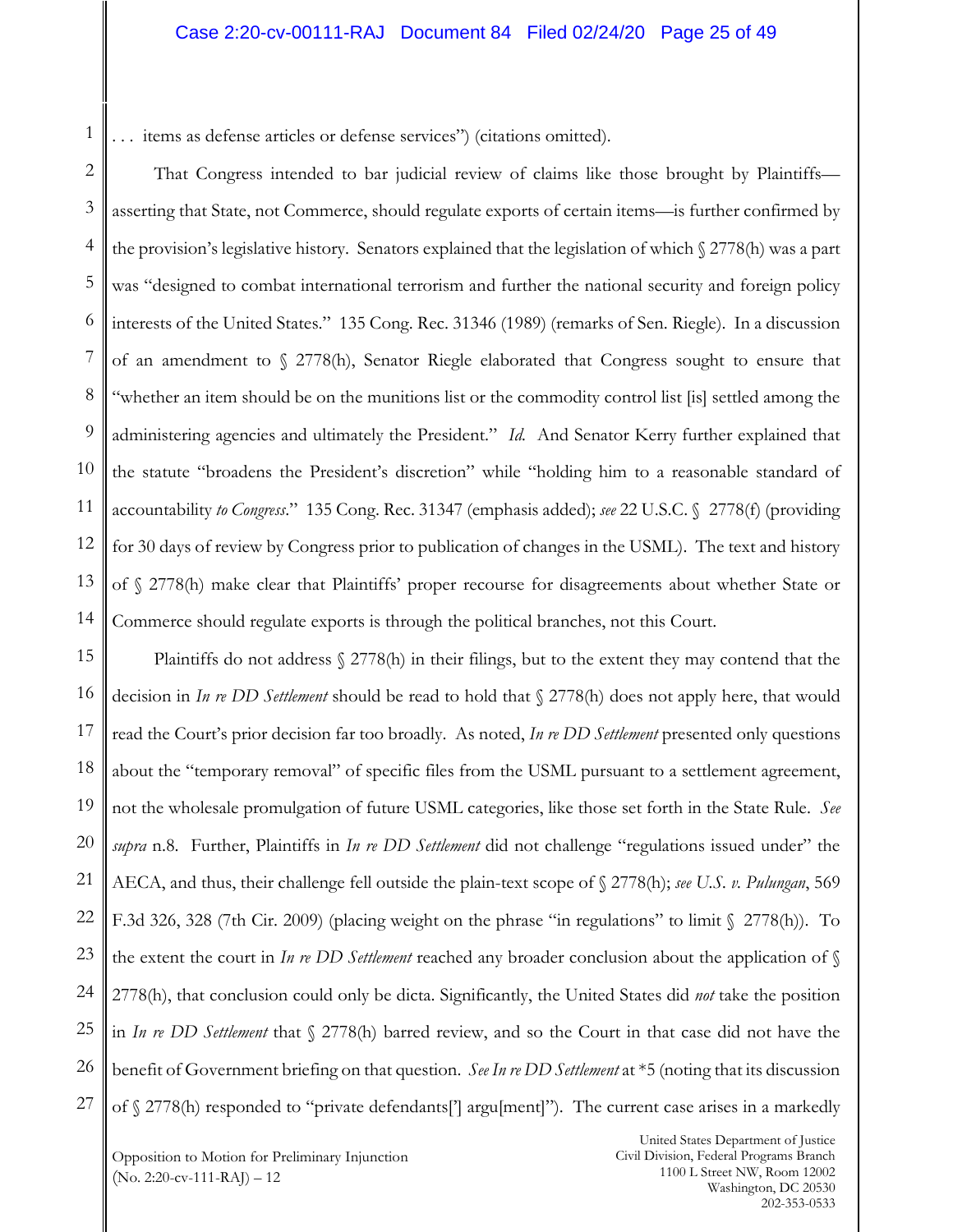2 different posture: Plaintiffs' challenge is to "regulations issued under [the AECA]" and thus plainly falls within the text of the statutory review bar in § 2778(h), even in its narrowest interpretation.

3 4 5 6 7 8 9 10 11 12 13 14 15 16 Moreover, the Court in *In re DD Settlement* did not have before it a challenge to an actual regulation, allowing the Court to posit that the "removal of an item from the USML" might be an agency action distinct from a "designation . . . in regulations." *Compare In re DD Settlement* at \*5 *with*  22 U.S.C. § 2778(h). No such distinction exists here. Plaintiffs specifically seek to enjoin 22 C.F.R. § 121.1, the USML, Categories I, II, and III, as it will read on the effective date of March 9, 2020. That regulation plainly constitutes a revised "designation . . . of items as defense articles," and thus, the statute explicitly precludes the judicial review Plaintiffs seek. Relatedly, as the *In re DD Settlement*  opinion explained, Plaintiffs challenged a "temporary modification" designating certain files as outside of the USML and the Court was able to conduct its analysis in *In re DD Settlement* by reviewing "whether the agency complied with clear procedural requirements," *i.e.*, whether the Government had provided required notice to Congress, and *whether* or not it had "considered [statutory] factors." 2019 WL 5892505 at  $*5$ . Here, by contrast, Plaintiffs attack the substance of Defendants' decisions, contending that the Rules "threaten U.S. national security, U.S. foreign policy interests, or international peace and stability," Mot. at 9, and § 2778(h) precludes judicial review of such a claim.

#### **B. Plaintiffs' Claims Present a Non-Justiciable Political Question.**

18 19 20 21 22 23 24 25 26 27 It is well-established that "executive discretion" under "the purpose of the [AECA] . . . to maintain and foster . . . international peace and security" presents a "non-justiciable" political question. *Corrie v. Caterpillar, Inc*., 503 F.3d 974, 982, 984 (9th Cir. 2007); *id.* at 980 ("[D]isputes involving political questions lie outside of the Article III jurisdiction of federal courts"). The Ninth Circuit has also squarely held that there are "no meaningful standards of judicial review" that can be applied to decisions about the contents of the USML and CCL, and that such decisions are political questions for this reason as well. *United States v. Mandel*, 914 F.2d 1215, 1223 (9th Cir. 1990). As the Ninth Circuit explained, these decisions turn on "such things as whether the imposition of export controls would be detrimental to the foreign policy or national security interests of the United States," as well as "whether the export of a given commodity would make a significant contribution to the military

1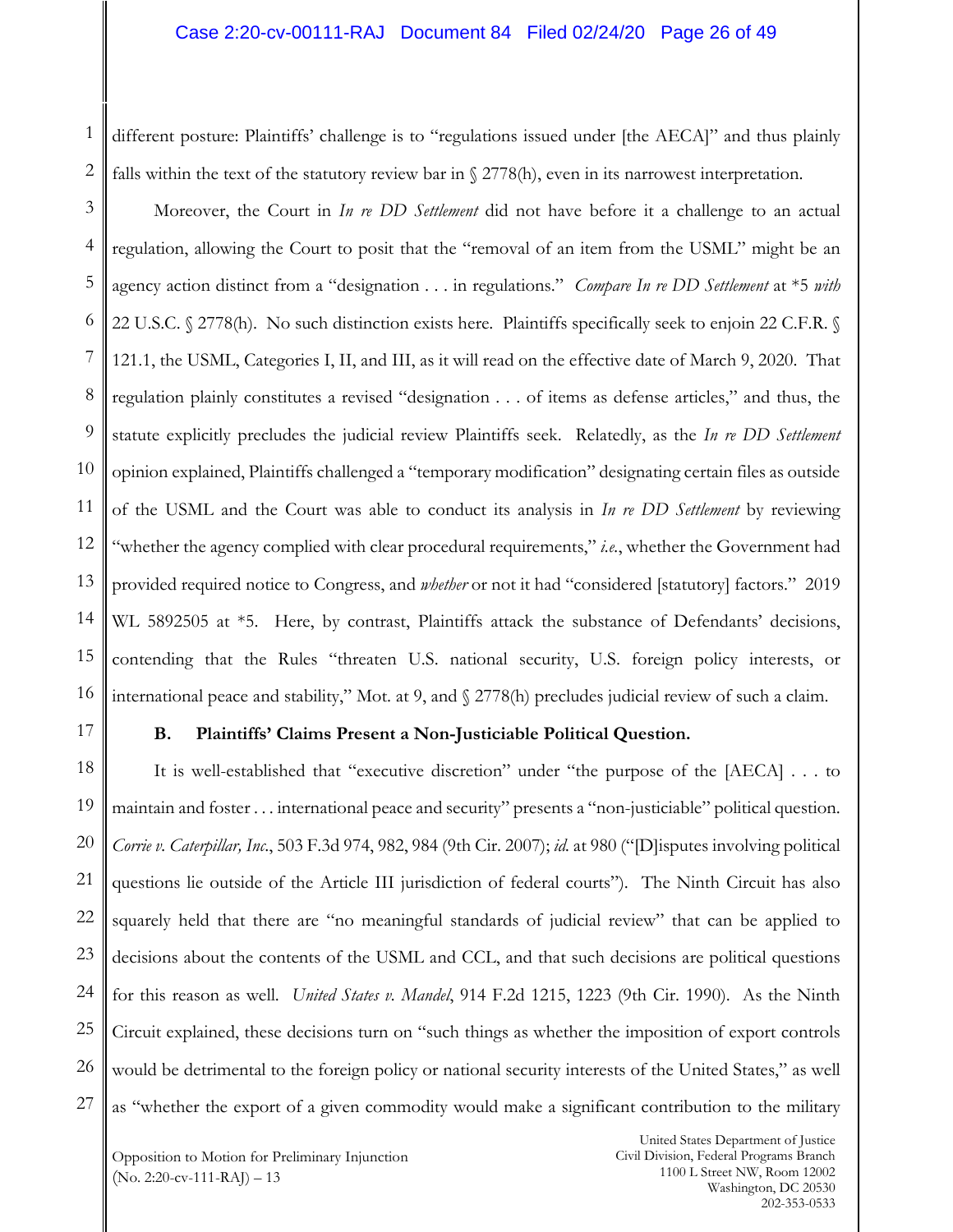1 2 3 4 5 6 7 8 9 10 11 12 13 14 15 16 17 potential of other countries." *Id*. These "are quintessentially matters of policy entrusted by the Constitution to the Congress and the President," and courts therefore have no jurisdiction to review them. *Id.* at 1223; *see also United States v. Spawr Optical Research, Inc*., 864 F.2d 1467, 1473 (9th Cir. 1988), *cert. denied*, 493 U.S. 809 (1989); *accord United States v. Martinez*, 904 F.2d 601, 602 (11th Cir. 1990) ("No satisfactory or manageable standards exist for judicial determination of . . . [t]he question" of "whether a particular item should have been placed on the Munitions List"). District courts in this Circuit and elsewhere have not hesitated to follow this controlling precedent. *See, e.g.*, *United States v. Helmy*, 712 F. Supp. 1423, 1430 (E.D. Cal. 1989); *United States v. Alavi*, No. 07-CR-429, 2008 WL 1989773 (D. Ariz. May 5, 2008) ("Whether a specific item is on the CCL is a political question delegated exclusively to the Department of Commerce"); *United States v. Hudak*, No. 02-CR-1574 (D.N.M. Oct. 8, 2003) ("the determination of which items should be subject to the export controls contained in the ITAR involves policy . . . foreign affairs and national security . . . political questions that are incapable of resolution by any judicially discoverable or manageable standard"); *Karn*, 925 F. Supp. 11 ("The Court will not scrutinize the President's foreign policy decision" regarding whether "proliferation of cryptographic [software] will harm the United States"); *United States v. Moller-Butcher*, 560 F. Supp. 550, 554 (D. Mass. 1983) ("Whether particular items make a significant contribution to a country's military potential and hurt our own national security is the quintessential political question").

18 19 20 21 22 23 24 25 26 27 Plaintiffs here present a political question thrice over. *First*, it is well settled that when the Constitution makes a "textually demonstrable commitment" of an issue to a branch of the government other than the judiciary that issue presents a non-justiciable political question. *Baker v. Carr*, 369 U.S. 186, 217 (1962). *Second*, a question is political and exceeds "the constitutional limitations of a court's jurisdiction" if there is "a lack of judicially discoverable and manageable standards for resolving it." *Corrie*, 503 F.3d at 980; *see Nixon v. United States*, 506 U.S. 224, 228 (1993). *Third*, a political question exists when the challenge presents "the impossibility of deciding without an initial policy determination of a kind clearly for nonjudicial discretion." *Corrie*, 503 F.3d at 980. Because "[t]he question whether a particular item" belongs on the USML "possesses nearly every trait that the Supreme Court has enumerated traditionally renders a question 'political'," there is no jurisdiction to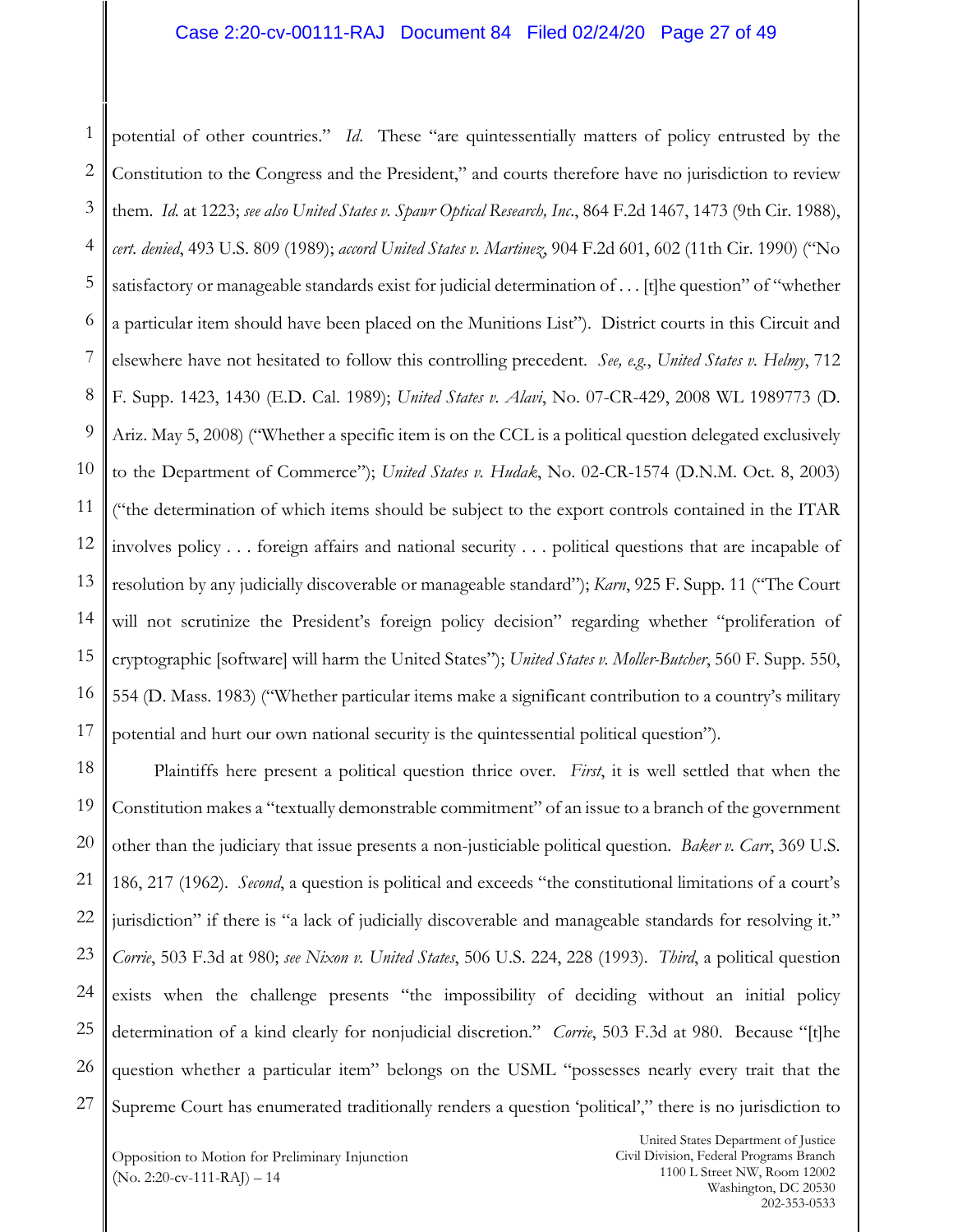1 hear Plaintiffs' claims. *Martinez*, 904 F.2d at 602.

2 3 4 5 6 7 8 9 10 11 12 13 14 15 16 17 18 19 20 21 Plaintiffs are explicit in their attempt to present this Court with a political question in requesting that this Court find that the Rules do not "further[] 'world peace and the security and foreign policy of the United States.'" Mot. at 18 (quoting provisions of the AECA). *Corrie* and *Martinez* make clear that this Court may not hear such claims, consistent with the Ninth Circuit's repeated holdings that "the conduct of foreign relations is committed by the Constitution to the political departments of the Federal Government," and that "the propriety of the exercise of that power is not open to judicial review." *Mingtai Fire & Marine Ins. Co. v. UPS*, 177 F.3d 1142, 1144 (9th Cir. 1999); *accord Earth Island Inst. v. Christopher*, 6 F.3d 648, 652 (9th Cir. 1993) ("the foreign affairs function . . . rests with the exclusive province of the Executive Branch under Article II, section 2 of the United States Constitution"); *Jaber v. U.S.*, 861 F.3d 241, 246 (D.C. Cir. 2017) ("matters of foreign policy or national security [are] constitutionally committed" to the discretion of the political branches). Plaintiffs have "call[ed] into question the prudence of the political branches" in a "matter[] of foreign policy or national security," *Repub. of Marshall Islands v. U.S.*, 865 F.3d 1187, 1201 (9th Cir. 2017) (quoting *El-Shifa Pharm. Indus. v. U.S.*, 607 F.3d 836, 842 (D.C. Cir. 2010) (en banc)), and, thus, the political question doctrine bars judicial review. Further, resolution of the merits of whether export control regulations are sufficiently effective would transgress on the exclusive power to regulate imports and exports textually committed by the Constitution to Congress.<sup>[12](#page-27-0)</sup> This textual commitment includes the express authority to overrule State "inspection Laws" regarding imports and exports, such as those implicated by Plaintiffs' claims that 3-D firearms files, once exported, will re-enter their borders and damage the enforcement of their state laws. U.S. Const. art. I, § 10.

22

23 Although *In re DD Settlement* concluded that jurisdiction over that case was not barred as a political question, that case again did not involve a challenge to the wholesale promulgation of listings

<span id="page-27-0"></span>24 25 26 27 <sup>12</sup> *See* art. I, § 8, cl. 1 ("Congress shall have Power to lay and collect . . . Duties"); *id*. § 10 ("No State shall, without the Consent of the Congress, lay any Imposts or Duties on Imports or Exports," and such duties and State "inspection Laws" regarding imports and exports "shall be subject to the Revision and Controul of the Congress"); art. I, § 9 (prohibiting Congress from imposing a duty . . . on Articles exported from any State"). Collectively, these provisions make clear that, in a federal system comprising separate sovereigns and branches of Government, it is Congress that has been given final authority over laws and taxes governing imports and exports.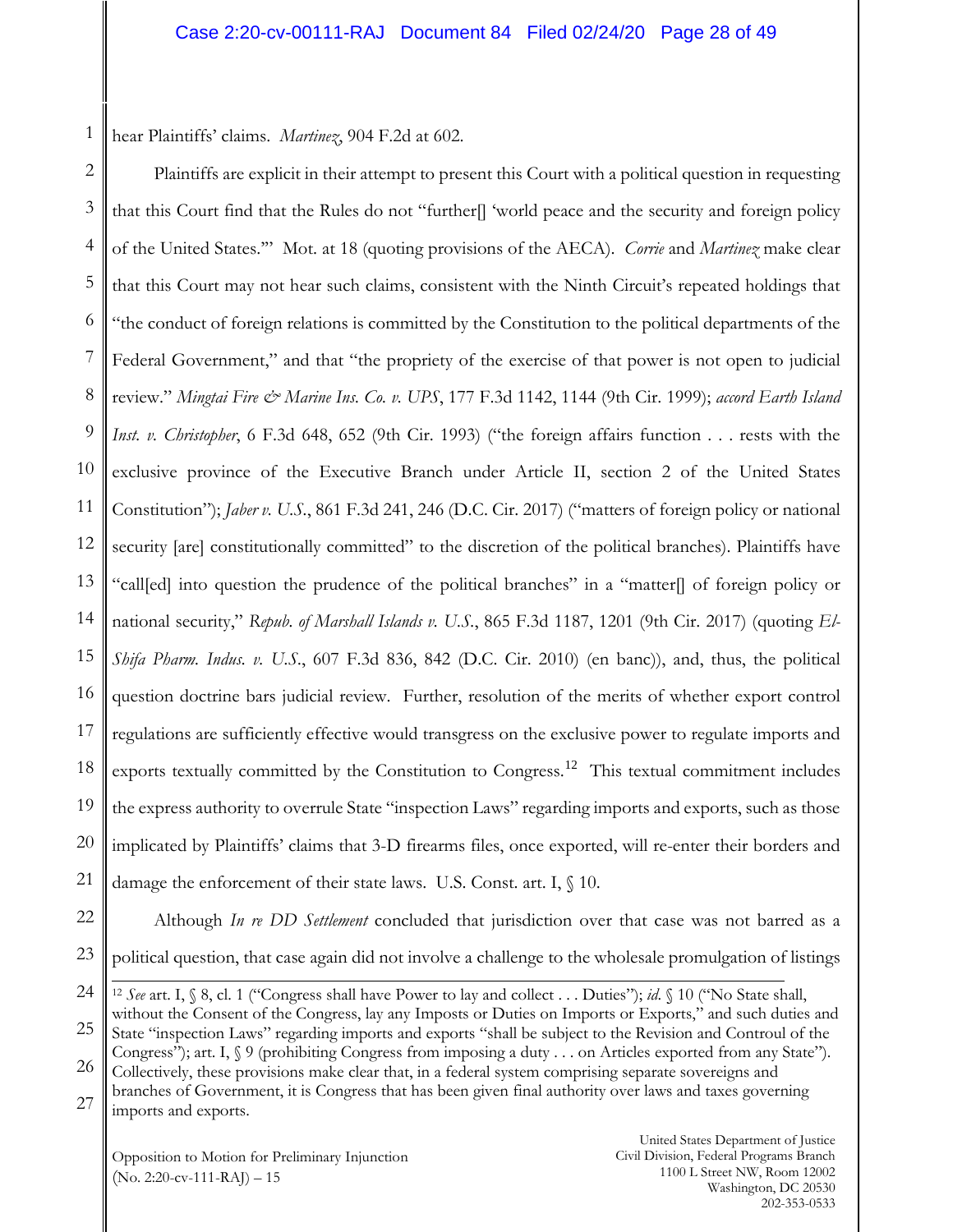1 2 3 4 5 6 7 8 9 of items to be controlled on the USML and CCL, as the challenged Rules do here. *See supra* Part I.A.3. In this action, Plaintiffs attack the substance of State and Commerce's determination that "world peace," "national security," and "foreign policy," *see In re DD Settlement* at \*8, are best advanced by focusing State's enforcement efforts on items of critical military and intelligence advantage, and Commerce's enforcement efforts on items that are commercially available in the United States. *See* 85 FR at 3820; 85 FR at 4136. The Court cannot reach the conclusion urged by Plaintiffs, that the Rules "threaten U.S. national security, U.S. foreign policy interests, or international peace and stability," Mot. at 9, without making "policy choices and value determinations . . . not subject to judicial review." *Mandel*, 914 F.2d 1222.

10

#### **C. Plaintiffs Fall Outside the Zone of Interests of the AECA and ECRA.**

11 12 13 14 15 16 17 18 19 20 21 22 23 24 25 26 27 Plaintiffs also fall outside the zone of interests of the AECA and ECRA. While the zone of interests test is not "demanding," it nevertheless forecloses suit "when a plaintiff's 'interests are so marginally related to or inconsistent with the purposes implicit in the statute that it cannot reasonably be assumed that Congress intended to permit the suit.'" *Match–E–Be–Nash–She–Wish Band of Pottawatomi Indians v. Patchak*, 567 U.S. 209, 225 (2012); *see Ashley Creek Phosphate Co. v. Norton*, 420 F.3d 934, 939 (9th Cir. 2005) (court examines whether 'a particular plaintiff has been granted a right to sue by the statute under which he or she brings suit.'" (citation omitted)); *see generally Patchak v. Salazar*, 632 F.3d 702, 704 (D.C. Cir. 2011). While Plaintiffs summarily assume that *In re DD Settlement* establishes that they are "within the AECA's zone of interests," Mot. at 8, respectfully, *In re DD Settlement* incorrectly analyzed the question. Plaintiffs' interests are to be measured against "the particular provision of law upon which the plaintiff relies." *Bennett v. Spear*, 520 U.S. 154, 175-76 (1997). Instead, the court in *In re DD Settlement* analyzed whether the "impacts" identified in briefing in *DD I* "would likely arise within the United States." *In re DD Settlement* at \*4. This analysis misses the point. The AECA "was intended to authorize the President to control the import and export of defense articles and defense services in 'furtherance of world peace and the security and foreign policy of the United States," *U.S. v. Chi Mak*, 683 F.3d 1126, 1134 (9th Cir. 2012); *see U.S. v. Posey*, 864 F.2d 1487, 1495 (9th Cir. 1989) (the AECA "is designed to protect against the national security threat created by the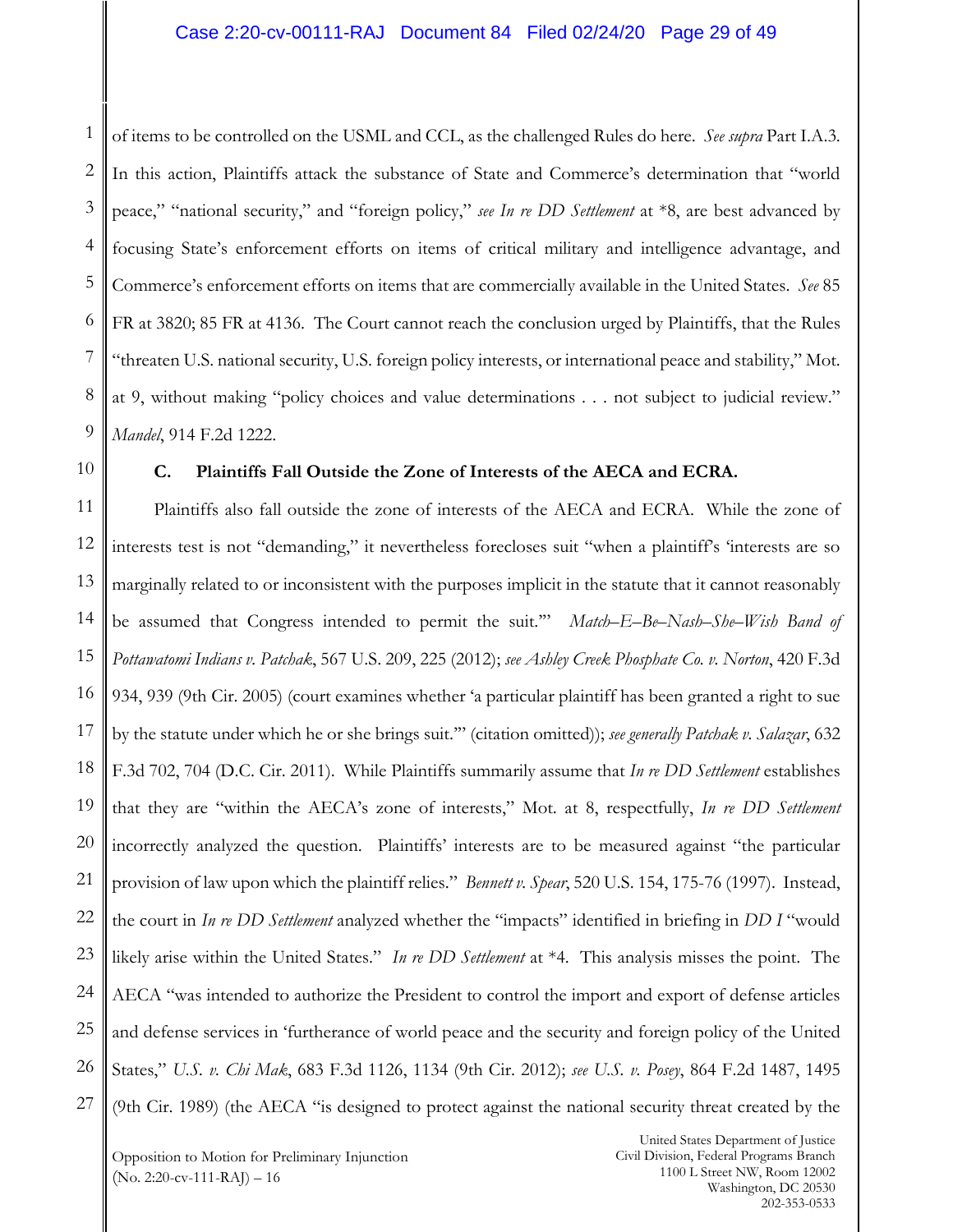1 2 3 unrestricted flow of military information abroad"). It "cannot reasonably be assumed that Congress intended to permit" a lawsuit by States second-guessing the President's determinations about world peace, national security, and foreign policy. *Pottawatomi* at 225.

4 5 6 7 8 9 10 Plaintiffs likewise fall outside the zone of interests protected by ECRA, which effectuates "the policy of the United States . . . to restrict the export of items which would make a significant contribution to the military potential of any other country . . . [or] if necessary to further significantly the foreign policy of the United States," 50 U.S.C. § 4811(1), policies which are not the States' to enforce. *See People ex rel. Hartigan v. Cheney*, 726 F. Supp. 219, 227 (C.D. Ill. 1989) (Illinois not within zone of interest of the Base Closure Act, because, as here, the state "is not the subject of the ... action" and "states have no constitutional or statutory role in federal military policy").

11

# **D. Plaintiffs Also Lack Article III Standing To Challenge The Rules.**

12 13 14 15 16 The "irreducible constitutional minimum of standing" has three elements: that a plaintiff suffer a concrete injury-in-fact, that the injury be fairly traceable to the challenged action of the defendant, and that it be likely (as opposed to speculative) that the injury will be redressed by a favorable decision. *Lujan v. Defs. of Wildlife*, 504 U.S. 555, 560-61 (1992). Plaintiffs lack a cognizable injury and their alleged injuries, even if cognizable, are not traceable to Defendants.

17 18 19 20 21 22 23 24 25 26 27 As to the requirement of a concrete injury-in-fact, Plaintiffs claim to assert the "same" theories of standing as in *In re DD Settlement*, *see* Mot. at 8, which involved purported injuries to their sovereign, proprietary, and quasi-sovereign interests. *See In re DD Settlement*, ECF No. 43 at 7. But Plaintiffs fail to carry their burden with respect to each of these theories. Under the sovereign interest rubric, Plaintiffs in *In re DD Settlement* claimed these involved their "abilities to enforce their statutory codes," their "border integrity," and their "ability to protect their residents from injury and death." *Id.* at 8. However, neither the removal of firearms files from State's export-control authority, nor Commerce's exercise of authority over such files, prevents States from exercising or enforcing their own laws to protect their residents. Indeed, 3-D firearms files are currently available on the Internet, *see* Miller Decl. ¶¶ 86, 88(c), and the *domestic* distribution (*i.e.*., between U.S. persons within the U.S.) of firearms files is not an export and is thus permitted under the ITAR. *See* Miller Decl. ¶ 19; *accord Def. Distributed*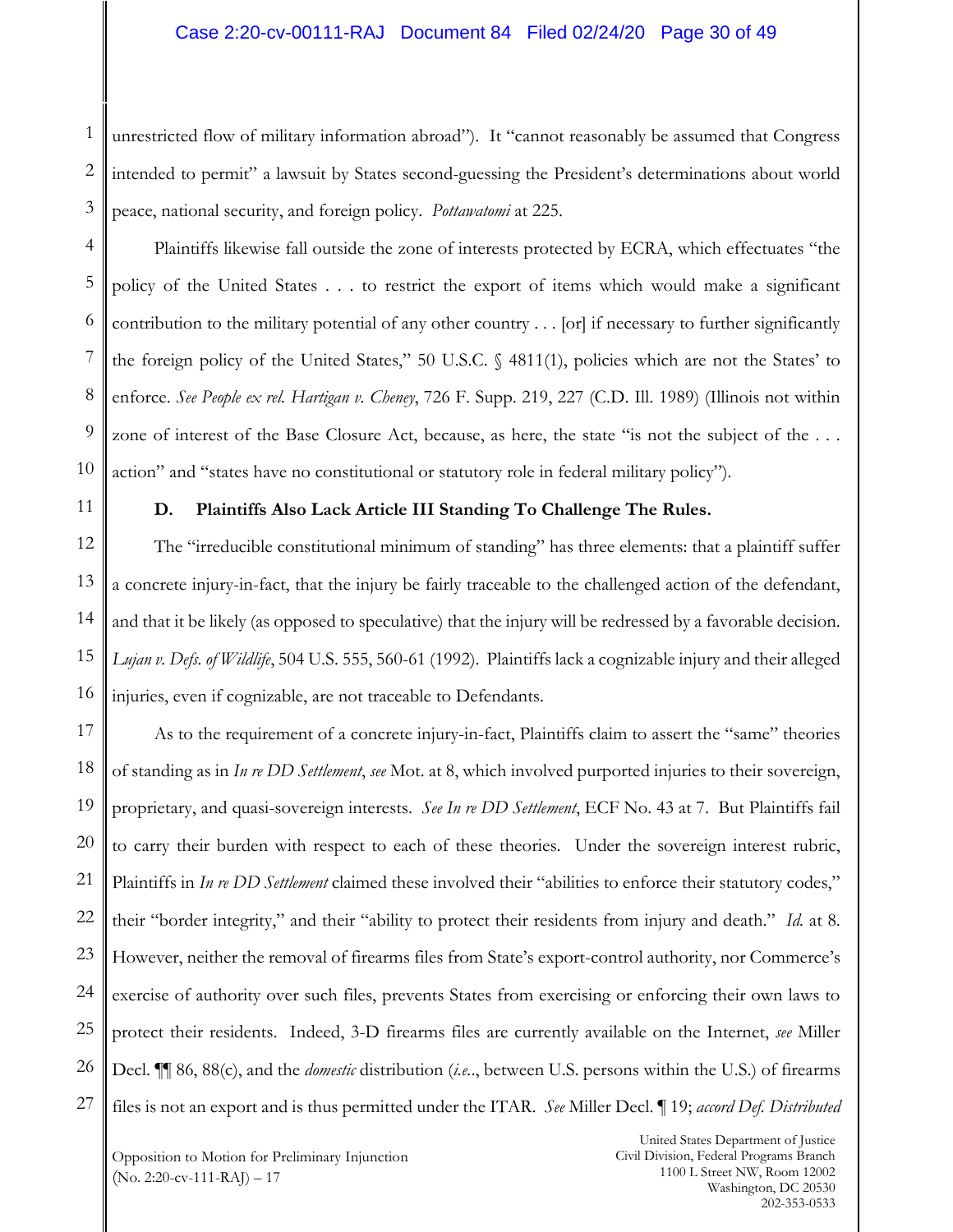1 2 3 4 5 6 *v. State ("DD I")*, 121 F. Supp. 3d 680, 695 (W.D. Tex. Aug. 4, 2015) (anyone may "free[ly] . . . disseminatel the computer files at issue domestically in public or private forums"). What is more, based on a review of Plaintiffs' declarations describing their State laws, no State Plaintiff appears to have adopted its own law prohibiting its residents from creating or possessing 3-D firearms files. A claim that a change to the regulation of *exports* will shatter the systems the States currently use to address whatever threats *already* exist from 3-D firearms files cannot reasonably be credited. [13](#page-30-0)

7 8 9 10 11 12 13 14 15 16 17 18 19 20 21 22 23 Plaintiffs fare no better in invoking their alleged proprietary or quasi-sovereign interests. In *In re DD Settlement*, Plaintiffs alleged they suffered proprietary injury because the 3-D firearms files at issue therein could "make state, county, and municipal jails and prisons more dangerous for guards and inmates." ECF No. 43 at 8. But these injuries were based on the specific claim that the *particular files* at issue in *In re DD Settlement* would produce undetectable firearms. No particular set of files is at issue here. Moreover, despite the unlimited domestic distribution of 3-D firearms files, Plaintiffs have not pointed to any evidence that such files have been used by wrongdoers to produce undetectable firearms in violation of federal law (or applicable state laws), let alone to smuggle such arms into prisons. They have thus not articulated a "concrete" injury to proprietary interests. *See Lujan*, 504 U.S. 560; *Aziz v. Trump*, 231 F. Supp. 3d 23, 33 (E.D. Va. 2017) (state asserting injury to its proprietary interest is "subject to the same law of standing as any other party in federal court"). As to quasi-sovereign interests, Plaintiffs' assertions in *In re DD Settlement* involved an alleged harm to "the safety and physical well-being of the States' residents." *In re DD Settlement*, ECF No. 43 at 9. This type of injury falls squarely within the *parens patriae* doctrine, *see Wash. v. Chimei Innolux Corp.*, 659 F.3d 842, 847 (9th Cir. 2011), and it is well established that a state "does not have standing as *parens patriae* to bring an action against the Federal Government." *Sierra Forest Legacy v. Sherman*, 646 F.3d 1161, 1178 (9th Cir. 2011); *see also Mass. v. Mellon*, 262 U.S. 447, 485-86 (1923).

Plaintiffs also assert that *In re DD Settlement* is persuasive authority for standing here, alleging

<span id="page-30-0"></span><sup>25</sup> 26 27  $\overline{a}$ <sup>13</sup> Further, for many of the harms identified by Plaintiffs, such as the acquisition of firearms by felons or the creation of "undetectable" firearms, the federal government is committed to vigorously enforcing federal prohibitions on such persons and such arms (*see, e.g.*, 18 U.S.C. § 922(g), (p)) as it does now, *i.e.*, regardless of whether such weapons are manufactured at home using conventional techniques, acquired from others, or created with 3-D printers.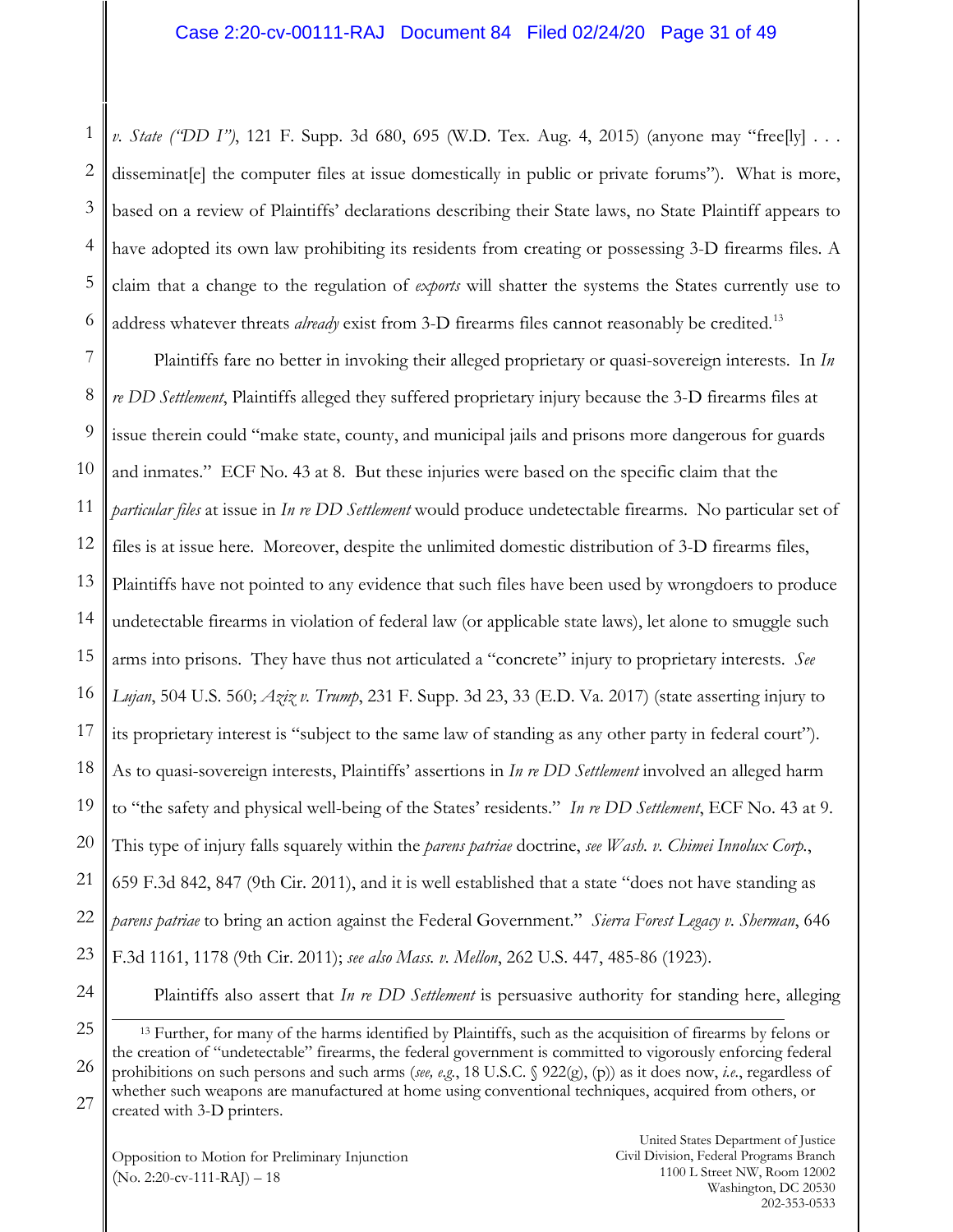#### Case 2:20-cv-00111-RAJ Document 84 Filed 02/24/20 Page 32 of 49

1 2 3 4 5 6 7 8 9 10 that "[n]othing has changed." Mot. at 8. Not so. Plaintiffs there argued at the preliminary injunction stage that the *In re DD Settlement* court should employ a "relaxed" traceability analysis based on the "possibility that . . . relief will prompt . . . reconsider[ation] of the decision" by the agency. *See In re DD Settlement*, ECF No. 43, at 7 (quoting *Mass. v. EPA*, 549 U.S. 497, 518 (2007)).<sup>[14](#page-31-0)</sup> In turn, this became the court's principal analysis on standing. *See In re DD Settlement*, 318 F. Supp. 3d 1247, 1255- 56 (W.D. Wash. 2018) (preliminary injunction holding that compliance with congressional notice requirement and other procedures may "generate . . . regulations . . . necessary to address the regulatory void" for firearms files); 2019 WL 5892505 at n.4 (affirming standing ruling). Now that the agency has reconsidered its decision and adopted a rule that explicitly addresses the regulatory void that *In re DD Settlement* identified, the reasons for applying a relaxed traceability analysis no longer apply.

11 12 13 14 15 16 17 18 19 20 21 22 23 24 Further, the speculative chain required for Plaintiffs here to suffer their alleged harms is both longer and less plausible than in *In re DD Settlement*. There, the required steps involved a malfeasor determining that a 3-D printed firearm would better serve his needs than a firearm acquired elsewhere;<sup>[15](#page-31-1)</sup> acquiring a 3-D printer; visiting a website to download files; properly constructing a firearm (in violation of law, if that person were a felon or other prohibited person); and then using that firearm to commit a crime. This series of events "rest[s] on speculation about" a lengthy chain of "decisions of independent actors," for which there is no standing, although the court disagreed. *Clapper v. Amnesty, Int'l*, 568 U.S. 398, 414 (2013). In the current case, that chain has grown even more speculative and attenuated because, unlike in *In re DD Settlement* (where the government had authorized Internet publication of specific files), Plaintiffs now must rely on an independent actor circumventing Commerce's efforts to restrict exports before even beginning the previous chain of events. *Compare In re DD Settlement*, ECF No. 43 at 8 *with* Mot. at 9. Here, before even getting to the series of steps in *In re DD Settlement*: 1) someone must transmit firearms files to a foreign person; 2) that person must upload the plans to the Internet; and 3) a malfeasor must select those plans—and not any of the

<span id="page-31-1"></span><span id="page-31-0"></span><sup>25</sup> 26 27  $\overline{a}$ <sup>14</sup> Defendants disagree that *Mass. v. EPA*, 549 U.S. 497 (2007) "relax[es]" traceability, as it discusses only "immediacy" and "redressability," *compare In re DD Settlement*, ECF No. 43, at 7 *with Mass.*, 549 U.S. at 517-18, but admit that the Ninth Circuit has held otherwise. *See CBD v. Mattis*, 868 F.3d 803, 817 (9th Cir. 2017). <sup>15</sup> *I.e.*, purchased lawfully from a firearms dealer, unlawfully on the street, or manufactured at home using widely-disseminated, conventional techniques.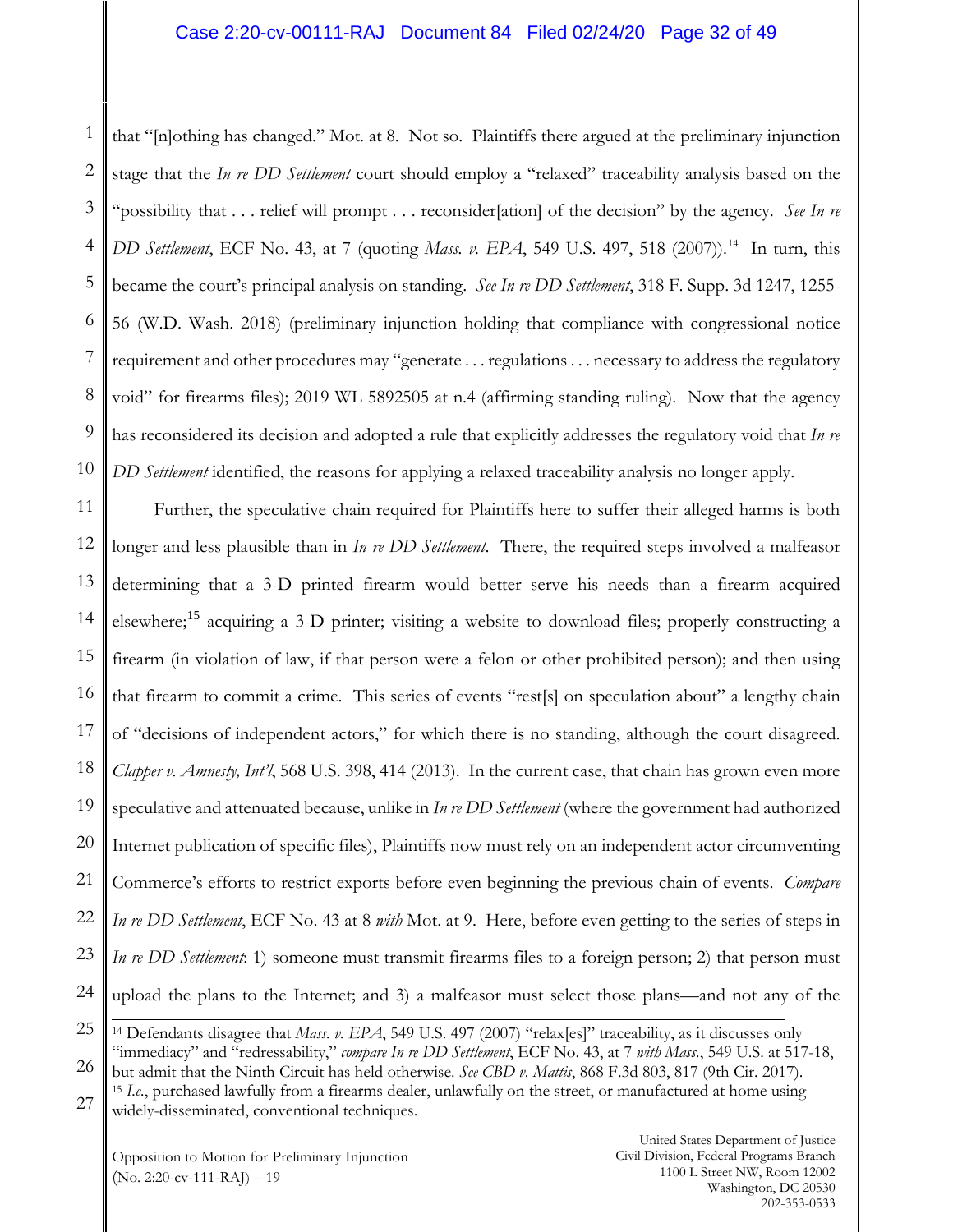numerous files already published on the Internet—for download. These additional "decisions of independent actors" extend the causal chain beyond the breaking point. *Clapper*, 568 U.S. 414[.16](#page-32-0)

# **II. Even if Plaintiffs' Claims Can Be Reviewed, There Is No Likelihood of Success under the APA.**

Plaintiffs' merits challenges involve second-guessing the determinations of the political branches with regard to policies concerning foreign policy, national security, and world peace. As explained above, jurisdiction over such suits is barred by the political question doctrine, explicit statutory bars on review, and the lack of standing. However, Plaintiffs' APA claims also fail on their merits.

#### **A. Plaintiffs' Arguments Are Based on Misunderstandings of ITAR and the EAR.**

Plaintiffs' APA claims all arise out of the same "misunderstanding of the relevant ITAR and EAR export controls and their practical consequences," *i.e.*, Plaintiffs' mistaken view that the State and Commerce Rules "effectively deregulate" firearms files, particularly the files that Defense Distributed sought to publish and that were the subject of prior litigation. Miller Decl. ¶ 77; Borman Decl. ¶ 49. To the contrary, as DAS Miller explains, "[t]o the extent the Department of State was able to control the publication of such files, the Department of Commerce will be able to control their publication as effectively." Miller Decl. ¶ 85; *see id.* ¶ 77. The major errors in Plaintiffs' understanding are set forth below.

• Plaintiffs misread the relative scope of the EAR's exemptions of "published" information and the ITAR's exemption of "public domain" information. Plaintiffs conclude that the exemption to the EAR for "published" material reflects a substantial change from the ITAR, asserting that even published files "could not be freely exported" prior to the new Rules. *See* Mot. at 6, 8. But the ITAR contains "significant exclusions" and exempts a swath of "public domain" information comparable to "published" material under the EAR from export controls. Miller Decl. ¶ 14. For example, "posting on the Internet 'information that is in the public domain' is not an export of technical data controlled under the ITAR,"" *id*.  $\llbracket$  20. Read as a whole, the ITAR "public domain" exceptions in 22 C.F.R.  $\llbracket$ 120.11 dovetail closely with the EAR "publication" exceptions in 15 C.F.R. § 734.7. See id.  $\P$  78-82;<br><sup>16</sup> Plaintiffs' apparent alternative theory, that someone may publish firearms files in another medium (e.g., in a

<span id="page-32-0"></span>library or at a trade show), those files are subsequently placed on the Internet, and then a malfeasor in a Plaintiff State chooses those files rather than others for download, is no less indirect.

1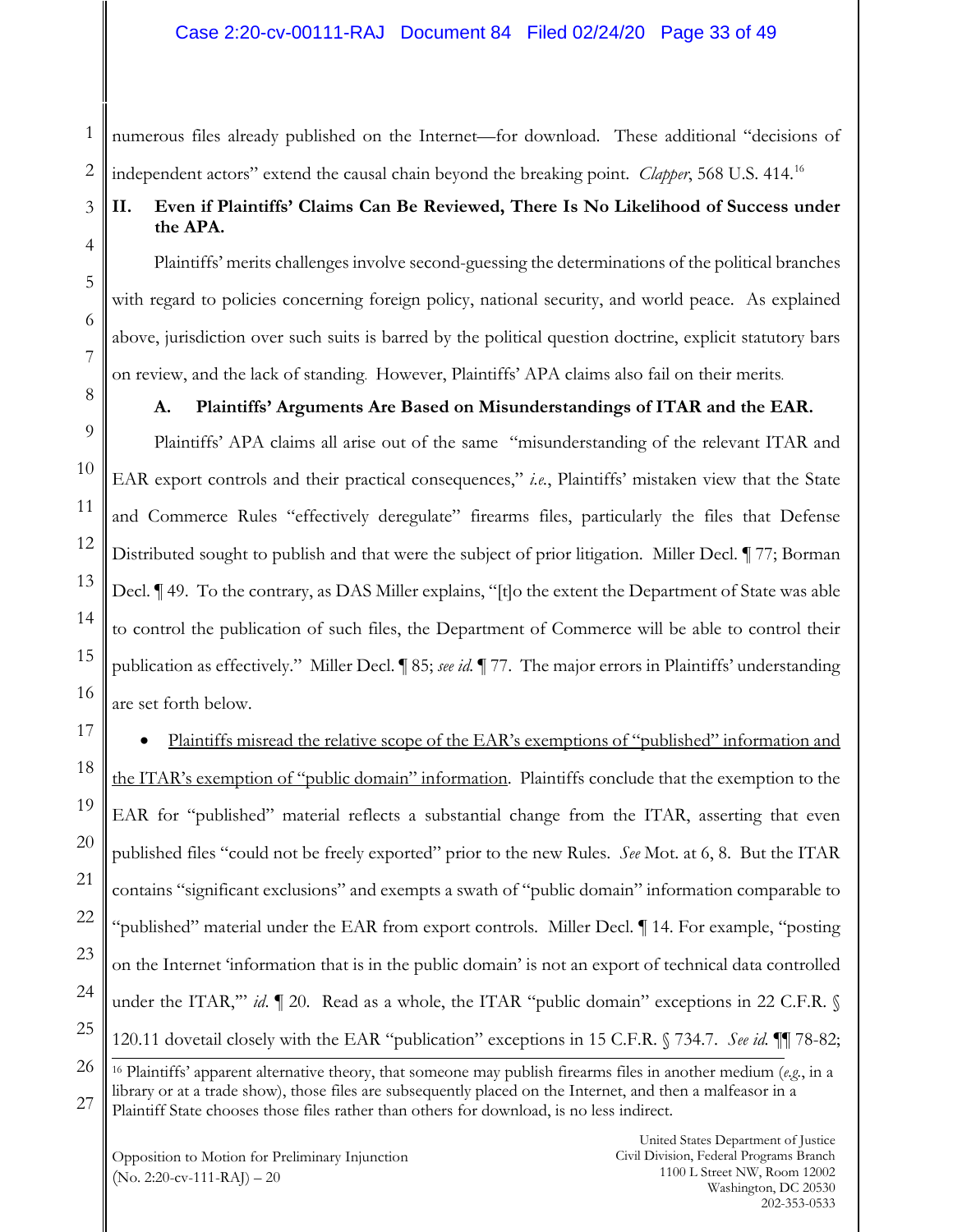#### Case 2:20-cv-00111-RAJ Document 84 Filed 02/24/20 Page 34 of 49

1 2 3 4 5 6 7 Borman Decl. ¶ 49(b)(i)-(iii). That is understandably so, as any such regulations are written with the First Amendment as a backdrop. *See* Miller Decl. ¶ 78; Borman Decl. ¶ 49(f)(i); *Stagg, P.C. v. Dep't of State*, 354 F. Supp. 3d 448, 463-64 (S.D.N.Y. 2019), *reconsideration denied* 2019 WL 1863418; *but see DD II*, 838 F.3d at 468-69 (Jones, J., dissenting) (rejecting argument that ITAR controls on 3-D firearms files satisfy First Amendment). Application of the post-Rule "published" exception in the EAR to 3- D firearms files—including new 15 C.F.R. § 734.7(c), which addresses the main difference between the two regimes—will reflect little change from the status quo of regulation under the ITAR.

8 9 10 11 12 13 14 15 • Plaintiffs misapprehend the functioning of new 15 C.F.R. § 734.7(c) with respect to the specific files at issue in *In re DD Settlement*. Plaintiffs contend that provision will treat as "published" the prior posting of files by Defense Distributed on the Internet (a temporary posting that ceased after the ruling in *In re DD Settlement*). *See* Mot. at 9. However, under § 734.7(c), such "posting on the internet" does *not* make a file "published," including as to the specific files at issue in *In re DD Settlement*. *See* 85 FR at 4172; Borman Decl. ¶49(a)(i)-(ii). As DAS Miller explains, "the Department of Commerce effectively closed" any gap between ITAR and EAR treatment of files posted on the Internet by adopting 15 C.F.R. § 734.7(c). Miller Decl. ¶ 79.

16 17 18 19 20 21 22 23 24 25 26 27 • Plaintiffs wrongly contend that EAR jurisdiction over 3-D firearms files is limited to Internet postings. Plaintiffs suggest that "a company like Defense Distributed could advertise the availability" of firearms files, and then "email the files to any foreign individual or organization that requests them." Mot. at 7. However, "Commerce will maintain jurisdiction over Defense Distributed's files that were controlled under the ITAR," Borman Decl. ¶ 49(a)(ii). Further, all "'technology' [such as 3-D firearms files] 'required' for the 'development' or 'production'" of firearms transferred to Commerce control under ECCN 0A501 will be controlled under ECCN 0E501, providing controls "equivalently effective as the existing ITAR controls" over technical data. Miller Decl. ¶ 87; *see* 85 FR at 4185. Commerce's EAR jurisdiction extends to transfers "via email, direct file transfer, or transfer via a physical hard drive," and continues as to U.S. origin-items even after they have been transferred and re-transferred internationally, belying Plaintiffs' conclusions that such transfers would be unregulated. Borman Decl.  $\P$  49(a)(iii), (c)(i), (c)(ii).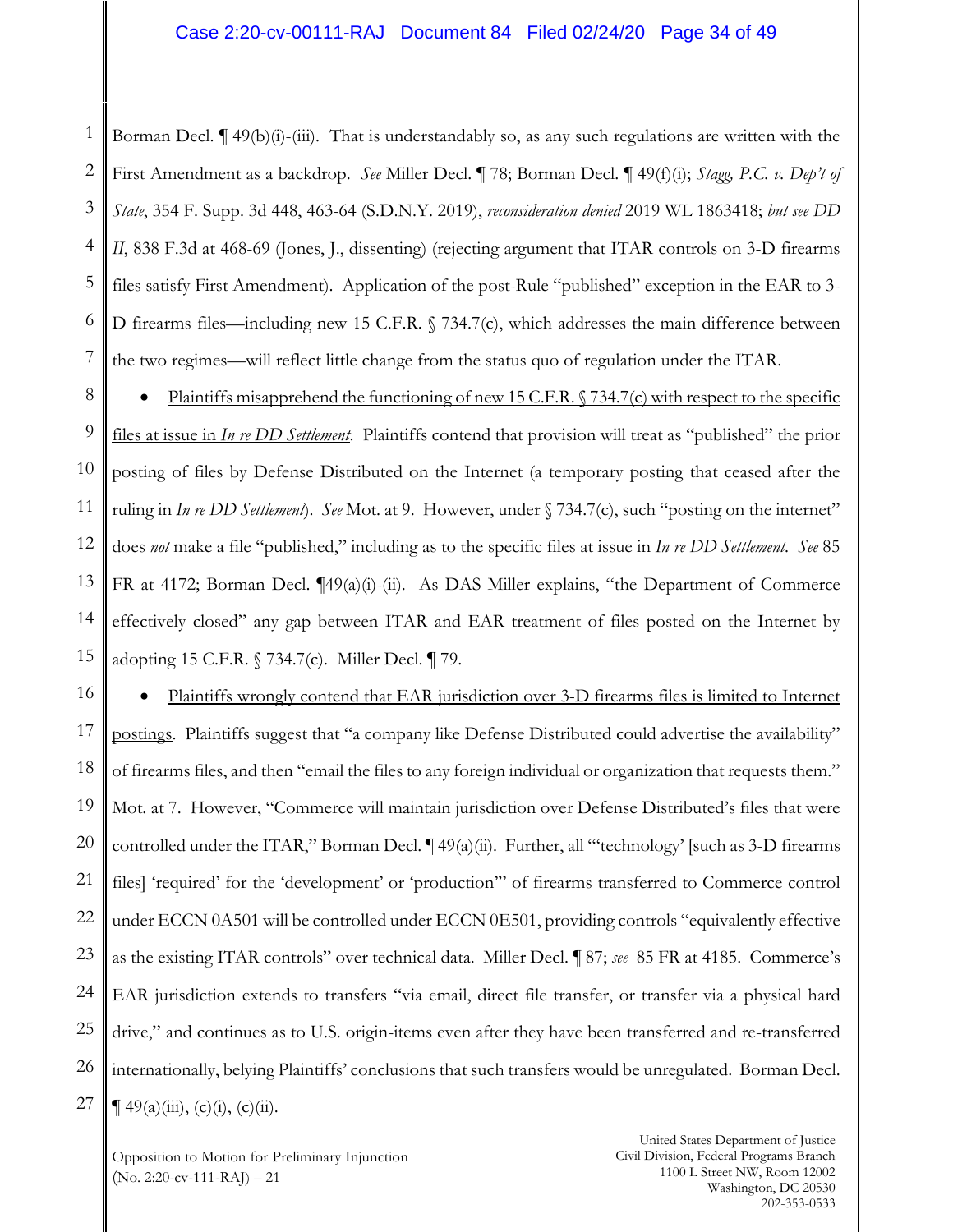#### Case 2:20-cv-00111-RAJ Document 84 Filed 02/24/20 Page 35 of 49

1 2 3 4 5 6 7 8 9 10 11 12 13 Plaintiffs incorrectly conclude the EAR's "ready for insertion" language in  $\sqrt{734.7(c)}$  defines a category narrower than under past ITAR regulation. Plaintiffs' motion assumes the ITAR regulates, but the EAR does not regulate, the Internet posting of firearms files apart from those "ready for insertion into a 3D printer." Mot. at 10. As DAS Miller explains, however, the EAR's treatment of 3-D firearms files in § 734.7(c) closely resembles State's treatment of Defense Distributed's 3-D firearms files under the ITAR, where State determined that only Defense Distributed's "files that could be used to automatically generate defense articles" as subject to ITAR jurisdiction, Miller Decl. ¶ 44, a reasonable choice that regulated only Defense Distributed's "functional" 3-D firearms files, consistent with First Amendment principles. *See* Miller Decl. ¶ 78; Borman Decl. ¶ 49(d), (e); *Universal City Studios v. Corley*, 273 F.3d 429, 445-452 (2d Cir. 2001) ("The functionality of computer code properly affects the scope of its First Amendment protection"); *Bernstein v. DOJ*, 176 F.3d 1132, 1141- 42, 1145-46 (9th Cir. 1999), *withdrawn* 192 F.3d 1308 (9th Cir. 1999).[17](#page-34-0) 15 C.F.R. § 734.7(c) reasonably takes into account the same First Amendment principles.

14 15 16 17 18 19 Plaintiffs also neglect that the "ready for insertion" language is tailored to provide Commerce with flexibility to reflect the fact that "the underlying technology[,] software, . . . [and] devices used for production may evolve." Borman Decl. ¶ 49(e). Contrary to Plaintiffs' assertion, the plain text of that language does *not* exclude Commerce from regulating files that can be automatically "converted to a readable format using readily available 3D-printing software." Mot. at 10. Thus, there is little difference between the two regulatory regimes in this regard. *See id.*; Miller Decl. ¶ 84.

20 21 22 23 24 25 Plaintiffs incorrectly "conflate stringency with effectiveness" in their assessment of export controls over 3-D firearms files. Miller Decl. ¶ 85. Contrary to what Plaintiffs implicitly assume, and even if Plaintiffs were correct that there is an appearance of "slightly more stringent" export controls over 3-D firearms files under the ITAR, *id.*, that does not mean that EAR export controls will be less effective. Plaintiffs fail to recognize that State necessarily concentrates its enforcement efforts on

<span id="page-34-0"></span>26  $\overline{a}$ <sup>17</sup> Beyond the context of functional 3-D firearms files, information related to the manufacture of the firearms and components being transferred from the USML to the CCL is publicly available and has been widely disseminated, including through published books and magazines, materials found in most public libraries, information readily located at trade shows, and basic academic and engineering research. *See* 85 FR at 4140.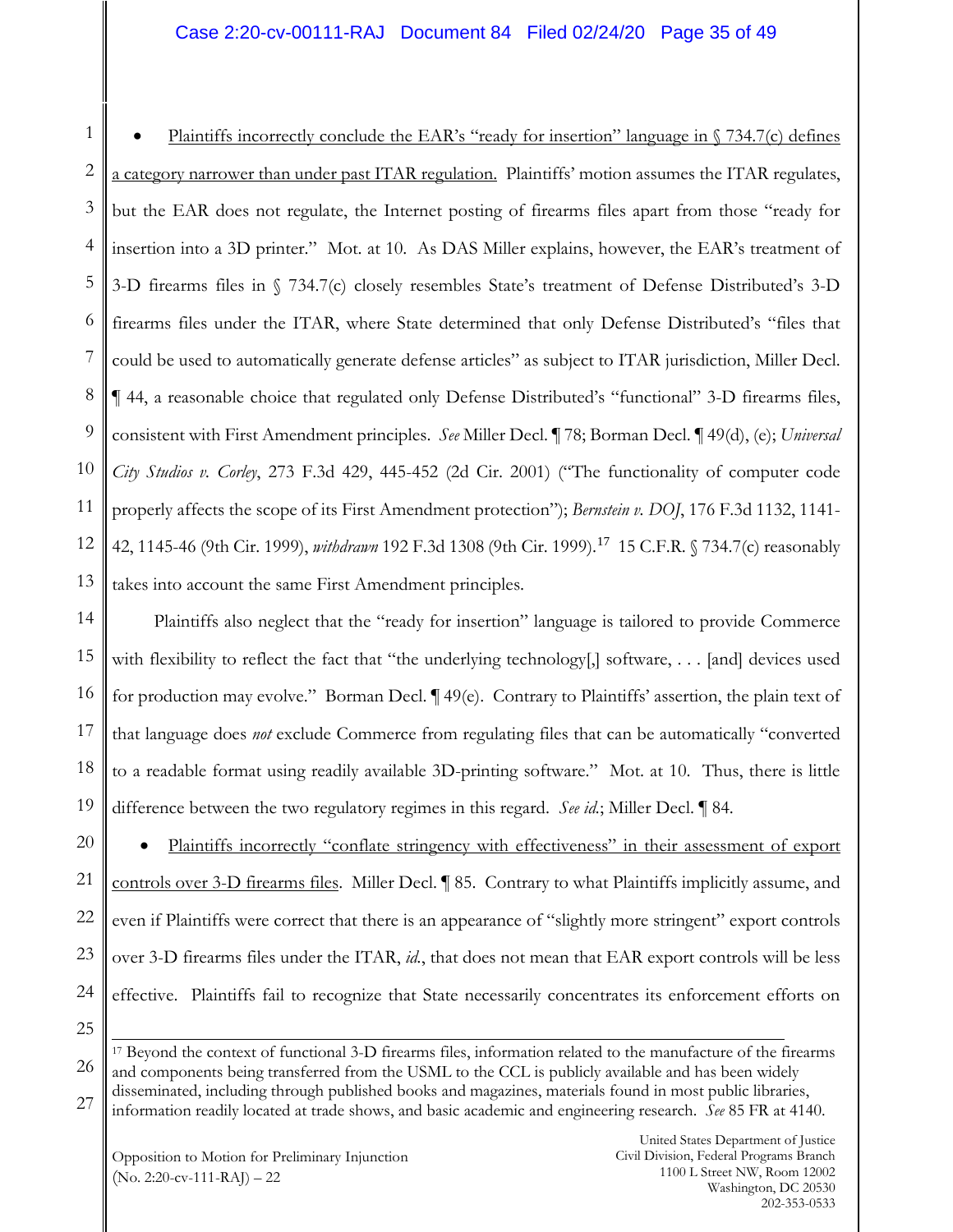#### Case 2:20-cv-00111-RAJ Document 84 Filed 02/24/20 Page 36 of 49

1 2 3 4 5 violations that pose the greatest potential to harm U.S. national security or foreign policy, and so enforcement efforts related to 3-D firearms files have been "rare." Miller Decl. ¶ 86. In contrast, Commerce has robust enforcement resources, including over 136 BIS enforcement special agents who will engage in enforcement with respect to its final Rule after it goes into effect. *See* Decl. of Deputy Ass't Sec'y of Commerce Douglas Hassebrock ("Hassebrock Decl.") ¶ 26.

6 7 8 9 10 11 In sum, Plaintiffs' entire case turns on their attempt to contrast State's past regulation of 3-D firearms files with Commerce's prospective regulation of such files, but their arguments stem from misinterpretations, and not any material differences in the two regulatory regimes.<sup>[18](#page-35-0)</sup> As a result, even if Commerce or State had violated the APA in some way, there would be no "prejudicial error," because the agencies would simply have explained the errors in Plaintiffs' analysis. 5 U.S.C. § 706; *see WildEarth Guardians v. Provencio*, 923 F.3d 655, 678 (9th Cir. 2019).[19](#page-35-1)

12

#### **B. The Rules Do Not Violate the APA's Notice-and-Comment Standards**.

13 14 15 16 17 18 19 20 21 22 Even if Section 553 of the APA applied to the State and Commerce Rules—it does not— Plaintiffs are demonstrably wrong in arguing that State's NPRM did not provide "meaningful notice" of the transfer of export authority over 3-D firearms files from State to Commerce. Mot. at 12. First, "the number of comments and content . . . received [make] apparent that commenters understood that as a result of the May 2018 NPRMs, [3-D firearms files] posted on the Internet would not be subject to export controls" following issuance of final rules. Miller Decl. ¶ 51. Thus, the actual comments received demonstrate that commenters did have meaningful notice. *See Leyse v. Clear Channel Broad., Inc.*, 545 Fed. App'x. 444, 454 (6th Cir. 2013) ("comments that address the issue resolved in the Final Rule provide evidence that the notice was adequate"); *Neighborhood Assistance Corp.*

26 context. *Kisor v. Wilkie*, 139 S. Ct. 2400, 2409, 2414-18 (2019).

<span id="page-35-1"></span>27 <sup>19</sup> Any failure of notice affecting the receipt of comments from the amicus is harmless for the same reason, given that their brief, ECF No. 80, repeats Plaintiffs' errors of analysis.

<span id="page-35-0"></span><sup>23</sup> 24 25 *of Am. v.* CFPB, 907 F. Supp. 2d 112, 125 (D.D.C. 2012) ("[T]he volume and substance of the 18 In their Reply, Plaintiffs may continue to contend erroneously that State and Commerce's regulatory regimes should be understood differently. However, in matters "which involve foreign policy and national security, [courts] are particularly obliged to defer to . . . agencies['] interpret-[ations] [of] their governing law and regulations." *Paradissiotis v. Rubin*, 171 F.3d 983, 988 (5th Cir. 1999). Such deference extends well beyond the *Auer* deference—providing that agencies' "construction of their own regulation . . . govern[s] unless plainly erroneous—that would limit the Court's inquiry outside the national security and foreign policy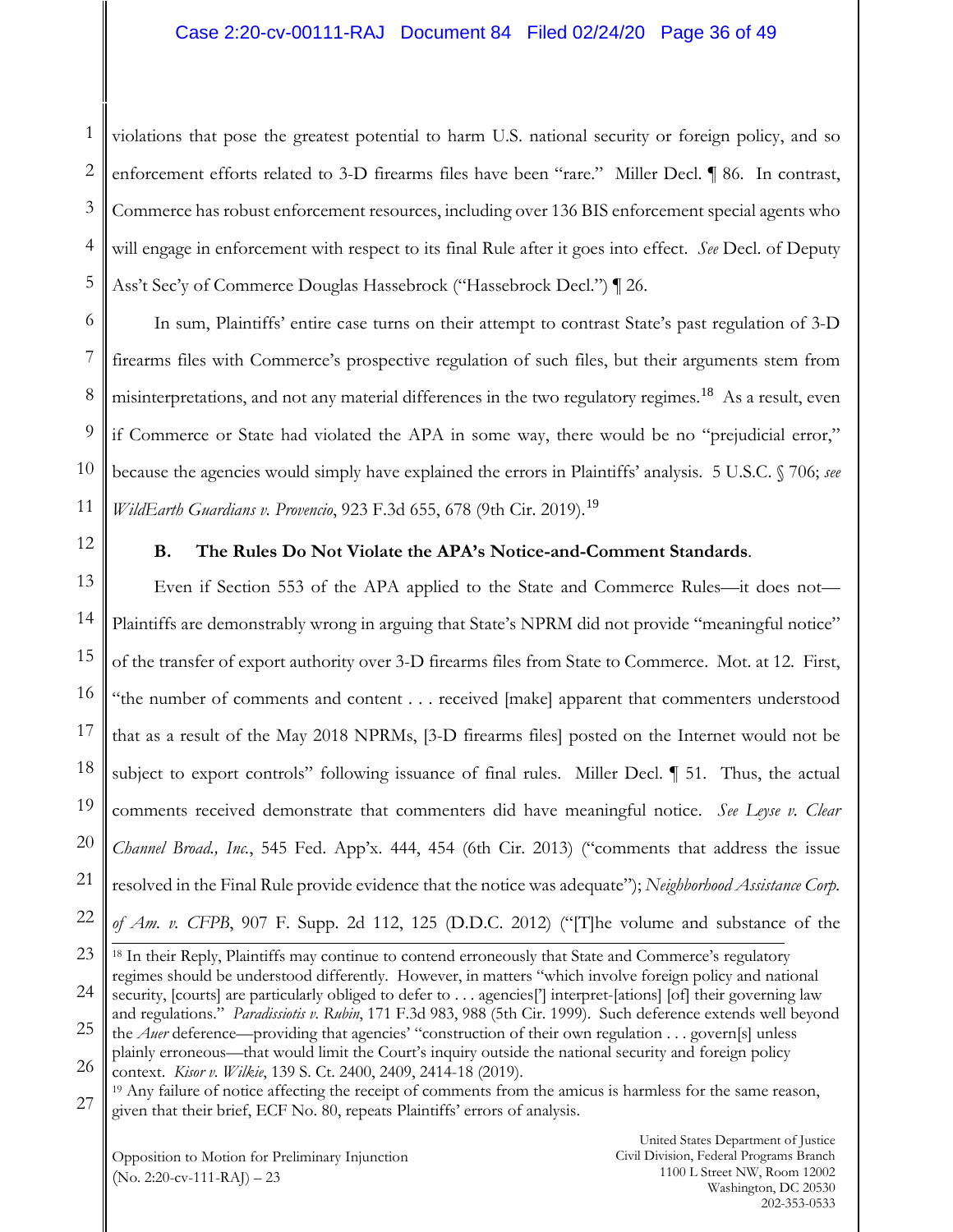#### Case 2:20-cv-00111-RAJ Document 84 Filed 02/24/20 Page 37 of 49

1 2 3 4 comments support the . . . contention that notice was indeed adequate."). State's Rule includes nearly three full-page columns (and Commerce's Rule, eight full-page columns) of text describing (and addressing) comments received about 3-D printing of firearms and 3-D firearms files. *See* 85 FR at 3822-23, 4139-41.

5 6 7 8 9 10 11 State and Commerce responded to each major category of comments. State observed that many of the commenters focused on "use of these files in the United States," and properly noted that the AECA does not regulate domestic distribution of any type of defense article or its technical data. *See* 85 FR at 3822-34. State also engaged with Commerce, developed an understanding of the revisions being made to Commerce's Rule, and determined, in response to the comments, that the final Commerce Rule provided equivalently effective regulation of exports of 3-D firearms to the regulation State provided under the ITAR. *See* Miller Decl. ¶ 87.

12 13 14 15 16 17 18 19 20 21 22 23 24 Moreover, Commerce's Rule provides evidence that the public had meaningful notice of the combined regulatory effect of the two rules. As the Commerce Rule explains, the comments received "reflected the commenters' understanding of [the] differences between the ITAR and EAR control structures[, including] . . . many comments expressing concerns about 3D printing of firearms and whether appropriate controls would be in place under the EAR." 85 FR at 4140. For example, "[s]everal commenters cited [the] *Defense Distributed* . . . lawsuit" as an example of such regulation, while others expressed concern about "internet dissemination" of 3-D printing information. 85 FR 4140. Comments also addressed 3-D printing information in relationship to "U.S. efforts to counter proliferation" internationally. *Id.* Collectively, this wide array of comments about 3-D printing of firearms illustrate the "wide range of interested parties who read the proposed rule, saw the possibility of new [regulatory requirements], and wrote to the agency requesting them," which indicates that there was "no violation of the APA's notice and comment requirements." *Neighborhood Assistance Corp.*, 907 F. Supp. 2d at 125.

25 26 27 The structure of the USML and the scope of the State and Commerce Rules also belie Plaintiffs' claim that the NPRMs were improper because they failed to specifically single out 3-D firearms files. Neither Categories I, II, III, any other USML category, or the definition of "technical data" under the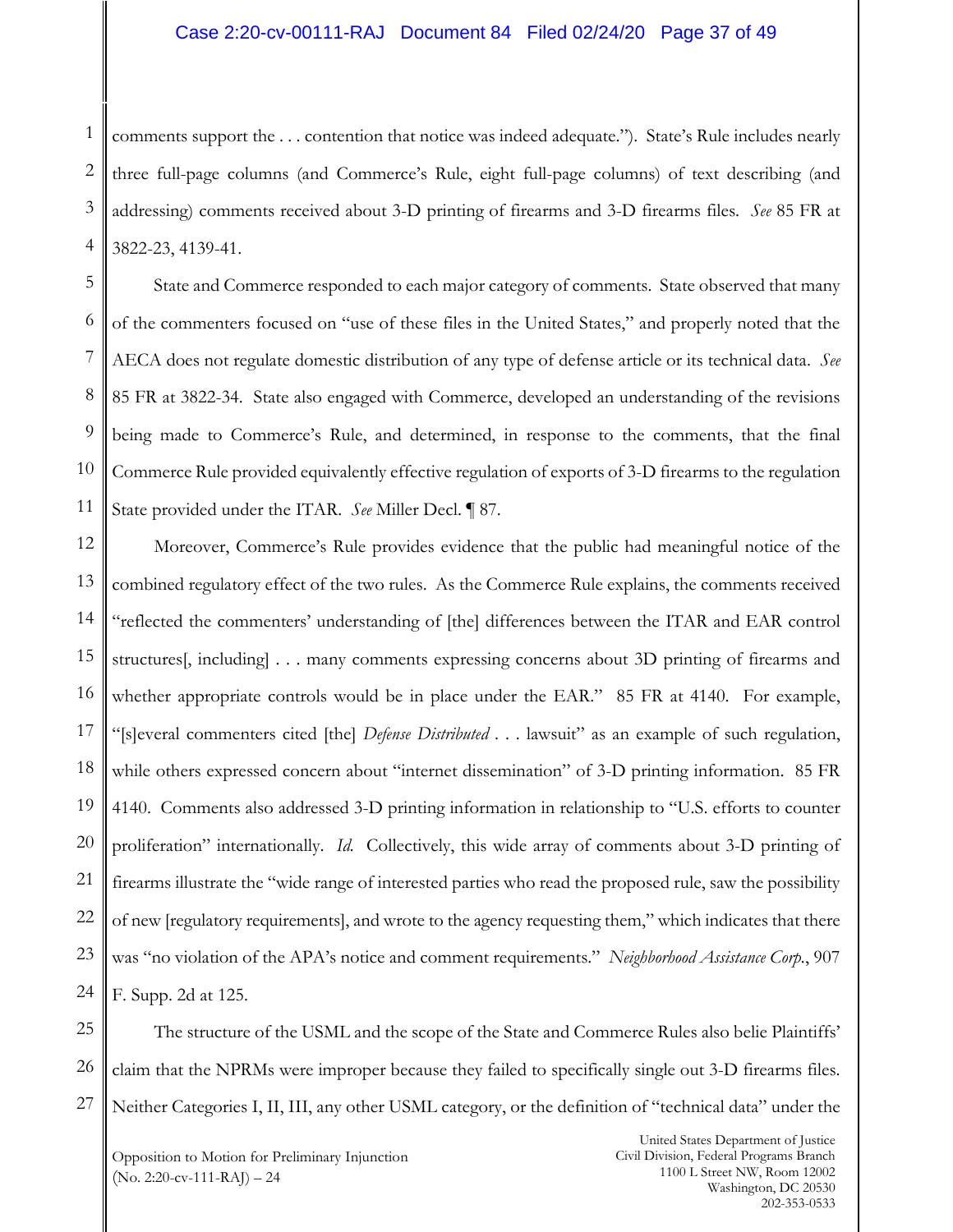1 2 3 4 5 USML make any reference to "3-D printing" or "3-D firearms files." Such technical data is regulated to reinforce the USML listing of the underlying firearms, and the USML does not even list particular brands or models of firearms. A rulemaking that listed every specific firearm or type of file being transferred to the CCL would be unwieldy, which is why the State Rule makes no mention of a .357 Magnum, an AK-47, an AR-15, or any specific type of technical data related to those arms as well.

6 7 8 9 10 11 12 13 14 15 Nor is this a case where the agencies should have known that the rulemaking courted controversy over 3-D firearms files and therefore singled out those files for discussion in the NPRMs, as Plaintiffs suggest, *see* Mot. at 11. Although State had contended from the start of the *DD I* litigation that neither the ITAR nor any other provision of federal law restricted distribution of 3-D firearms files within the United States, this occasioned no high-profile debate over whether to regulate the creation, possession, or distribution of such files inside the U.S., no successful effort to enact federal legislation to do so, and few efforts to enact legislation regulating such files even among the Plaintiff States. The agencies likewise did not single out for discussion specific models of firearms that incur public interest (*e.g.*, rifle models such as the AR-15) or other specific types of technical data, consistent with the fact that such specifics do not appear in the text of the USML.

16 17 18 19 20 21 22 23 24 25 In the alternative, Plaintiffs contend that the Commerce Rule violates the APA's notice-andcomment standards because Commerce's decision to add regulatory requirements to 3-D firearms files in the Commerce Rule is not a "logical outgrowth" of the NPRM.<sup>[20](#page-37-0)</sup> However, the Commerce Rule "'is in character with the original proposal and a logical outgrowth of the notice and comments,' and was therefore validly promulgated." *Hodge v. Dalton*, 107 F.3d 705, 712 (9th Cir. 1997) (quoting *Rybachek v. EPA*, 904 F.2d 1276, 1288 (9th Cir. 1990). Indeed, as noted above, both State and Commerce received comments concerning 3-D firearm files, which shows that "a reasonable commenter should have anticipated" that the rules would affect regulation of 3-D firearms files. *First Am. Discount Corp. v. CFTC*, 222 F.3d 1008, 1015 (D.C. Cir. 2000). The APA "does not require an agency to publish in advance every precise proposal which it may ultimately adopt as a rule." *California* 

<span id="page-37-0"></span>26 27  $\overline{a}$ <sup>20</sup> Plaintiffs make no claim that the State Rule is not a "logical outgrowth" of the State NPRM. Nor could they. As Plaintiffs recognize, such a claim is limited to allegations that "a final rule . . . departs from a proposed rule," Mot. at 14-16, and the State Rule does not depart from the NPRM.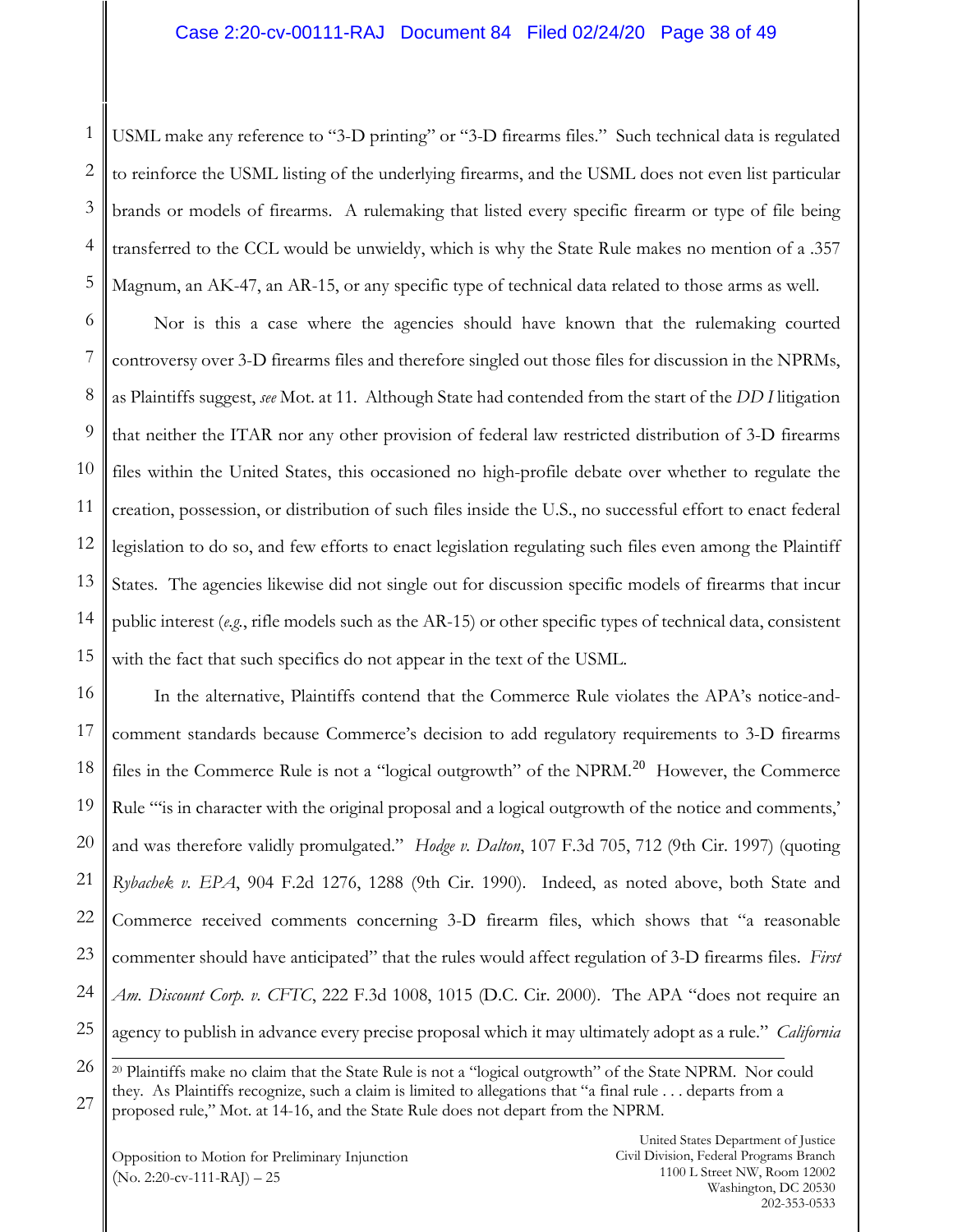1 2 3 4 5 6 7 8 *Citizens Band Association v. United States*, 375 F.2d 43, 48 (9th Cir. 1967). Rather, "[i]nformed changes and distinctions are the very raison d'etre of the notice-and-comment period," *Rybachek*, 904 F.2d at 1288, which means "[a] new opportunity for comment is not generated every time the agency reacts to comments that it receives." *Hodge*, 107 F.3d at 712. Agencies are entitled to adopt entirely new regulatory subdivisions in response to comments and concerns—particularly when those form a minor part of a larger regulatory scheme. *See Health Ins. Ass'n of Am. v. Shalala*, 23 F.3d 412, 421 (D.C. Cir. 1994) (subsection "added in response to comments" that "hence appeared for the first time in the final rule" did not offend APA); *State of Ohio v. EPA*, 997 F.2d 1520, 1547 (D.C. Cir. 1993).

# 9

## **C. The Rules Are Not Arbitrary and Capricious**.

10 11 12 13 14 15 16 17 18 19 The State and Commerce Rules are the product of reasoned decision-making through a decadelong process of focusing State's export control resources on protecting the articles and technologies that are most critical to national security. *See* Miller Decl. ¶¶ 32, 38, 88. The Rules explain why the new USML listings advance world peace, national security, and the foreign policy interests of the United States. *See* 85 FR at 3820, 3823. The Rules also directly address the concerns raised in comments to the NPRMs, as well as those raised in Plaintiffs' previous lawsuit, and explain, in light of those comments and consultation between Commerce and State, that CCL control of 3-D firearms files is consistent with the interests served by USML control of such files. *See* 85 FR at 3821-23; Miller Decl. ¶¶ 72, 75. As noted above, Plaintiffs' claims rest largely on misinterpretations of the ITAR and EAR regimes, and for these reasons, Plaintiffs' arbitrary and capricious claims are unavailing.

20 21 22 23 24 25 Plaintiffs first argue that the "agencies' approach is . . . not a rational one in light of their own stated objectives," Mot. at 19, but this argument is of no moment. The agencies' declarations and the text of the rules explain that the transfer of regulation from State to Commerce is "necessary to better focus" enforcement resources on "defense articles [that] offer a critical military or intelligence advantage or . . . have an inherently military function" because such a focus is "in furtherance of world peace and the security and foreign policy of the United States."[21](#page-38-0) 85 FR 3820-21; *see* Miller Decl. ¶¶

<span id="page-38-0"></span>26 27  $\overline{a}$ <sup>21</sup> The analysis supporting these statements also refutes Plaintiffs' claim that the agencies did not "consider . . . impacts" on world peace, national security, and foreign policy. Mot. at 21. For example, the State Rule specifically explains that: 1) State agrees with Commerce "that EAR controls on technology and software . . .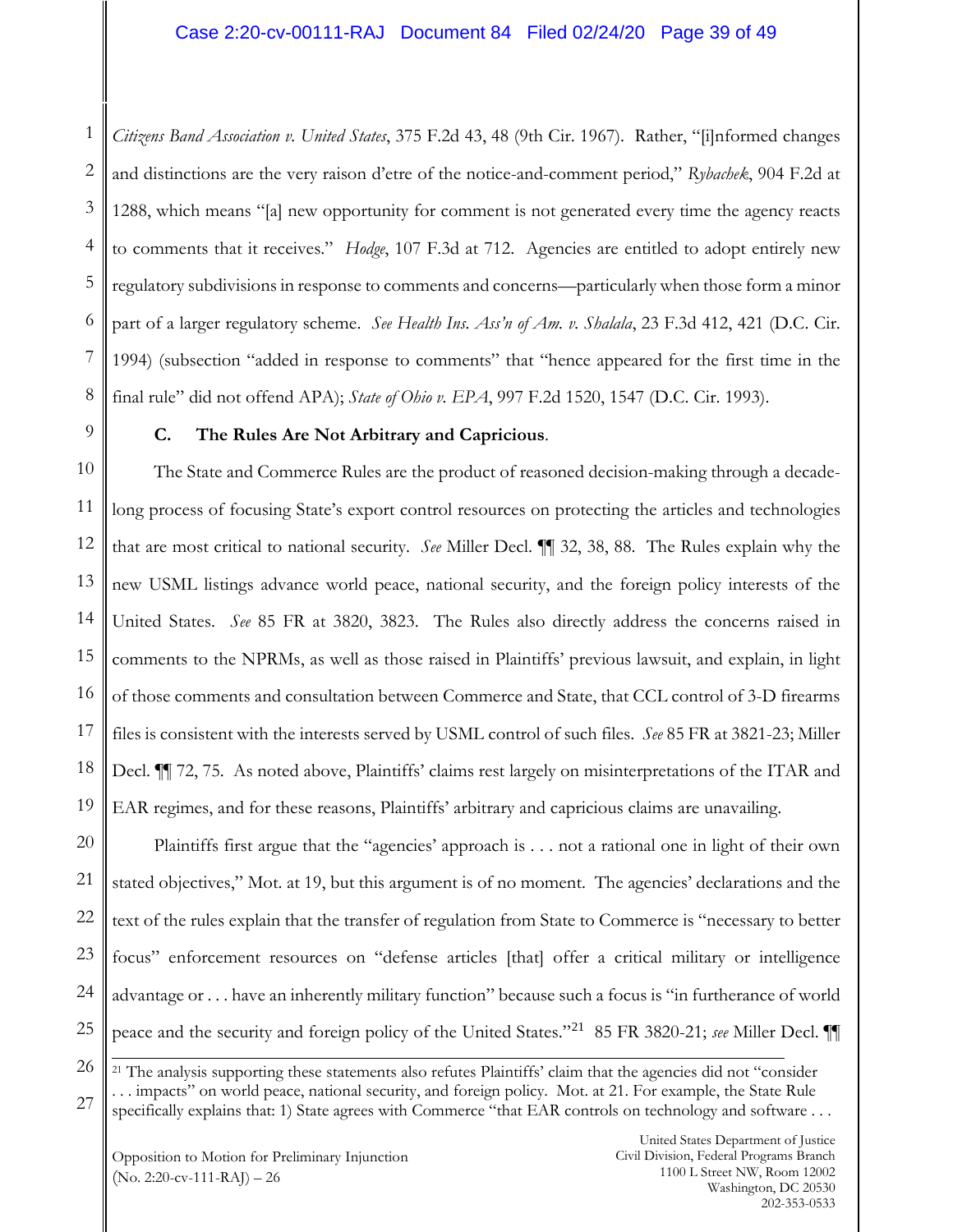1 2 3 4 5 6 7 8 9 10 34, 75, 100-01. Plaintiffs' argument also fails to take into account the limited enforcement attention available by State for 3-D firearms files, and the fact that Commerce enforcement of the Rules will provide a marked increase in the available enforcement resources following the Rules' effective date. *See* Miller Decl. ¶¶ 85-87; Hassebrock Decl. ¶ 26 (highlighting the "136 BIS enforcement special agents" that would be added "to the existing list of law enforcement agents already responsible for enforcement of [export] controls" under the EAR). In light of these considerations and the relative scope of the EAR and ITAR regulations described above, State and Commerce reasonably concluded that "the new EAR controls over [3-D firearms files] that Plaintiffs seek to enjoin would be equivalently effective in regulating the dissemination of firearms files as the existing ITAR controls." Miller Decl. ¶ 99.

11 12 13 14 15 16 17 18 19 20 21 22 Plaintiffs also contend that Defendants have "abruptly reversed [] position" and abandoned their view that "unrestricted export" is not in the interests of the United States. This is certainly not the case—the text of the final rules makes clear that both State and Commerce have concluded that exports of 3-D firearms files *should* be regulated. Plaintiffs' argument rests entirely on their misapprehension of the operation of the ITAR and EAR, *see supra* Part II.A, and thus, their conclusion that the Rules "deregulate" such files is erroneous. Nor is it the case that the agencies did not "display awareness" of their prior positions. Mot. at 20. The Commerce Rule explicitly discusses the differences in the agency's thinking between "the time of the proposed rule" and the present, and credits the role of "commenters" and others for revisions to the Rule. 85 FR at 4141-42. The State Rule likewise describes the evolution of State's views, discussing whether small-caliber non-automatic arms "confer a critical military or intelligence advantage" as well as whether "maintaining controls  $\dots$  under the EAR remains in [U.S.] national security and foreign policy interests." 85 FR at 3823.<sup>[22](#page-39-0)</sup>

23 24 25 sufficiently address the U.S. national security and foreign policy interests relevant to export controls." 85 FR at 3823. In making its determination, State specifically considered "the degree to which it would limit the ability of a foreign person to obtain" 3-D firearms files, as well as issues such as "unserialized" and "nonmetallic" firearms. *Id*.; *see also* Miller Decl. at ¶ 88 (explaining that State specifically determined that the "proposed controls would facilitate the maintenance of global export control and non-proliferation regimes . .

26 . to the extent feasible" and "would reassure other countries . . . that the United States is regulating exports" of 3-D firearms files).

<span id="page-39-0"></span>27 <sup>22</sup> Plaintiffs contend that the "same record applies to this case" as applied in *In re DD Settlement*. Mot. at 20. To the contrary, the Final Rules establish that new decisions were made to adopt the Final Rules, *see* 85 FR at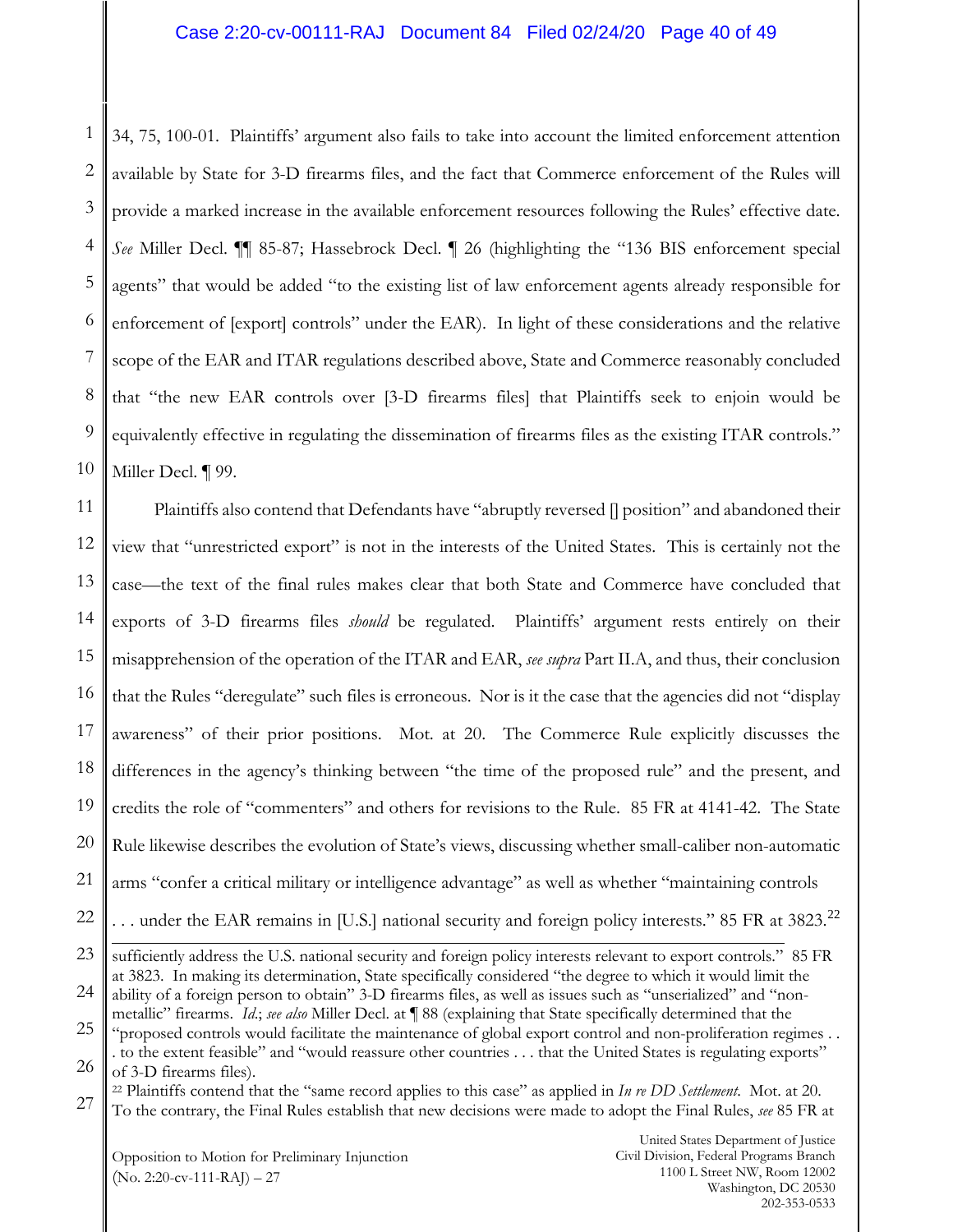1 2 3 For the same reason, the Rules are not "a backdoor way," Mot. at 18, of implementing the settlement enjoined in *In re DD Settlement*. To the contrary, the "settlement was explicitly designed not to prejudge the content" of the final Rules. Miller Decl. ¶ 55.

4 5 6 7 8 9 10 11 12 13 14 15 16 Finally, it is not the case that application of the "critical military or intelligence advantage" and "inherently military" criteria is arbitrary or capricious. In 2010, State announced many of the standards guiding the ECR initiative. *See* 75 FR 76939-40. State explained therein how the "critical military or intelligence advantage" criteria advances the interests of national security and foreign policy set forth in the AECA. *See* 75 FR 76940. These criteria promote the AECA's purposes by ensuring the highest degree of control for items for which export would lead to "[a]rmed hostilities against the United States or its allies; disruption of foreign relations vitally affecting the national security; the compromise of vital national defense plans or complex cryptologic and communications intelligence systems; the revelation of sensitive intelligence operations; the disclosure of scientific or technological developments vital to national security; or critical assistance to foreign development and/or acquisition of WMD." *Id*. No commenters raised an objection to this standard, and any such objection has been waived.[23](#page-40-0) *See Native Vill. of Chickaloon v. NMFS*, 947 F. Supp. 2d 1031, 1053 (D. Alaska 2013).

17 18 19 20 State's interpretation that these criteria fulfill the AECA's statutory criteria is entitled to at least *Skidmore* deference, if not *Chevron* deference. *See Gonzales v. Oregon*, 546 U.S. 243, 258-60, 268-69 (2006). Under *Skidmore*, a court must defer to an agency's interpretation of the statute provided it is "persuasive and reasonable," considering "'the thoroughness evident in its consideration, the validity

21

 $\overline{a}$ 

<span id="page-40-0"></span>22 23 24 25 26 27 3823, 4142, and Plaintiffs' own "logical outgrowth" claim concedes that the Commerce Rule is revised from the proposed rule in the NPRM. Thus, the records may well overlap, but cannot be assumed to be identical. <sup>23</sup> Neither Plaintiffs nor other commenters critiqued this standard in comments in response to the 2010 Federal Register notice, or in the later notices regarding export control reform, or in the comments to the 2018 NPRM (which again announced that it would employ this standard, this time in conjunction with an alternative, "inherently military" standard). Parties "waive[] their right to judicial review" of a specific argument when that argument was "not adequately raised before the agency." *Portland Gen. Elec. Co. v. Bonneville Power Admin*., 501 F.3d 1009, 1023 (9th Cir. 2007); *see Exxon Mobil v. EPA*, 217 F.3d 1246, 1249 (9th Cir. 2000). "The waiver rule protects the agency's prerogative to apply its expertise [and] to correct its own errors" in the administrative process. *Id.* at 1024. In this Circuit, the waiver rule does not require a party to raise the issue *itself* in comments, but it does require that "the agency had an opportunity to consider it" during notice-and-comment. *Native Vill*.*,* 947 F. Supp. 2d at 1053.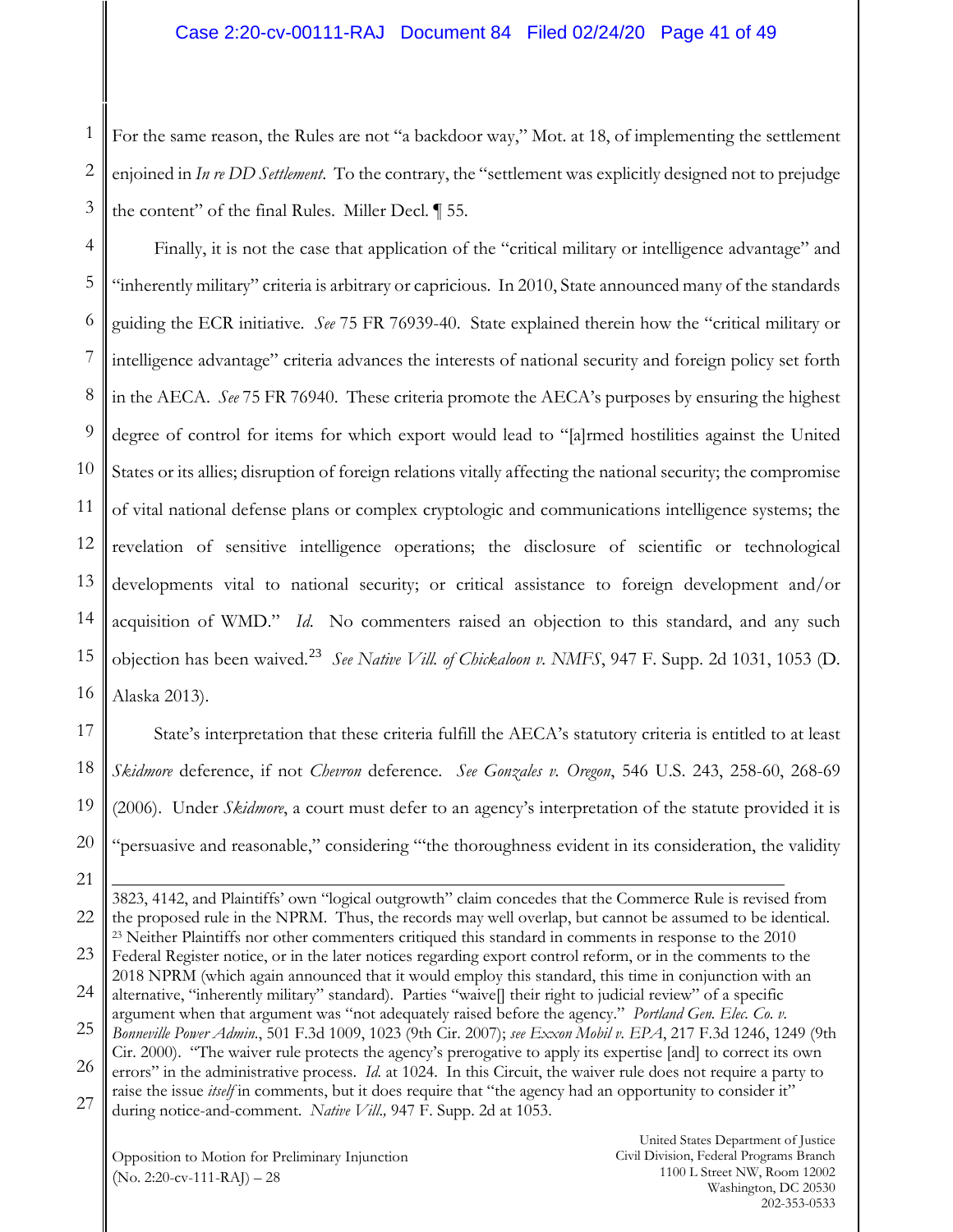1 2 3 4 5 6 7 8 9 10 11 12 13 of its reasoning, [and] its consistency with earlier and later pronouncements.'" *Fox Television Stations, Inc. v. Aereokiller, LLC*, 851 F.3d 1002, 1013 (9th Cir. 2017) (quoting *United States v. Mead Corp*., 533 U.S. 218, 228 (2001)). Here, all of these factors require deference. The 2010 ANPRM persuasively explains why these criteria, which State then proposed and later adopted, are the appropriate means of revising the USML to advance the AECA's broad statutory language regarding "world peace," "foreign policy," and national security, and why inherently military items that would benefit adversaries in, *inter alia*, "[a]rmed hostilities against the United States or its allies" should be distinguished from lesser items (such as those that would "compromise . . . scientific or technological developments relating to national security"). *Id.* at 76940. These criteria have been employed consistently for nearly a decade through repeated regulatory actions, including in the announcement of this rulemaking in the 2018 NPRMs and in the final Rules. Further, the question of how best to advance the AECA's objectives is "quintessentially [a] matter[] of policy" for executive branch discretion. *Mandel*, 914 F.2d at 1223.

# 14

<span id="page-41-0"></span>27

## **D. The Rules Are Not Contrary to Law**.

15 16 17 18 19 20 21 22 Plaintiffs contend that State's Rule is "contrary to the AECA's purposes of furthering world peace and the security and foreign policy of the United States," alleging that the agency improperly assessed whether the items to be retained on the USML "confer a critical military or intelligence advantage and are not inherently military." Mot. at 17-18 (quotations omitted).<sup>[24](#page-41-0)</sup> This claim puts into stark relief the extent to which Plaintiffs ask this Court to substitute its judgment for that of the Departments of State, Commerce, and Defense on matters of national security and foreign policy, a political question over which the Court lacks jurisdiction. *See Mandel* at 1223. In any event, assuming, *arguendo*, this question were reviewable, Plaintiffs are wrong for at least four separate reasons.

23 24 25 26 *First*, as Plaintiffs concede, State *did* consider whether "maintaining controls over such exports . . . [is] in the national security and foreign policy interests of the United States." Mot. at 17 (quoting 85 FR at 3823). As explained above and by DAS Miller and DAS Borman, this is because EAR regulation will be at least as effective as ITAR regulation of these items, and the overall rulemaking

 $\overline{a}$ <sup>24</sup> Plaintiffs' motion presents no argument that the Commerce Rule is contrary to ECRA.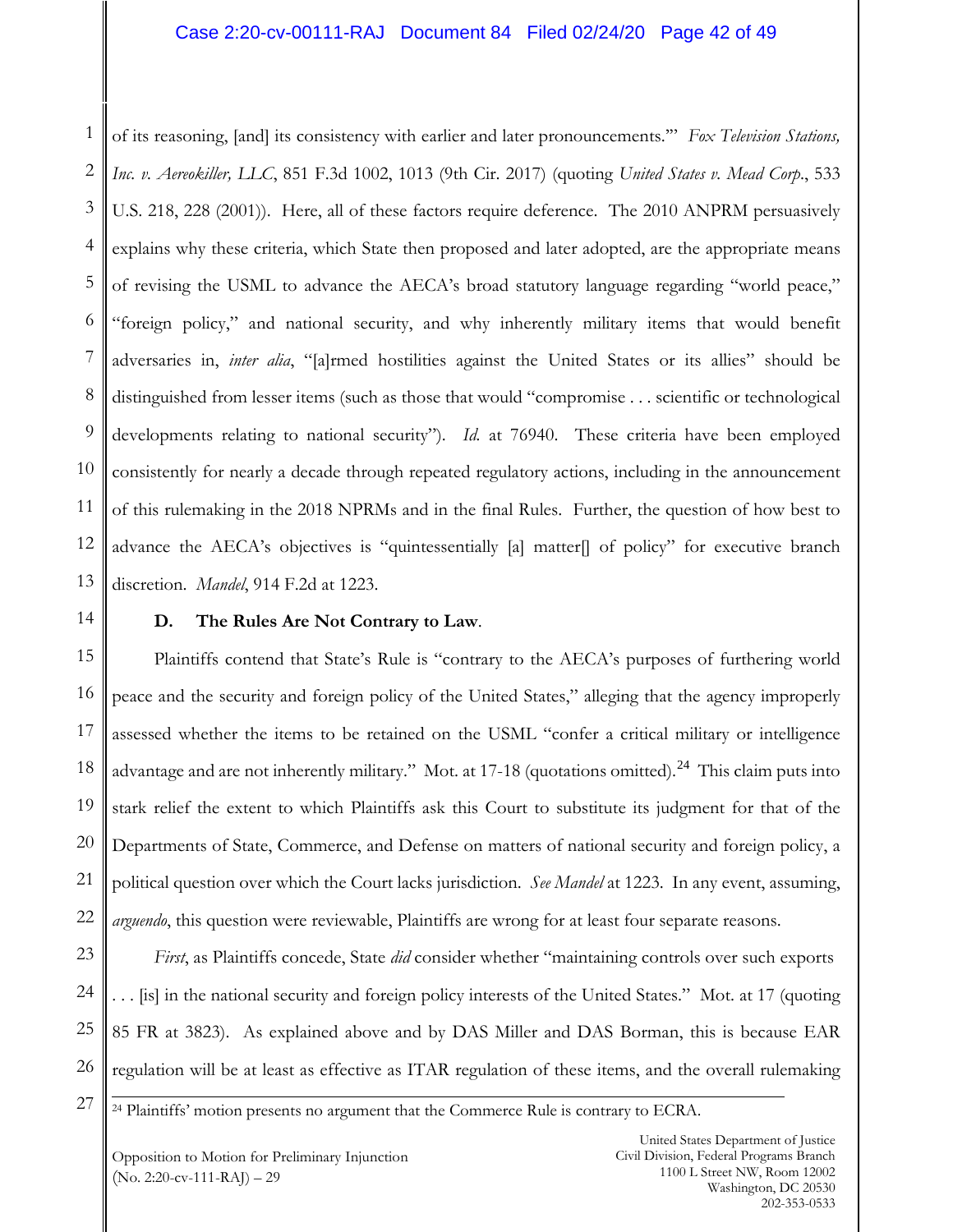1 2 3 4 5 6 7 8 9 10 11 12 13 14 15 16 17 18 19 20 21 will significantly advance the national security and foreign policy interests of the United States by ensuring State has the capacity to keep "higher walls" around the items most significant to U.S. interests. Miller Decl. ¶ 102; *see also* Borman Decl. ¶¶ 51, 54 (discussing national security considerations related to manufacturing technology). *Second*, State's assessment properly took into account the views of other agencies, including those of the Department of Commerce and a "national security review . . . by the Department of Defense," Miller Decl. ¶ 36. *See NRDC v. FAA*, 564 F.3d 549, 560 (2d Cir. 2009) (reasonable for agency to consider "consultation with other agencies" in developing its own plans); *Fla. Keys Citizens Coalition, Inc. v. Army Corps of Eng'rs*, 374 F. Supp. 2d 1116, 1147 (S.D. Fla. 2005). *Third*, State reasonably took into account the President's direction to the agency that it must "strengthen our national security by focusing" export controls on items "that provide a critical military or intelligence advantage," White House Policy at 2, as well as the view of Members of Congress. *See* H. Rep. No. 115-200 at 155 (House Committee Report stating "support[]" for application of the "critical military or intelligence advantage" criteria); *see also* Miller Decl. ¶ 93. *Fourth*, Plaintiffs' "contrary to law" argument ignores other provisions of the AECA, which make clear that Congress has encouraged State to remove items from the USML by "periodically review[ing] the items" and removing those that "no longer warrant export controls." 22 U.S.C. § 2778(f)(1); *see* H.R. Rep. No. 97-58, at 22 ("[T]he committee expects the executive branch will avoid unnecessary export regulation . . . ."). This congressional affirmation "provide[s] further evidence" that Congress intended the Executive Branch to exercise its judgment in removing items from the USML and understood transfers from the USML to the CCL "as statutorily permissible." *Fox Television*, 851 F.3d at 1014 (quoting *Barnhart v. Walton*, 535 U.S. 212, 220 (2002)).

#### 22 **III. Defendants and the Public Interest Would Be Harmed by an Injunction.**

23 24 25 26 27 As described in the declarations of DAS Miller and DAS Borman, the broad preliminary injunction requested against the whole of the State and Commerce Rules would occasion significant harms to U.S. national security, and a variety of harms to other public interests represented by Defendants. *See Nken v. Holder*, 556 U.S. 418, 435 (2009) (public interest and balance of equities factors "merge" when federal government is the defendant). As a result, the balance of equities tips sharply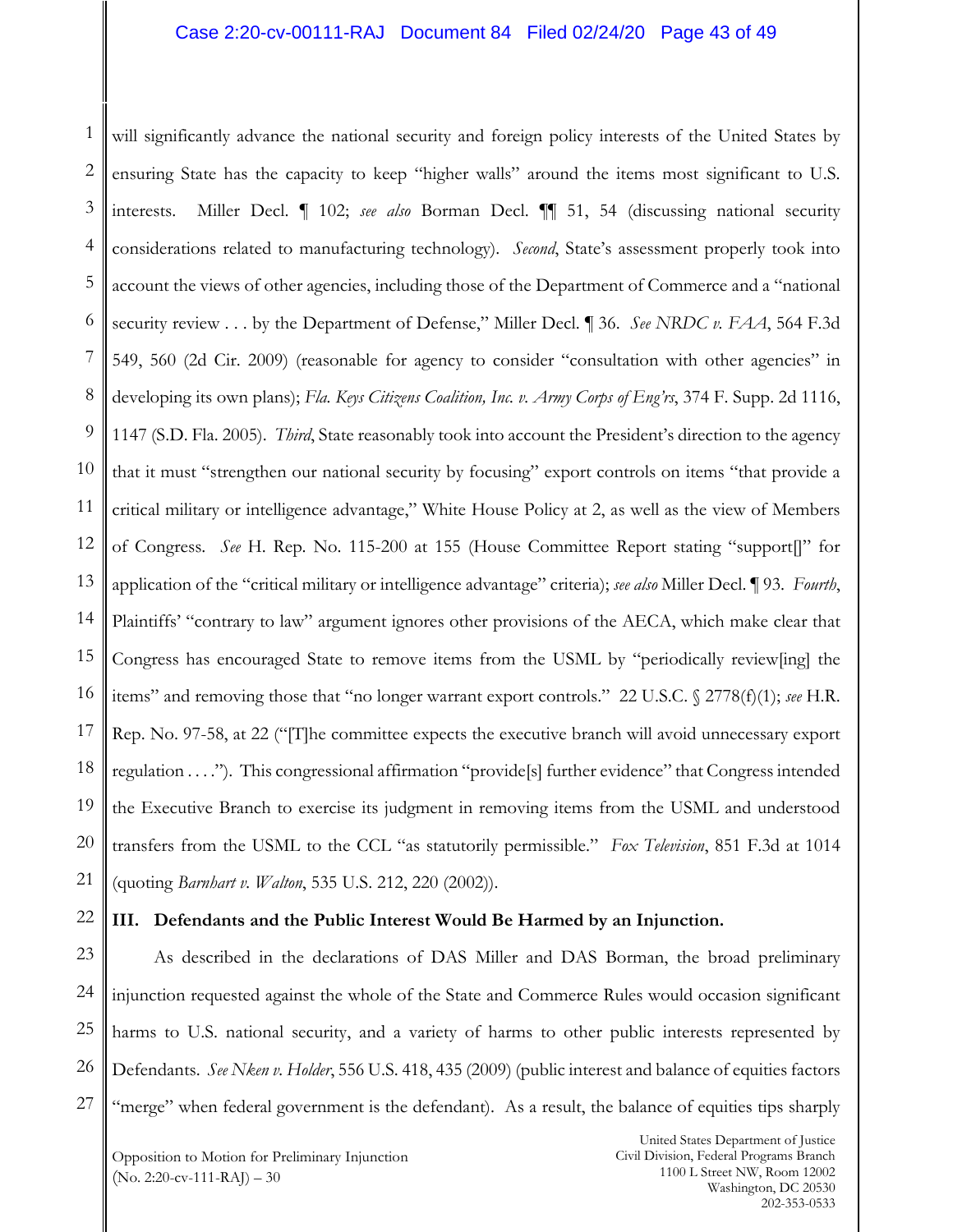against the requested injunction, which alone is enough for the Court to deny the motion.

2 3 4 5 6 7 8 9 10 11 12 The stakes are straightforward: the requested injunction against the "rules would cause significant harm to the national security and foreign policy interests of the United States." Miller Decl. ¶ 98; *see also* Borman Decl. ¶¶ 51, 54-55.In assessing the balance of equities and public interest factors at the preliminary injunction stage, "national security" is a "powerful public interest." *Ground Zero Ctr. for Nonviolent Action v. Dep't of Navy*, 918 F. Supp. 2d 1132, 1155 (W.D. Wash. 2013). "It is 'obvious and unarguable' that no governmental interest is more compelling than the security of the Nation." *Haig v. Agee*, 453 U.S. 280, 307 (1981) (citations omitted). Here, "national security" is not a "mere. recit[ation]," *Ground Zero*, 918 F. Supp. 2d at 1155, but has been articulated in specific, logical terms by two experienced agency declarants, and this conclusion is reinforced by the fact that the underlying rules reflect the national-security based judgments of senior Executive Branch officials. *See* Miller Decl. ¶ 96; Borman Decl. ¶¶ 44, 51-55.

13 14 15 16 17 18 19 20 21 22 23 24 25 27 As DAS Miller explains, the "effect of [the] overly broad USML that sweeps in items that do not provide a critical military or intelligence advantage . . . is to make it more difficult for the Department of State to focus its export control resources on . . . sensitive weapons and cutting-edge military technology." Miller Decl. ¶ 100. Such "crown jewel[]" items, such as "warships, nuclear submarines, battle tanks, stealth fighter jets, attack helicopters, lethal drones, rockets, ballistic missiles, missile tracking systems, torpedoes, mines, directed energy weapons, [etc.]," "provid[e] a capability with respect to which the United States cannot afford to fall to parity," and the uncontrolled export of these items would "pose a grave threat to national security." 75 FR at 76940; Miller Decl. ¶ 102. The requested injunction against the whole of both Rules would therefore cause harm to national security by "preventing the implementation and enforcement of final rules that will enhance U.S. national security and foreign policy and better utilize our export licensing and enforcement resources to focus on those items, destinations, and end-uses of greatest concern and improve interoperability with allies and partners." Miller Decl.  $\parallel$  102. It would also harm national security by limiting Commerce's deployment of enforcement resources to control exports of the transferred items, including 3-D firearms files. Hassebrock Decl. ¶¶ 26, 28.

Opposition to Motion for Preliminary Injunction  $(No. 2:20-cv-111-RAI) - 31$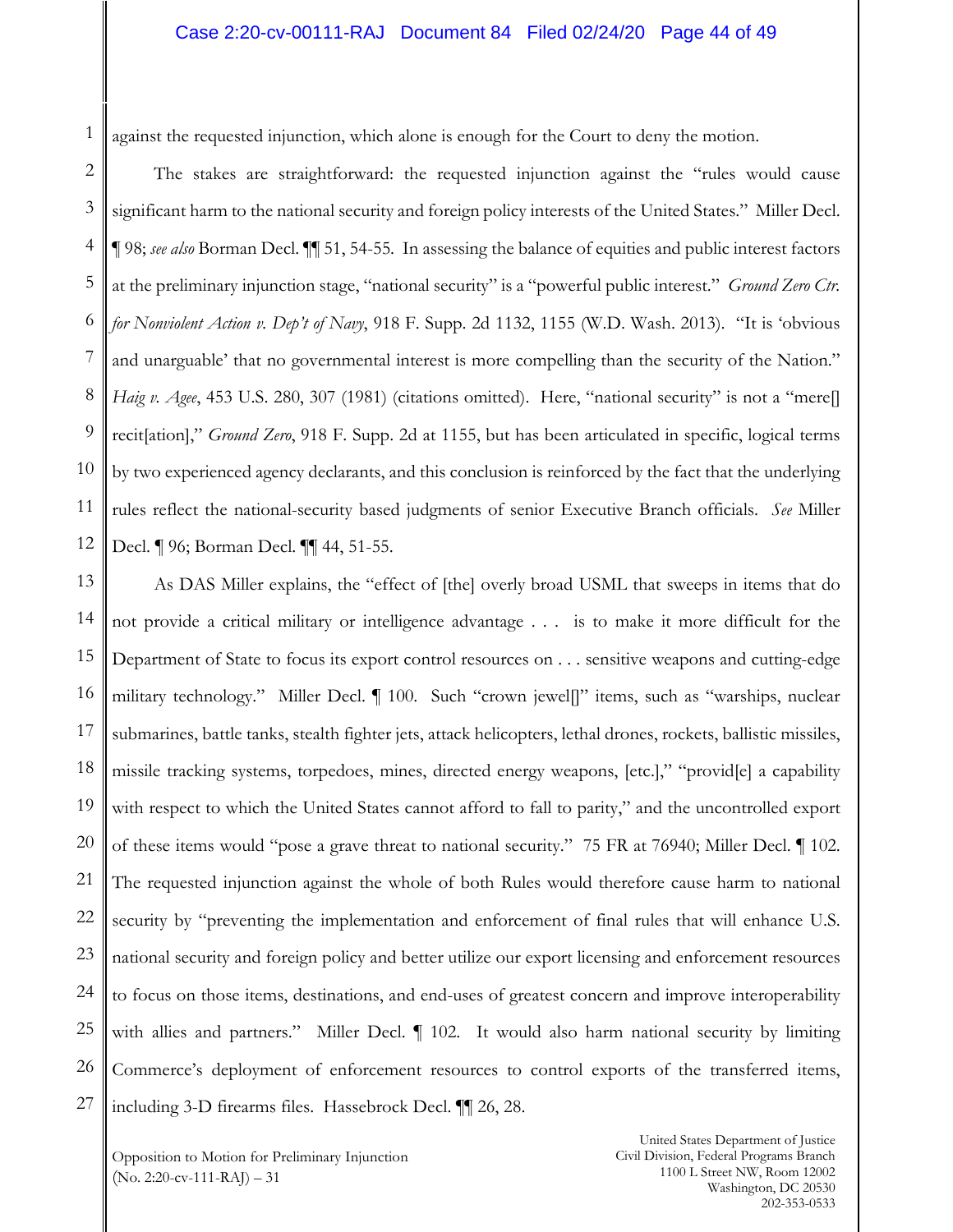#### Case 2:20-cv-00111-RAJ Document 84 Filed 02/24/20 Page 45 of 49

1 2 3 4 5 6 7 8 9 10 11 12 13 14 15 16 17 The requested injunction would cause other harms to important United States and public interests as well. Delay of the State and Commerce Rules "would significantly disrupt U.S. exporters," "damage the reputation of the United States as a predictable and reliable exporter," and "provide a strategic advantage to foreign competitors." Miller Decl. ¶ 104-05; *see* Borman Decl. ¶ 54. This harm is not merely economic, but encompasses national-security harms related to military exports, because "foreign competitors in places like China and Russia . . . would likely seize the opportunity to close deals, build relationships, and improve their strategic position" relative to the United States. Miller Decl.  $\P$  105. This would, in turn, mean a loss of "vital U.S. oversight and [licensing] conditions . . . pertaining to who may obtain such weaponry and how it is ultimately used," creating "a greater risk that these weapons could be used in a manner inconsistent with U.S. national security and foreign policy interests." *Id*. In short, the requested "injunction in this case undoubtedly would[] undermine[] the national security and foreign policy of the United States and the AECA's ultimate goals of a safer country and a safer world." Miller Decl. ¶ 106. This would be compounded by the uncertainty that would be created for the export control system if the Court were to ignore the *explicit statutory preclusion of judicial review* that Congress established precisely to protect these interests. These serious harms alone preclude issuance of an injunction under the controlling legal standard. [25](#page-44-0) *See Winter v. NRDC*, 555 U.S. 7, 19 (2008).<sup>[26](#page-44-1)</sup>

#### 18 **IV. Plaintiffs Have Not Established a Likelihood of Irreparable Harm.**

19 20 21 22 23 Plaintiffs' assertions of irreparable harm, meanwhile, cannot be given heavy weight. First, Plaintiffs' irreparable harm analysis is tied to their multiple misunderstandings of the ITAR and EAR. Miller Decl. ¶¶ 77, 83; *see* Borman Decl. ¶ 49. A party fails in its "attempt to demonstrate irreparable harm" when its allegations "demonstrate[] a misunderstanding" of the agency's actions. *Pacific Rivers Council v. USFS*, 942 F. Supp. 2d 1014, 1026 (E.D. Cal. 2013). Second, Plaintiffs' claims of irreparable

24

 $\overline{a}$ 

<sup>&</sup>lt;sup>25</sup> Plaintiffs fall well short of showing that the balance of the equities and public interest tip in their favor.

<span id="page-44-0"></span><sup>25</sup> 26 They do not address the government's equities or interests. Instead, in a two sentence paragraph, they merely cite the prior litigation without any reference to the Rules at issue here. Such a presentation, on an issue that Plaintiffs must carry to obtain an injunction, is insufficient.

<span id="page-44-1"></span><sup>27</sup> <sup>26</sup> As set forth below, even if the Court were inclined to consider relief at this stage, it should tailor any such relief to the particular matter in dispute.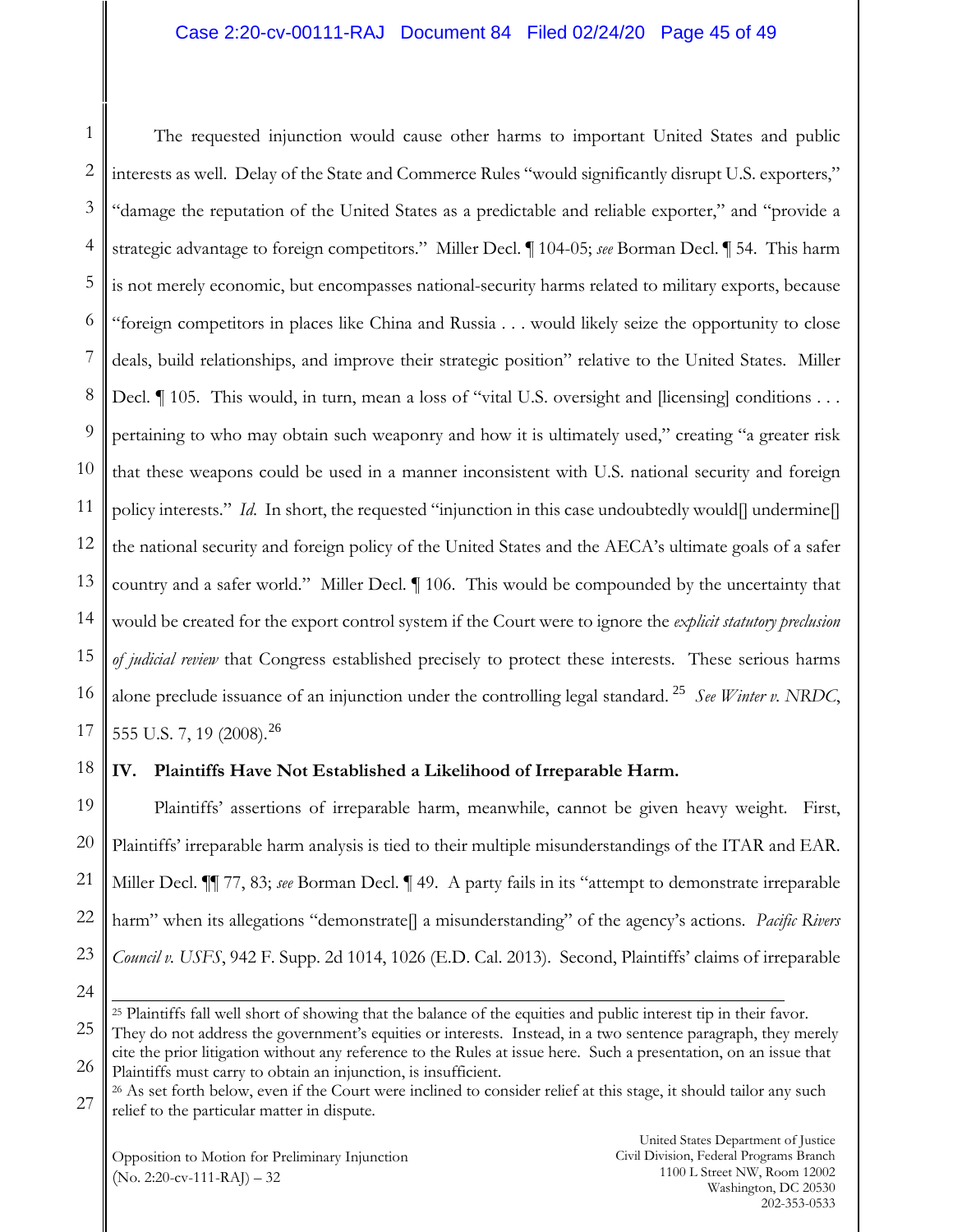1 2 3 4 5 6 7 8 9 10 11 12 13 14 15 16 17 18 harm "conflate stringency with effectiveness," neglecting the fact that State does not focus its ITAR enforcement efforts on exports of 3-D firearms files. Miller Decl. ¶ 85. An injunction to preserve a status quo of limited enforcement, rather than substitute enforcement by a federal agency that can enhance enforcement, would make little sense. Third, Plaintiffs' claims of irreparable harm have a distinct implausibility. There should be no dispute that the Government seeks effectively to continue the current regulation of the export of 3-D firearm files. There also is no dispute that federal law does not restrict the non-commercial manufacture of firearms at home by those entitled to possess them, whether the firearm is improvised from simple parts available at a hardware store, *see, e.g.*, http://www.youtube.com/watch?v=n1wV3lmbSv4 (last visited Feb. 21, 2020); created by obtaining a partial receiver and finishing it into a working gun, *see, e.g.*, https://www.youtube.com/ watch?v=U9zio3k3eVk (last visited Feb. 21, 2020); or made by using a 3-D printer. *See Bureau of Alcohol, Tobacco, Firearms, and Explosives*, "Does an Individual Need a License To Make a Firearm," *available at*: https://go.usa.gov/xdDGv (last visited Feb. 21, 2020). There is also no federal law restricting the distribution of 3-D firearms files to U.S. persons, although federal law does prohibit the possession of firearms themselves by criminals, the mentally ill, juveniles, and other prohibited persons. Thus, Plaintiffs' allegation of irreparable harm requires concluding that the transfer of export controls alone over 3-D firearm files from State to Commerce will cause demonstrable, irreparable harm not arising at present in absence of laws that prohibit distributing such files to U.S. persons.

19 20 21 22 23 24 25 26 27 Finally, Plaintiffs have overlooked "[t]he possibility that . . . other corrective relief will be available," in which case temporary relief is unavailable. *Sampson v. Murray*, 415 U.S. 61, 90 (1974). Plaintiffs retain the full authority to enforce their public safety laws, including lawful restrictions on firearms possession and transfer, against any and all violators of the law. And as discussed above other federal public safety laws regulating, *inter alia*, the possession of firearms by felons and the mentally ill, and federal laws requiring that firearms contain sufficient metal to be detectable, remain in force and unchanged by these rules. Such laws—which, unlike the AECA and ITAR, address domestic conduct by U.S. persons—provide "other corrective relief" on an ongoing basis. "An essential prerequisite" before granting preliminary relief is a showing that irreparable injury is likely in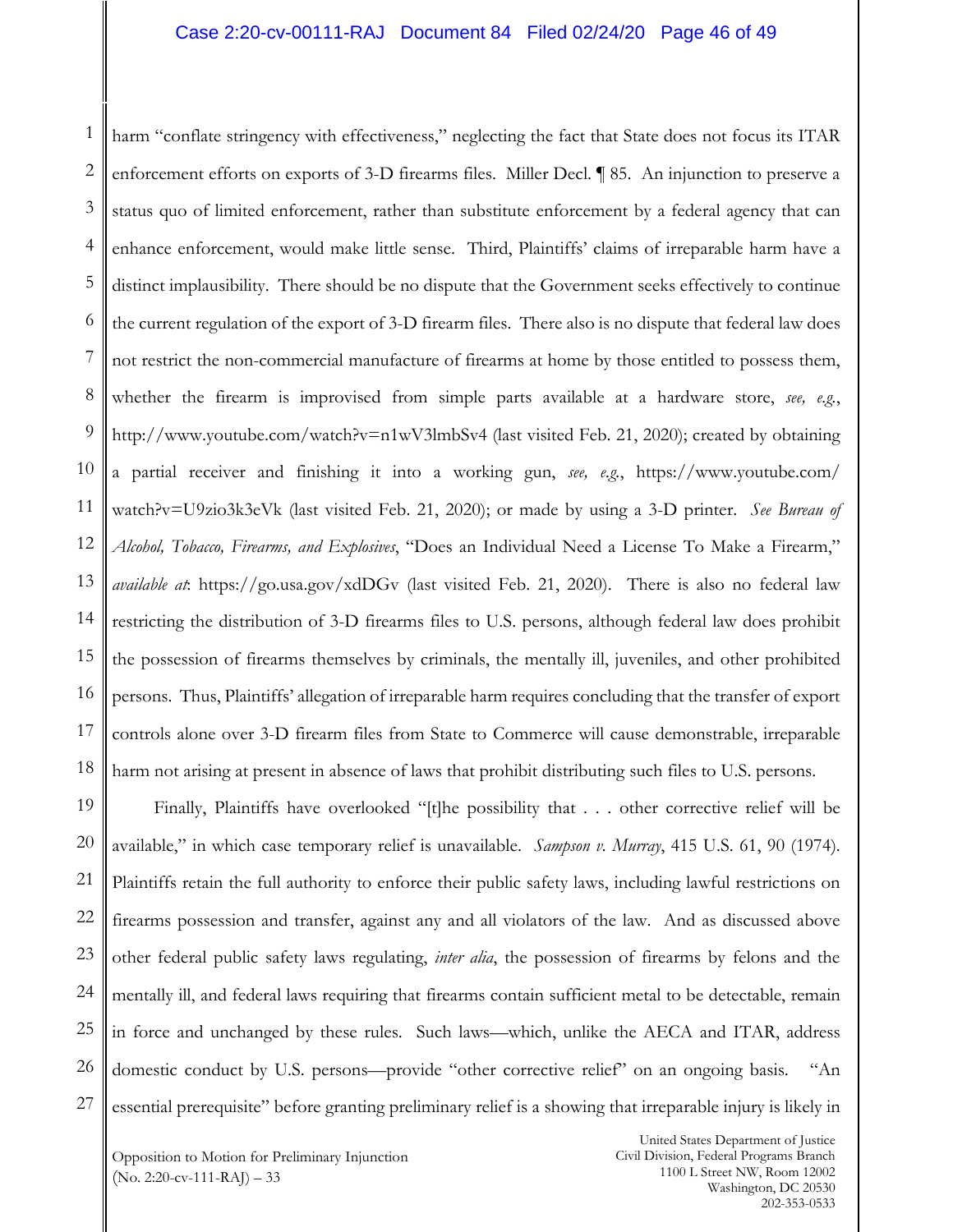the absence of an injunction, and Plaintiffs cannot make this showing. *Dollar Rent A Car of Wash., Inc. v. Travelers Indem. Co*., 774 F.2d 1371, 1375 (9th Cir. 1985).

**V. Plaintiffs Have Requested Relief that Goes Far Beyond a Remedy for Their Claimed Irreparable Harms.**

Were the Court to order a preliminary injunction here—which it should not—such an injunction should be limited to redressing only any established injuries and irreparable harms that Plaintiffs have identified. Under Article III, a plaintiff must "demonstrate standing . . . for each form of relief that is sought." *Town of Chester v. Laroe Estates, Inc*., 137 S. Ct. 1645, 1650 (2017); *see also Gill v. Whitford*, 138 S. Ct. 1916, 1930, 1933 (2018) ("The Court's constitutionally prescribed role is to vindicate the individual rights of the people appearing before it."). Equitable principles likewise require that an injunction "be no more burdensome to the defendant than necessary to provide complete relief to the plaintiffs." *Madsen v. Women's Health Ctr., Inc*., 512 U.S. 753, 765 (1994).

Here, Plaintiffs' requested injunction of the entirety of the State and Commerce Rules would "affect a huge number of exports that are completely unrelated to firearms files." Miller Decl. ¶ 98; *see* Borman Decl. ¶¶ 52-53. State, Commerce, and thousands of private parties have prepared at length for the transfer of authority that Plaintiffs' requested relief would enjoin. Miller Decl. ¶¶ 103-04; Borman Decl. ¶¶ 52-53. But Plaintiffs have pointed to no injury, and no irreparable harm, that would befall them from any part of these Rules other than the purported effect of the Rules on 3-D firearms files. "All injunctions . . . must be 'narrowly tailored to remedy the specific harm shown'," *E. Bay Sanctuary Cov. v. Barr*, 934 F.3d 1026, 1029 (9th Cir. 2019), and accordingly, any injunction should be limited in scope to requiring Defendants to maintain the efficacy of the regulation of 3-D firearms files. *See Calif. v. Azar*, 911 F.3d 558, 584 (9th Cir. 2018), *cert denied* 139 S. Ct. 2716 (2019).

# **CONCLUSION**

For the foregoing reasons, Plaintiffs' motion for a preliminary injunction should be denied.

Dated: February 24, 2020 Respectfully submitted,

JOSEPH H. HUNT Assistant Attorney General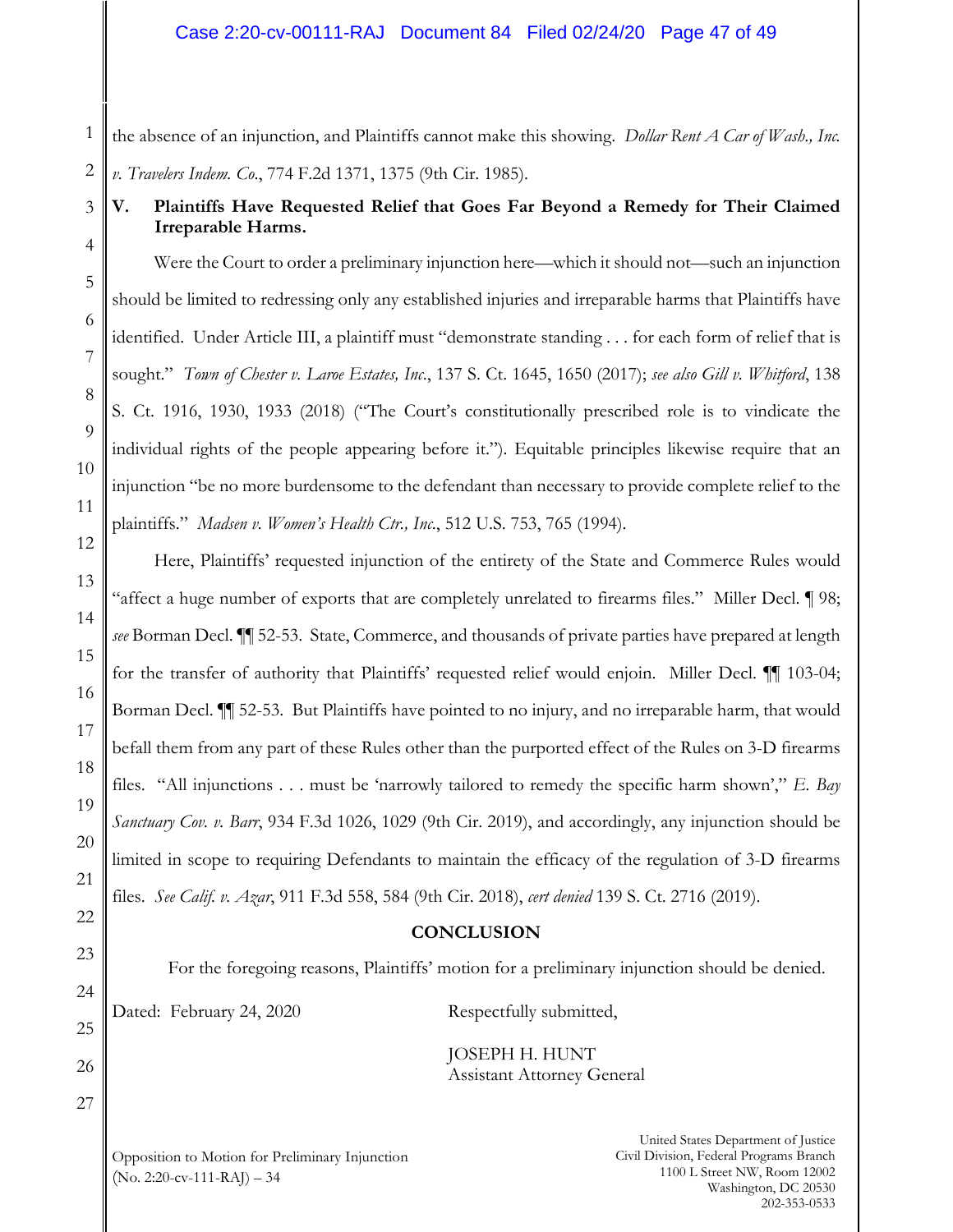| Case 2:20-cv-00111-RAJ Document 84 Filed 02/24/20 Page 48 of 49 |  |  |  |
|-----------------------------------------------------------------|--|--|--|
|-----------------------------------------------------------------|--|--|--|

ANTHONY J. COPPOLINO Deputy Director, Federal Programs Branch

MATTHEW J. GLOVER CHRISTOPHER A. BATES Counsel, Civil Division

*/s/ Eric J. Soskin* ERIC J. SOSKIN Senior Trial Counsel U.S. Department of Justice Civil Division, Federal Programs Branch 1100 L Street, NW Room 12002 Washington, D.C. 20530 (202) 353-0533 (telephone) (202) 616-8460 (facsimile) eric.soskin@usdoj.gov

*Attorneys for Federal Defendants*

1

2

3

4

5

6

7

8

9

10

11

12

13

14

15

16

17

18

19

20

21

22

23

24

25

26